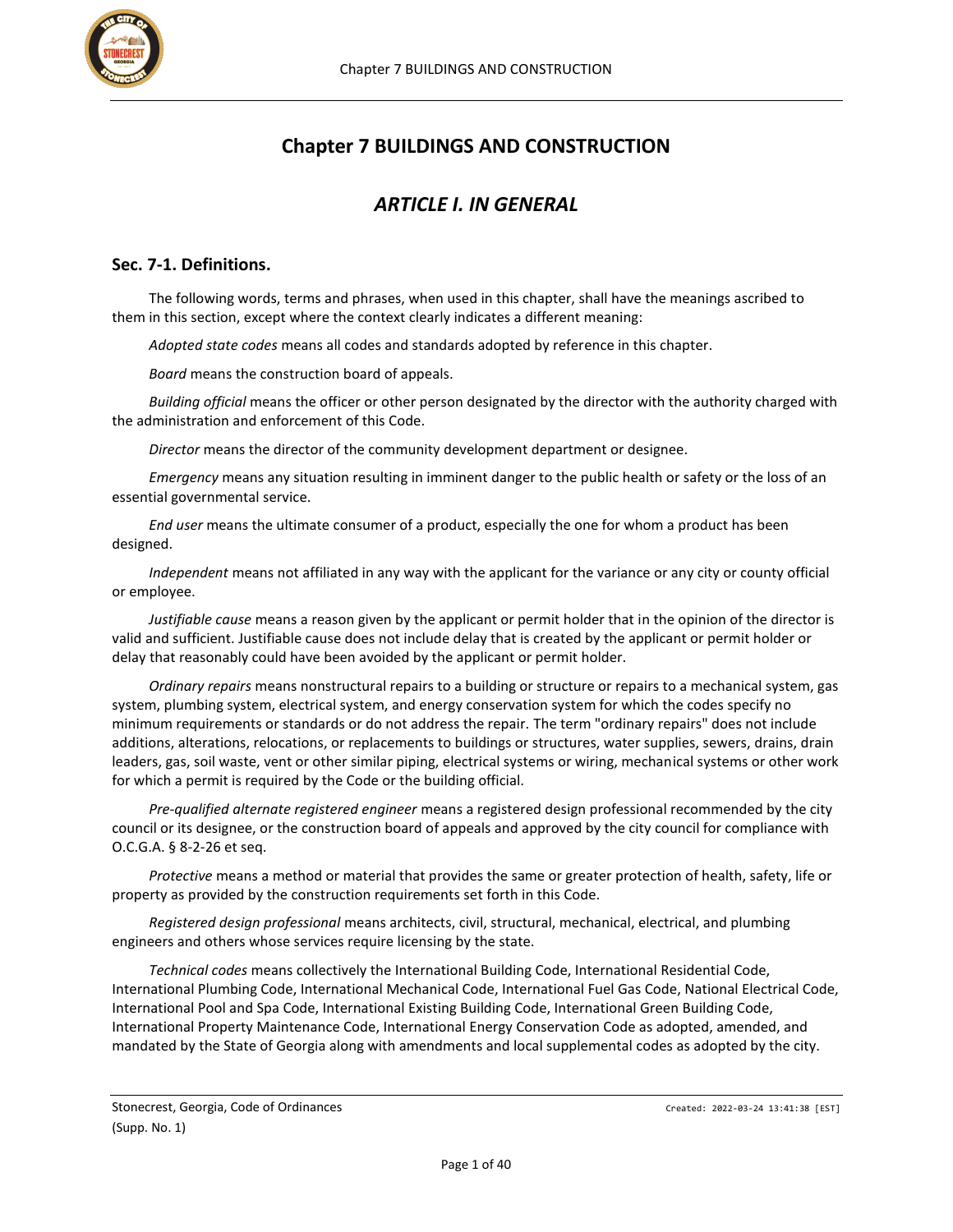(Ord. No. 2017-03-03, § 7-1, 3-19-2018)

#### **Sec. 7-2. Building numbering.**

- (a) *Assigning numbers; size; installation; inspections.* Street numbers will be assigned for all buildings and structures. Numbers must be erected and displayed in front of the project on a board with permanent numbers not smaller than four inches. Numbers must be in place at the beginning of the job before the footing inspection is made and be continuously displayed thereafter until the job is complete and all final inspections have been made. No inspection will be made where street numbers are not in place as required in this section. Contractors and others shall always refer to the street number when calling the Community Development department for an inspection request or information.
- (b) *Designation of street numbers.* Street numbers for dwelling units and places of business on all public streets and street numbers or building numbers for dwelling units and places of business within apartment projects and nonresidential developments located on private streets shall be assigned by the Dekalb Community Development Director or designee".
- (c) *Posting.* All buildings, including, but not limited to, one- and two-family dwelling units, multifamily dwelling units, and each place of business, shall have approved address numbers placed in a position to be plainly legible and visible from the public or private street or road frontage. These numbers shall contrast with their background. Address numbers shall be Arabic numerals or alphabet letters. Numbers shall be a minimum of four inches (102 mm) high with a minimum stroke width of 0.5 inch (12.7 mm).

(Ord. No. 2017-03-03, § 7-2, 3-19-2018)

#### **Secs. 7-3—7-22. Reserved.**

# *ARTICLE II. CONSTRUCTION AND TECHNICAL CODES*

#### **Sec. 7-23. Adopted state minimum standards codes.**

- (a) *Adoption of Standard Codes.* It is hereby declared to be the intention of the City Council to enforce and adopt the State Minimum Standard Codes, as defined by O.C.G.A. § 8-2-20(9). The adoption includes the latest edition of the following State Minimum Standard Mandatory Codes, as adopted and amended by the State Department of Community Affairs. All new construction, installations, repairs or alterations shall be in conformance with the current edition of the following codes and referenced appendixes with state amendments:
	- (1) International Building Code.
	- (2) International Residential Code and Appendix G.
	- (3) International Plumbing Code and the Georgia Amendments, as well as Appendices C (state version), H, I (state version).
	- (4) International Mechanical Code with Appendix C.
	- (5) International Fuel Gas Code.
	- (6) National Electrical Code.
	- (7) International Energy Conservation Code, along with Appendices A, B, C, D.

(Supp. No. 1)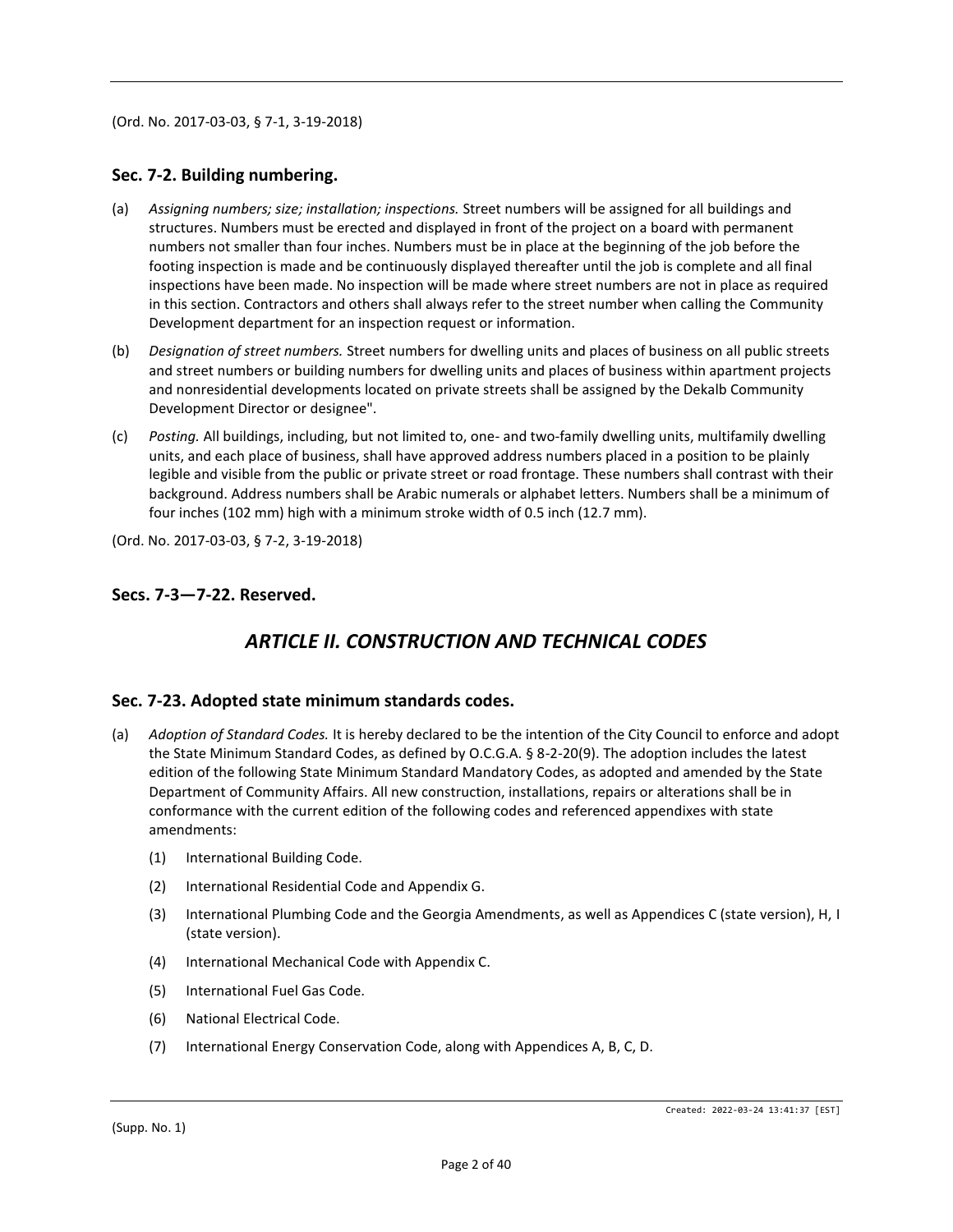- (8) International Fire Code.
- (9) International Pool and Spa Code.
- (b) It is hereby declared to be the intention of the City Council to enforce and adopt the following permissive codes, as adopted by the State Department of Community Affairs and other applicable agencies.
	- (1) International Property Maintenance Code.
	- (2) International Existing Building Code.
- (c) *Appendices.* The appendices included in any code adopted pursuant to this chapter are not intended for enforcement unless specifically referenced in this chapter or specifically included in this Code.
- (d) *Referenced codes and standards.* The adopted state codes adopted pursuant to this article shall be considered part of the requirements of this chapter to the prescribed extent of each such adoption. Where differences occur between the provisions of this chapter and referenced codes and standards, the provisions of this chapter shall govern.
- (Ord. No. 2017-03-03, § 7-23, 3-19-2018)

## **Sec. 7-24. Amendments to the International Building Code and International Residential Code.**

- (a) Notwithstanding anything to the contrary contained herein, the International Building Code adopted by reference in section 7-23 is adopted with the following additions, deletions, modifications, or amendments:
	- (1) Revise section 1612.3 to include "The flood insurance study for DeKalb County countywide FIRM and FIS effective 5-7-2001."
- (b) Notwithstanding anything to the contrary contained herein, the International Residential Code adopted by reference in section 7-23 is adopted with the following additions, deletions, modifications, or amendments:
	- (1) International Residential Code:
		- a. Table 301.2(1) in chapter 3 shall be completed by adding the following information to the blank spaces:
			- 1. Ground snow load (lbs. per square foot)  $-8$ .
			- 2. Wind speed (fastest mile) 90.
			- 3. Seismic design category B.
			- 4. Weathering moderate.
			- 5. Frost line depth Yes, 12-inch minimum.
			- 6. Termite damage Yes, very heavy.
			- 7. Decay damage Yes, moderate to severe.
			- 8. Winter design temp, for heating facilities (22 degrees Fahrenheit).
			- 9. Flood hazard Yes.
			- 10. Air Freezing Index 225.
			- 11. Ice Barrier Underlayment Required No.
			- 12. Mean Annual Temperature 55 degrees Fahrenheit to 60 degrees Fahrenheit.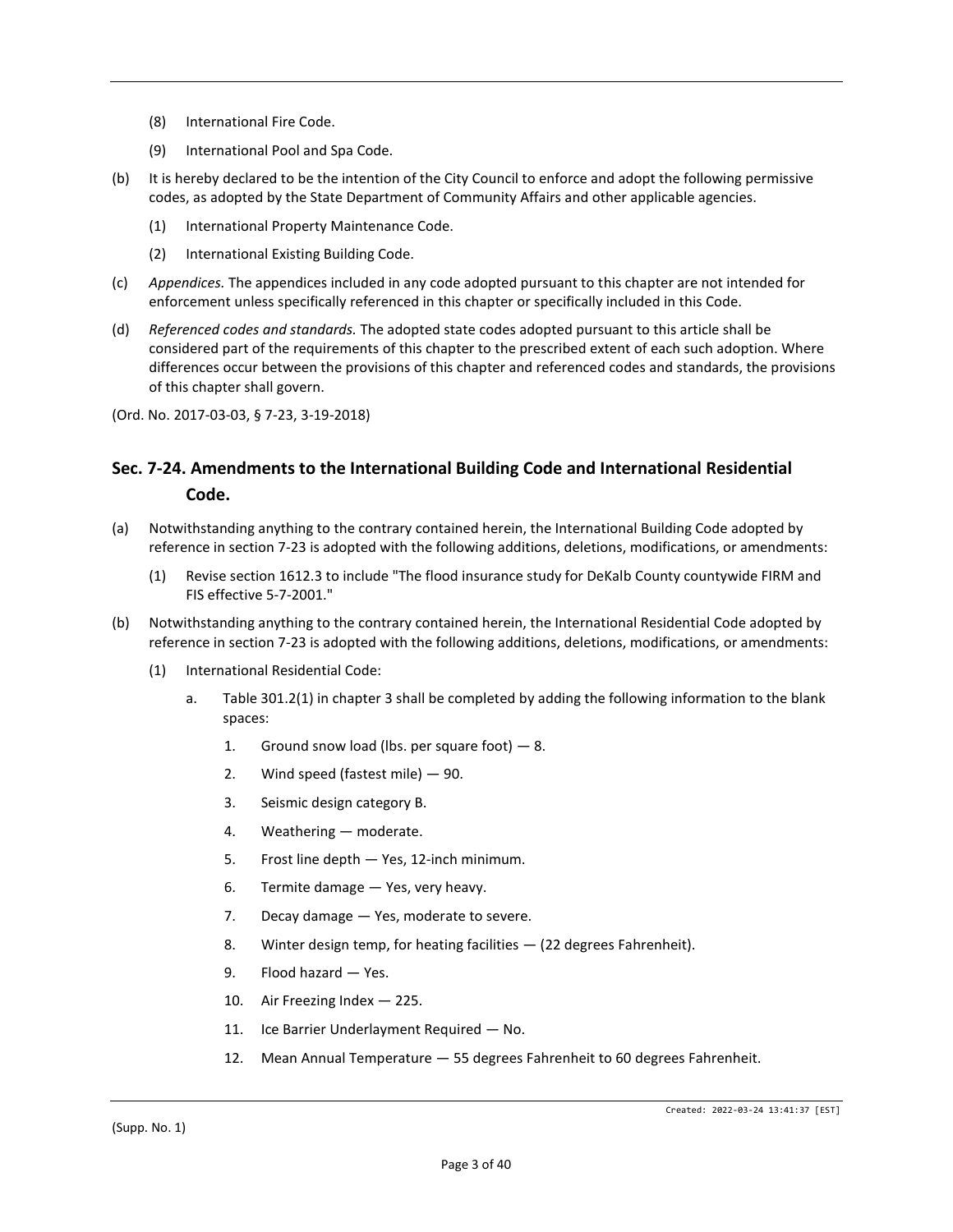- (2) Local supplemental ordinance requirements to the state adopted International Residential Code:
	- a. A set of plans that include building, plumbing, mechanical, and electrical plans and the site plan as required in this Code shall be maintained on the construction site at all times.
	- b. A site plan or staking survey prepared and sealed by a registered engineer or land surveyor shall be submitted at the time of the residential footing or slab inspection and prior to the pouring of same. Survey shall show the setbacks from all property lines. Setbacks shall comply with all minimum zoning ordinance requirements and/or legally acquired variances.
	- c. Upon request by the director, written certification shall be provided by the permittee or property owner that all concrete reinforcing and support stirrups comply with CSRI specifications.
	- d. Upon request, batch tickets shall be provided to the director for each concrete pour. No more than one gallon of water shall be added to each cubic yard of concrete mix during the concrete pour. All soil under a concrete slab shall be properly compacted and shall be covered with a minimum of six mil polyethylene film to prevent the leaching of water from the concrete pour into the soil. The director may request the permittee, at the permittee's expense, to have any concrete slab and/or footing tested by an independent third-party approved by the director. The director may take any and all appropriate action, including, but not limited to, requiring removal of the concrete at the permittee or property owner's expense by a date certain if the director determines that:
		- 1. The concrete was poured in a manner contrary to this section or other law;
		- 2. That the concrete was poured contrary to ACI specifications; or
		- 3. That the slab or footings are defective as verified by the third-party testing.
	- e. The skirt of the concrete apron for any driveway shall rise to no less than eight inches above the flowline in the curb and the gutter and shall be eight feet from the face of the curb at the flowline.
	- f. All residential driveways, stops, patios, and walkways shall bear on properly compacted soil, foundation ledges or be doweled at slab. Maximum residential driveways slopes shall not exceed 20 percent grade. At the entrance of a garage, the garage floor shall be elevated two inches above the driveway or a drainage system approved by the director shall be installed at the entrance to the garage. Residential garages and carports shall contain not less than 19 feet, six inches of actual automobile parking depth. Upon completion of construction of any driveway or garage, the engineer of record shall provide written certification to the director that such driveway and/or garage complies with the requirements of this Code, including the requirements of this section.
	- g. All topsoil shall be saved, protected and shall only be reused as topsoil but not used for fill. All disturbed areas on residential lots shall be totally sodded or landscaped with approved landscaped materials. All building material that are rendered unusable by natural elements (i.e., water, sun or soil) in the opinion of the director shall be immediately removed upon discovery and replaced with satisfactory material at the permittee or property owner's expense.

(Ord. No. 2017-03-03, § 7-24, 3-19-2018)

## **Sec. 7-25. Amendments to the International Plumbing Code.**

Notwithstanding anything to the contrary contained herein, the International Plumbing Code adopted by reference in section 7-23 is adopted with the following additions, deletions, modifications, or amendments: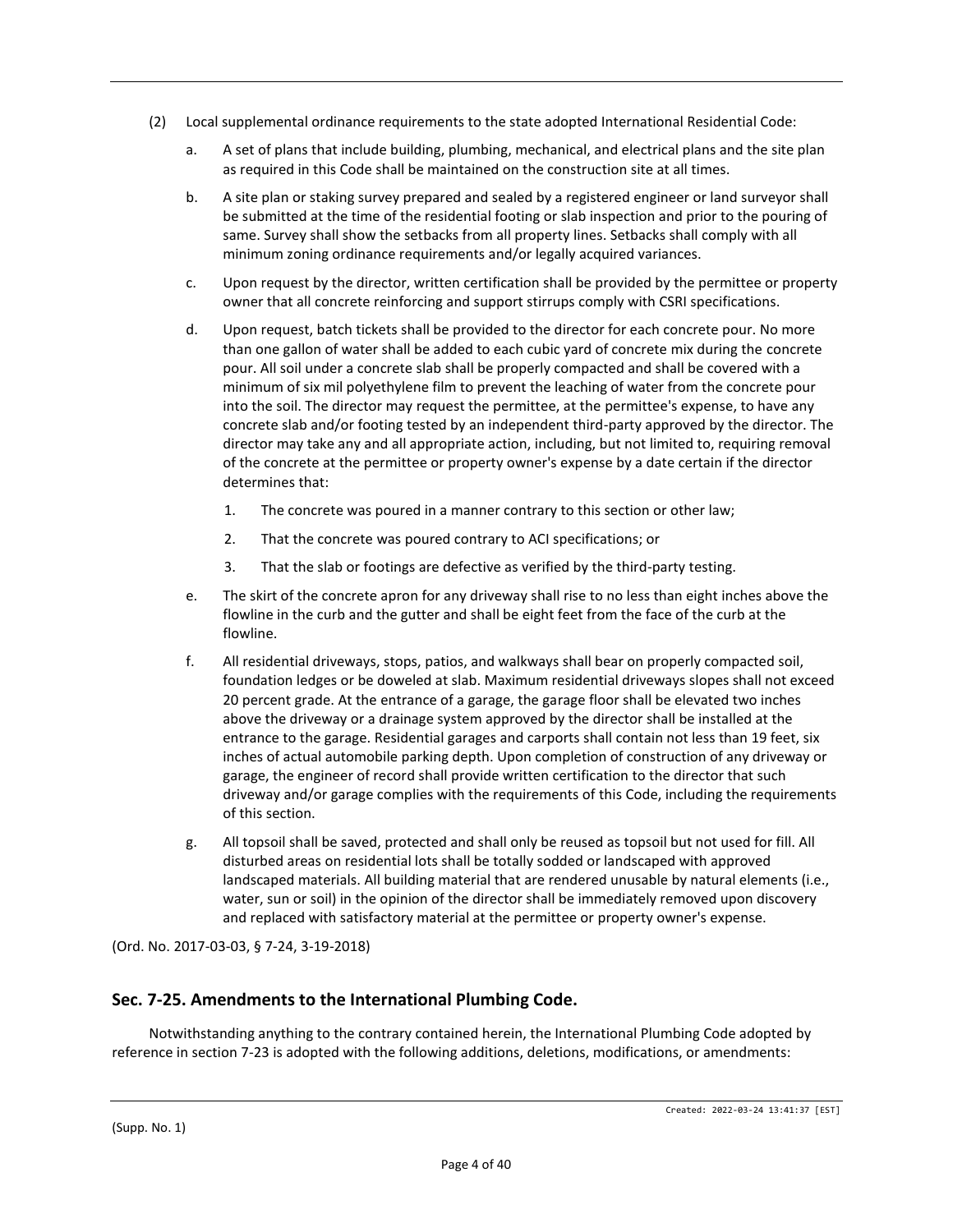- (1) International Plumbing Code.
- (2) Local supplemental ordinance requirements to the state adopted plumbing code.
	- a. Waiver for an exemption to the requirements for the installation of high efficiency plumbing fixtures relative to any new construction and to the repair or renovation of an existing building may be given under the following conditions:
		- 1. When the repair or renovation of the existing building does not include the replacement of the plumbing or sewage system servicing toilets, faucets, or shower heads within such existing building;
		- 2. When such plumbing or sewerage system within such existing building, because of its capacity, design, or installation would not function properly if the toilets, faucets, or shower heads required by this part were installed;
		- 3. When such system is a well or gravity flow from a spring and is owned privately by an individual for use in such individual's personal residence; or
		- 4. When units to be installed are:
			- (i) Specifically designed for use by person with disabilities;
			- (ii) Specifically designed to withstand unusual abuse or installation in a penal institution; or
			- (iii) Toilets for juveniles.

(Ord. No. 2017-03-03, § 7-25, 3-19-2018)

## **Sec. 7-26. Amendments to the International Fuel Gas Code, the state adopted electrical code and the International Energy Conservation Code.**

- (a) Notwithstanding anything to the contrary contained herein, the International Fuel Gas Code adopted by reference in section 7-23 is adopted with the following additions, deletions, modifications, or amendments:
	- (1) Local supplemental ordinance requirements to the state adopted Gas Code. Gas lines shall be inspected and pressure tested at the rough-in inspection.
- (b) Notwithstanding anything to the contrary contained herein, the state adopted Electrical Code adopted by reference in section 7-23 is adopted with the following additions, deletions, modifications, or amendments:
	- (1) Local supplemental ordinance requirements to the state adopted Electrical Code.
		- a. Electrical fences consisting of an electrically charged conductor or other electrically charged devices shall be permitted to be used only for the confinement of farm animals. Only fence chargers of the intermittent current type listed by a nationally recognized independent testing laboratory shall be permitted to be used. Electrical fences shall not be used except by special permission after written application to the director.
		- b. A reinspection permit and reinspection shall be required before power is restored to any residence or building where power has been disconnected for six months or more.

(Ord. No. 2017-03-03, § 7-26, 3-19-2018)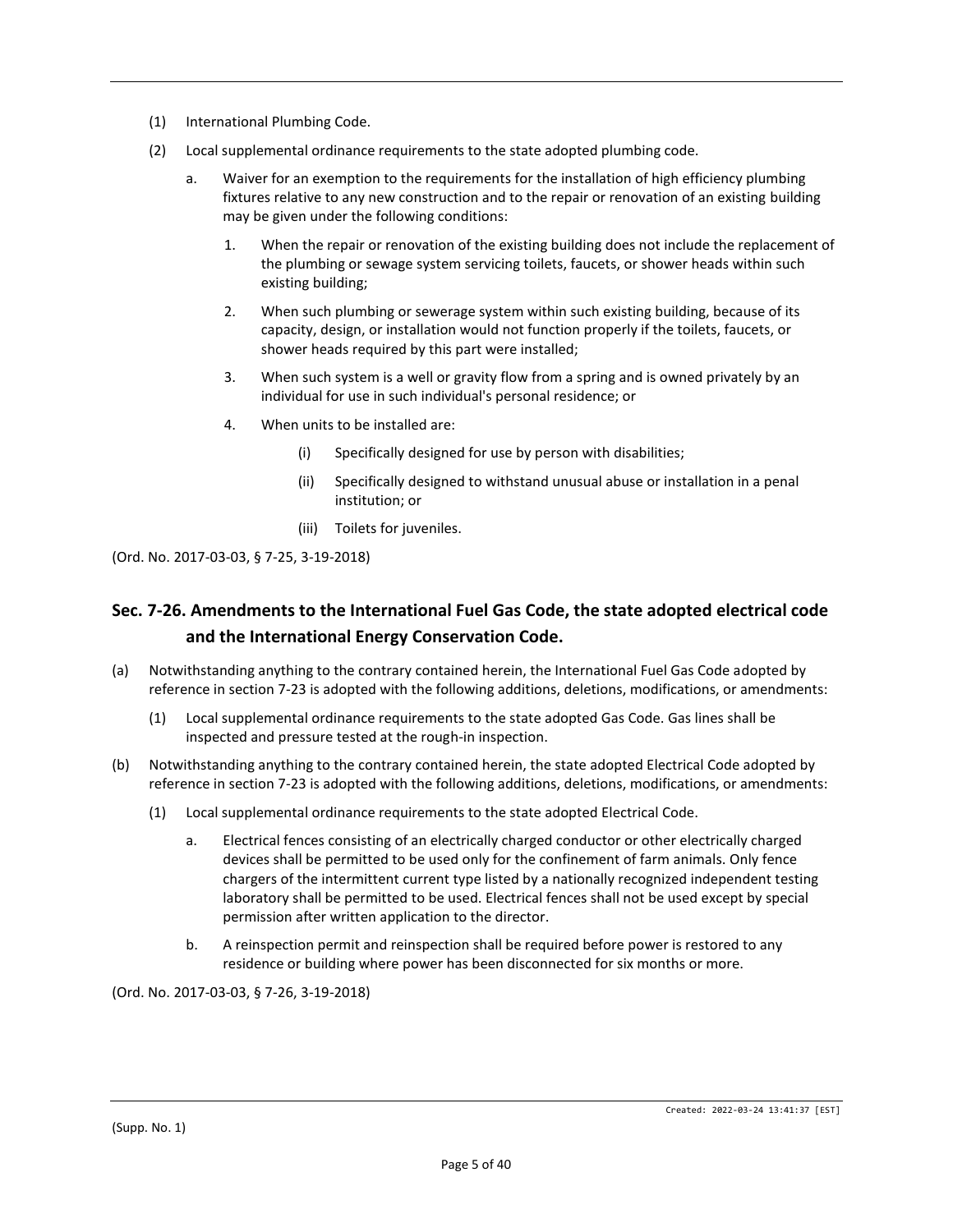## **Sec. 7-27. State fire safety rules adopted.**

It is the declared intention of the City Council to adopt and enforce the rules and regulations of the Safety Fire Commissioner chapter 120-3-3 "Rules and Regulations for the State Minimum Fire Safety Standards" as specified in O.C.G.A. § 25-2-4, and chapter 120-3-20 "Access to and use of Public Facilities by Handicapped Persons" as specified in O.C.G.A. § 30-3-7(g).

(Ord. No. 2017-03-03, § 7-27, 3-19-2018)

#### **Sec. 7-28. Fire limits.**

The fire limits of the city for the purposes of the building code shall be the same as is provided in this Code.

(Ord. No. 2017-03-03, § 7-28, 3-19-2018)

#### **Sec. 7-29. Application of the international fire code.**

The International Fire Code shall apply to all existing buildings and subjects all existing buildings to periodic inspection for compliance with the adopted fire code. The Georgia amendment to the International Fire Code, designated as section 101.3 (purpose and intent) of the Code, is hereby adopted by reference.

(Ord. No. 2017-03-03, § 7-29, 3-19-2018)

#### **Secs. 7-30—7-55. Reserved.**

## *ARTICLE III. ADMINISTRATION AND ENFORCEMENT*

## *DIVISION 1. GENERALLY*

#### **Sec. 7-56. Purpose.**

The purpose of this article is to provide for the administration and enforcement of the State Minimum Standard Codes for construction as adopted and amended by the State Department of Community Affairs, Hereinafter, the State Minimum Standard Codes for construction shall be referred to as the construction codes or "this code."

(Ord. No. 2017-03-03, § 7-56, 3-19-2018)

#### **Sec. 7-57. Code remedial.**

(a) *Generally.* These construction codes are hereby declared to be remedial, and shall be construed to secure the beneficial interests and purposes thereof, which are public safety, health and general welfare, through structural strength, stability, sanitation, adequate light and ventilation, and safety to life and property from fire and other hazards attributed to the built environment including alteration, repair, removal, demolition, use and occupancy of buildings, structures or premises, and by regulating the installation and maintenance of all electrical, gas, mechanical and plumbing systems, which may be referred to as "service systems."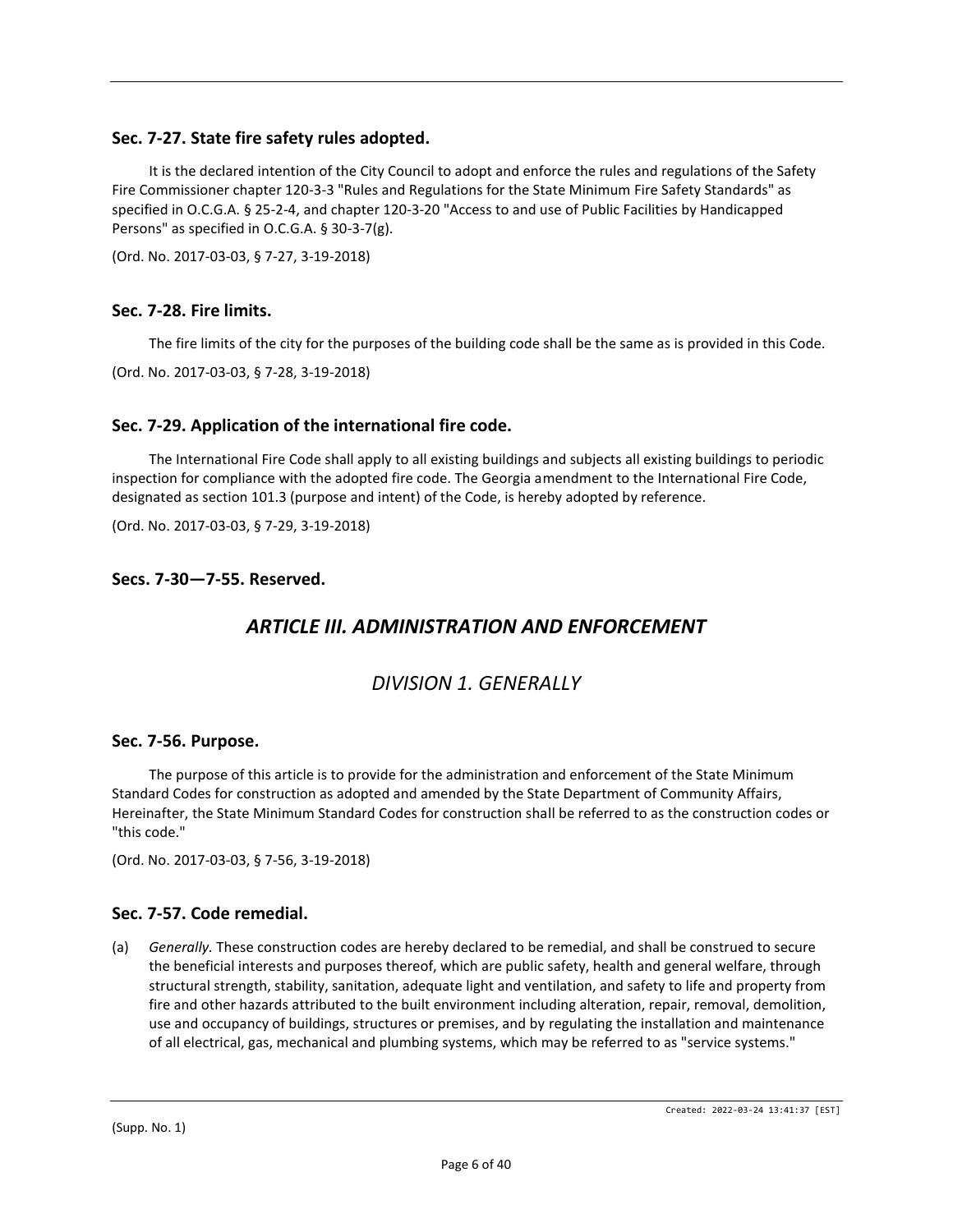- (b) *Quality Control.* Quality control of materials and workmanship is not within the purview of the construction codes except as it relates to the purposes stated herein.
- (c) *Permitting and Inspection.* The inspection or permitting of any building, system or plan under the requirements of construction codes shall not be construed in any court as a warranty of the physical condition of such building, system or plan or their adequacy. Neither the city, nor any employee thereof, shall be liable in tort for damages for any defect or hazardous or illegal condition or inadequacy in such building, system or plan, nor for any failure of any component of such, which may occur subsequent to such inspection or permitting.

(Ord. No. 2017-03-03, § 7-57, 3-19-2018)

### **Sec. 7-58. Conformance to construction, installation, repair and maintenance standards.**

The provisions of this article shall apply to the construction, erection, installation, alteration, demolition, repair, relocation, replacement, addition to, use or maintenance of buildings or structures, plumbing, mechanical, gas, and electrical systems within the city. Any and all requirements of this article shall expressly include any and all technical codes as amended by the city pursuant to this chapter.

(Ord. No. 2017-03-03, § 7-58, 3-19-2018)

#### **Sec. 7-59. Applicability.**

- (a) *Generally.* The provisions of this chapter shall apply to all matters affecting or related to buildings, structures, equipment or systems as set forth in section 7-58. Where, in any specific case, different sections of this chapter specify different materials, methods of construction or other requirements, the most restrictive requirement shall govern. Where there is a conflict between a general requirement and a specific requirement, the specific requirement shall govern.
	- (1) *Building.* The provisions of the International Building Code, as adopted and amended by the State Department of Community Affairs, shall apply to the construction, alteration, repair, equipment, use and occupancy, location, maintenance removal, and demolition, of every building or structure or any appurtenances connected or attached to such buildings or structures, except in one- and two-family dwellings.
	- (2) *Electrical.* The provisions of the National Electrical Code, as adopted and amended by the State Department of Community Affairs, shall apply to the installation of electrical systems, including alterations, repairs, replacement, equipment, appliances, fixtures, fittings, and appurtenances thereto.
	- (3) *Gas.* The provisions of the International Fuel Gas Code, as adopted and amended by the State Department of Community Affairs, shall apply to the installation of consumer's gas piping, gas appliances, and related accessories as covered in this Code. These requirements apply to gas piping systems from the point of delivery to the inlet connections of appliances and the installation and operation of residential and commercial gas appliances and related accessories, except in one-and twofamily dwellings.
	- (4) *Mechanical.* The provisions of the International Mechanical Code, as adopted and amended by the State Department of Community Affairs, shall apply to the installation of mechanical systems, including alterations, repairs, replacement, equipment, appliances, fixtures, fittings and/or appurtenances, including ventilating, heating, cooling, air conditioning and refrigeration systems, incinerators and other energy-related systems, except in one- and two-family dwellings.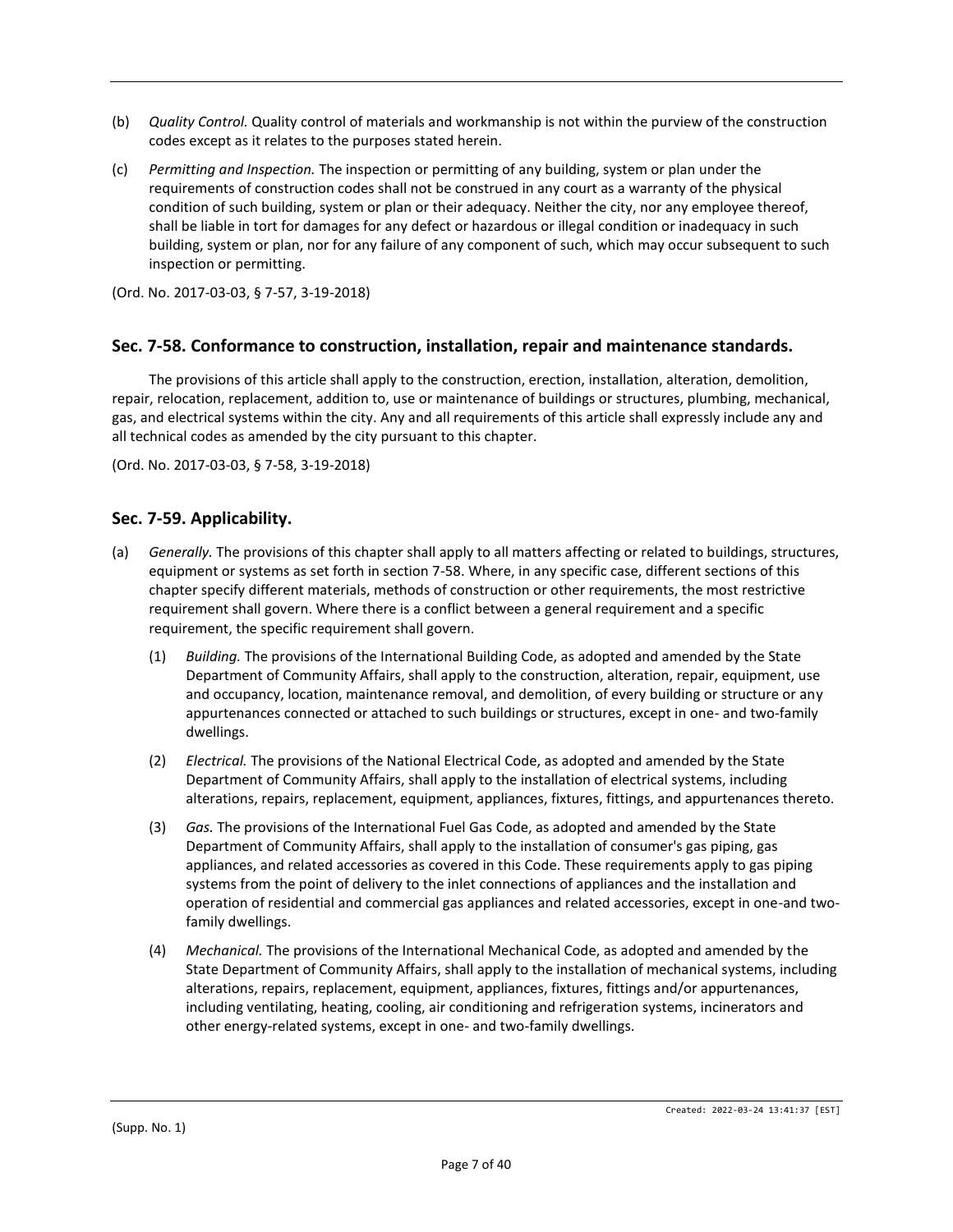- (5) *Plumbing.* The provisions of the International Plumbing Code, as adopted and amended by the State Department of Community Affairs, shall apply to every plumbing installation, including alterations, repairs, replacement, equipment, appliances, fixtures, fittings, and appurtenances, and when connected to a water or sewerage system.
- (6) *Energy.* The provisions of the International Energy Conservation Code, as adopted and amended by the State Department of Community Affairs, shall regulate the design of building envelopes for adequate thermal resistance and low air leakage and the design and selection of mechanical, electrical, service water heating, and illumination systems and equipment that will enable the effective use of energy in new building construction.
- (7) *One- and Two-family Dwellings.* The provisions of the International Residential Code, as adopted and amended by the State Department of Community Affairs, shall apply to the construction, alteration, repair, equipment, use and occupancy, location, maintenance, removal, and demolition, of every building or structure or any appurtenances connected or attached to such buildings of structures of detached one- and two-family dwellings and townhouses not more than three stories in height with a separate means of egress and their accessory structures.
- (b) *Existing structures and installations.* Buildings, structures, plumbing, mechanical and electrical systems lawfully in existence at the time of the adoption of the ordinance from which this chapter is derived shall be permitted to have their use and maintenance continued if the use, maintenance or repair is in accordance with the original design and no hazard to life, health or property is created by such building, structure or system. The legal occupancy of any structure existing on the date of adoption of this chapter shall be permitted to continue without change, except as is specifically covered in this chapter, the International Building Code, the International Property Maintenance Code or the International Fire Code, or as is deemed necessary by the Building Official for the general safety and welfare of the occupants and the public.
- (c) *Public utility services.* The provisions of this article shall not apply to the installation, alteration or repair of services up to and including the meters where such work is performed by or is an integral part of a system owned or operated by a public utility service corporation, water department, gas company, railroad company, pipeline company, or other public utility in the exercise of its normal functions or in rendering its duly authorized service as such.
- (d) *Other laws.* The provisions of this article shall not be deemed to nullify any provisions of local, state or federal law.
- (e) *Referenced codes and standards.* The adopted state codes adopted pursuant to this chapter shall be considered part of the requirements of this article to the prescribed extent of each such adoption. Where differences occur between provisions of this chapter and referenced codes and standards, the provisions of this chapter shall govern. Permissive and advisory provisions in any of the referenced codes shall not be construed as mandatory.
- (f) *Additions, alterations or repairs.* Additions, alterations, or repairs to any building, structure or system shall conform to that required for a new building, structure or system without requiring the existing building, structure or system to comply with all requirements of this chapter. Additions, alterations or repairs shall not cause an existing building, structure or system to become unsafe, unsanitary or overloaded. The extent to which the existing system shall be made to conform to the requirements of the State Minimum Standard Codes for new construction shall be as follows, unless otherwise required by this chapter:
	- (1) When the estimated cost of the new work is less than 50 percent of the replacement cost of the existing system or building, the new work shall be brought into conformance with the requirements of the State Minimum Standard Codes for new construction.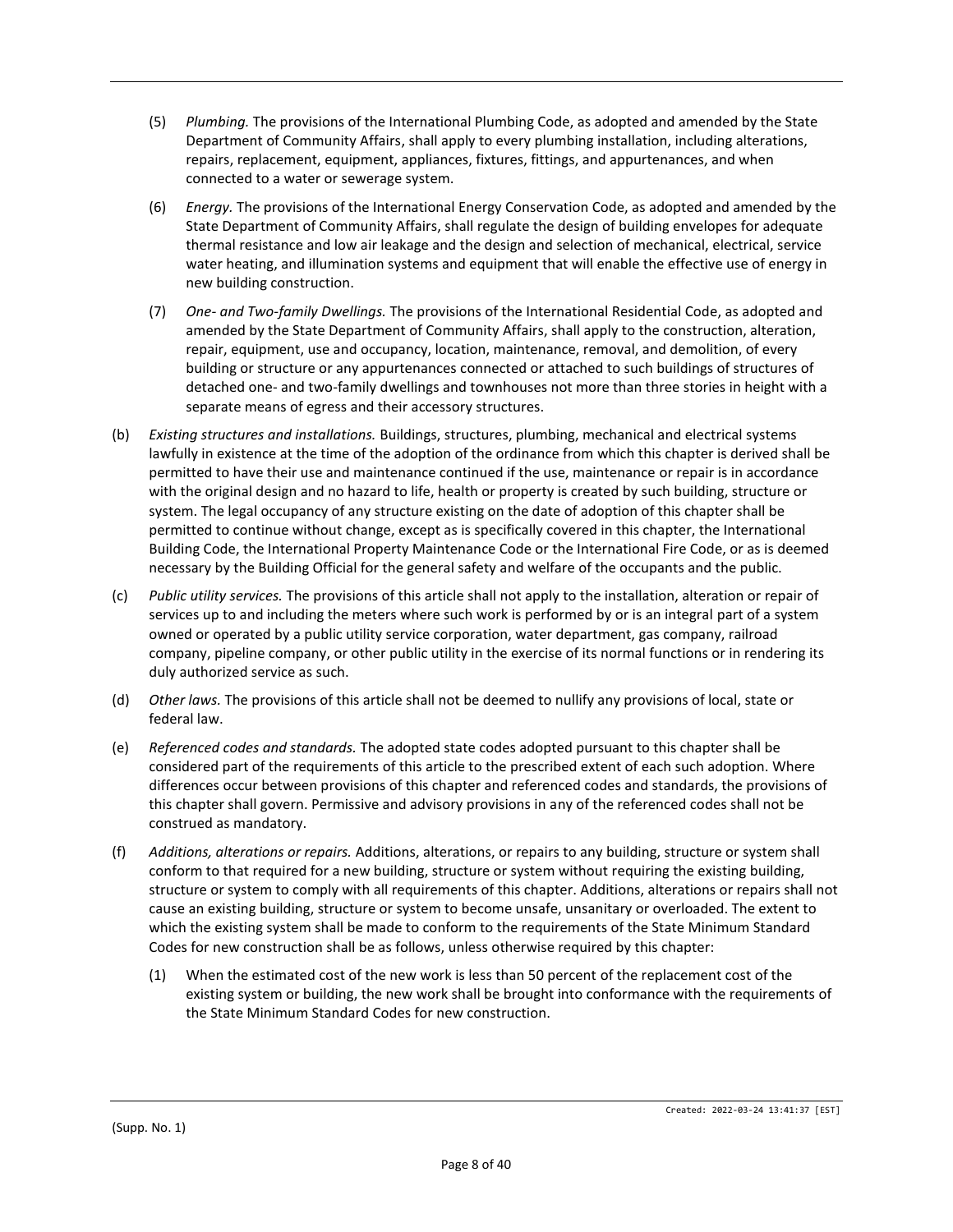- (2) When the estimated cost of the new work is equal to or greater than 50 percent of the replacement cost of the existing system or building, the entire system or building shall be made to conform to the requirements of the State Minimum Standard Codes for new construction.
- (3) For essential services facilities occupancy category IV type buildings, as defined in the State Minimum Standard Codes for new construction, when the estimated cost of new work is equal to or greater than 30 percent of the replacement cost of the existing system, the entire system shall be made to conform to the requirements of the State Minimum Standard Codes for new construction.
- (g) *Ordinary repairs.* Ordinary repairs shall be permitted in the same manner and arrangement as in the existing system, provided that such repairs or replacements are not hazardous to the public health, safety or welfare.
- (h) *Change in occupant/occupancy.* It is unlawful to make any change in the occupant or occupancy of any building or structure that does not meet the requirements of this chapter. Prior to the issuance of any business occupation tax certificate, the finance director or designee shall advise the building official that an application for a business occupation tax certificate has been submitted to the city for review. Prior to the issuance of the business occupation tax certificate, the building official shall inspect the building to be occupied and certify that such building or structure meets the intent of the provisions of law governing building construction for the proposed new occupant or occupancy and that such change of occupant or occupancy does not result in any hazard to the public health, safety or welfare.
- (i) *Requirements not covered by Code.* Any requirements necessary for the strength, stability or proper operation of an existing or proposed building, structure or system, or for the public, safety, health and general welfare, not specifically covered by this Code shall be determined by the Building Official or designee.

(Ord. No. 2017-03-03, § 7-59, 3-19-2018)

## **Sec. 7-60. Enforcement officials.**

- (a) *Enforcement.* The community development department is responsible for administration and enforcement of this chapter.
- (b) *Deputies and authorized representatives.* In accordance with prescribed procedures of the city, the building official shall have the authority to appoint a deputy building official, authorized representatives, technical officers, inspectors, plan examiners and other employees. Such employees shall have powers as authorized by law and delegated by the building official.
- (Ord. No. 2017-03-03, § 7-60, 3-19-2018)

## **Sec. 7-61. Duties and powers of the building official.**

- (a) *Generally.* The Building Official is authorized and directed to enforce the provisions of this chapter and the adopted state codes. The Building Official shall have the authority to render interpretations of this Code and the adopted state codes and to adopt policies and procedures in order to clarify the application of their provisions. Such interpretations, policies and procedures shall be in compliance with the intent and purpose of this chapter. Such policies and procedures shall not have the force and effect of law and shall not have the effect of waiving requirements specifically provided for in this chapter or in the adopted state codes.
- (b) *Applications and permits.* The Building Official shall receive applications, review construction documents and plans, issue permits for the erection, construction, alteration and demolition of buildings and structures and installation of mechanical, plumbing, gas and electrical systems, inspect the premises for which such permits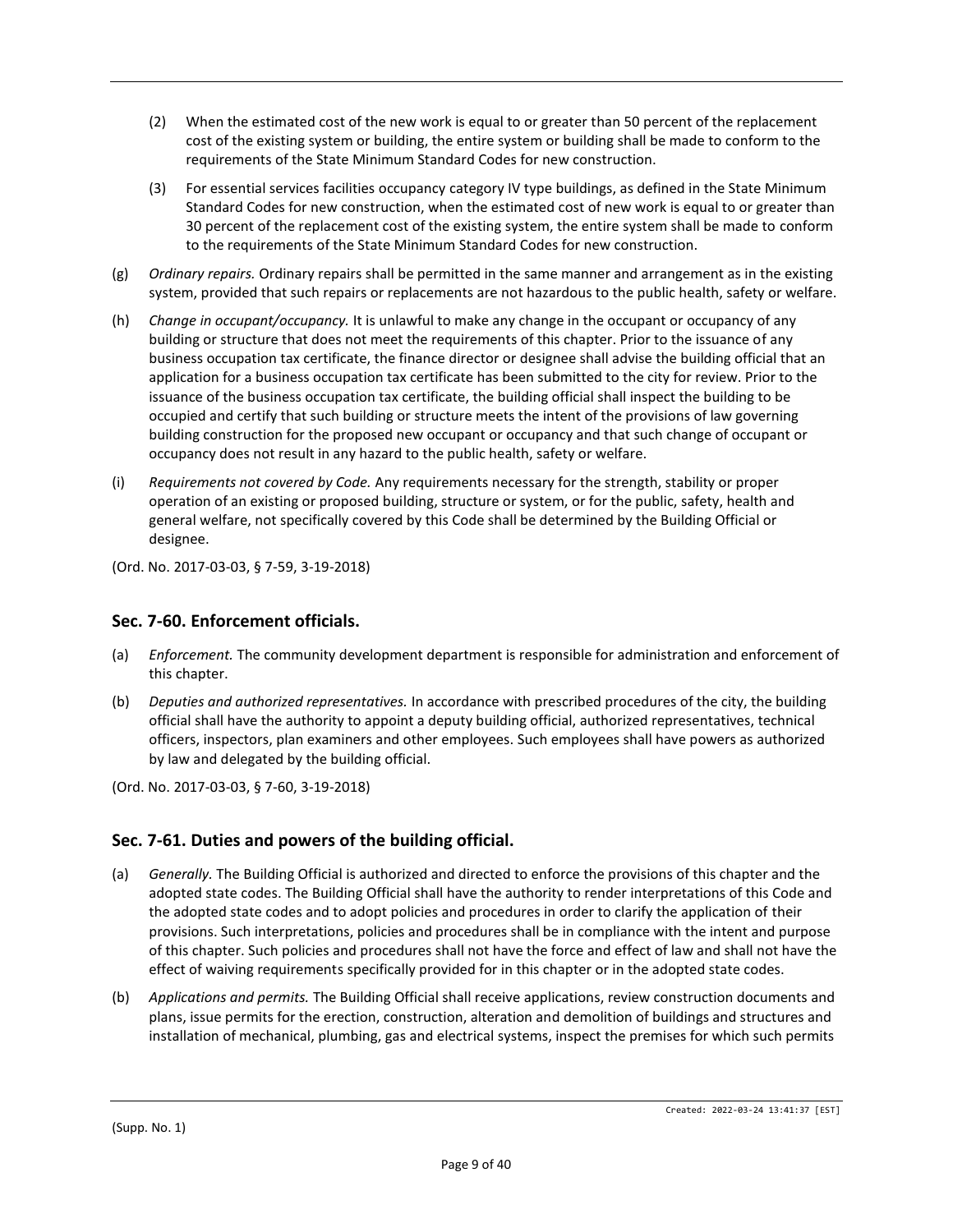have been issued and enforce compliance with the provisions of this chapter and other applicable provisions of this Code.

- (c) *Notices and orders.* The Building Official shall issue all necessary notices or orders to ensure compliance with this chapter.
- (d) *Inspections.* The Building Official or his designee shall preform all of the required inspections, or the Building Official shall have the authority to accept reports of inspection by approved qualified agencies or individuals. Reports of such inspections shall be in writing and be certified by a responsible officer of such approved agency or by the responsible individual.
- (e) *Identification.* The Building Official, deputy or authorized representative shall carry proper identification when inspecting buildings, structures or premises in the performance of duties under this chapter.
- (f) *Right of entry.* Where it is necessary to make an inspection to enforce the provisions of this chapter, or where the Building Official has reasonable cause to believe that there exists in a building or structure or upon a premises a condition which is contrary to or in violation of this chapter which makes the building, structure or premises unsafe, dangerous or hazardous, the Building Official is authorized to enter the building, structure or premises at reasonable times to inspect or to perform the duties imposed by this chapter, provided that if such building, structure or premises be occupied that credentials be presented to the occupant and entry requested. If such building, structure or premises is unoccupied, the Building Official shall first make a reasonable effort to locate the owner or other person having charge or control of the building, structure or premises and request entry. If entry is refused, the Building Official shall have recourse to the remedies provided by law to secure entry. Upon acquisition of an Inspection Warrant, or other remedy provided by law to secure entry, no owner or occupant or any other person having charge, care or control of any building, structure or premises, shall fail or neglect, after proper request is made as herein provided, to promptly permit entry therein by the Building Official or designee for the purpose of inspection and examination pursuant to the construction codes.
- (g) *Department records.* The Building Official shall keep official records of applications received, permits and certificates issued, fees collected, reports of inspections, arid notices and orders issued. Such records shall be retained for the period required by state law for retention of public records.
- (h) *Approved materials, equipment, appliances and devices.* Materials, equipment, appliances and devices approved by the Building Official shall be constructed and installed in accordance with such approval. The use of used materials which meet the requirements of this chapter for new materials is permitted. Used equipment and devices shall not be reused unless approved by the Building Official.
- (i) *Areas prone to flooding.* The Building Official shall not grant modifications to any provisions related to areas prone to flooding as established by the flood insurance rate map, as may hereinafter be amended, without the granting of a variance to such provisions by the Construction Board of Appeals.
- (j) *Alternative materials, designs, methods of construction, equipment and appliances.* The provisions of this chapter are not intended to prevent the installation of any materials or to prohibit any designs, methods of construction, equipment or appliances not specifically prescribed by this chapter, provided that any such alternatives have been approved by the Building Official in writing. Alternative materials, designs, methods of construction, equipment or appliances shall be approved in writing where the Building Official finds that the proposed design is satisfactory and complies with the intent and purpose of the provisions of this chapter, and the material, methods of work offered is, for the purpose intended, at least the equivalent of that prescribed in this chapter in quality, strength, effectiveness, fire resistance, durability and safety.
- (k) *Required testing.* Whenever there is insufficient evidence of compliance with the provisions of this chapter, or evidence that a material or method does not conform to the requirements of this chapter, or in order to substantiate claims for alternative materials or methods, the Building Official shall have the authority to

(Supp. No. 1)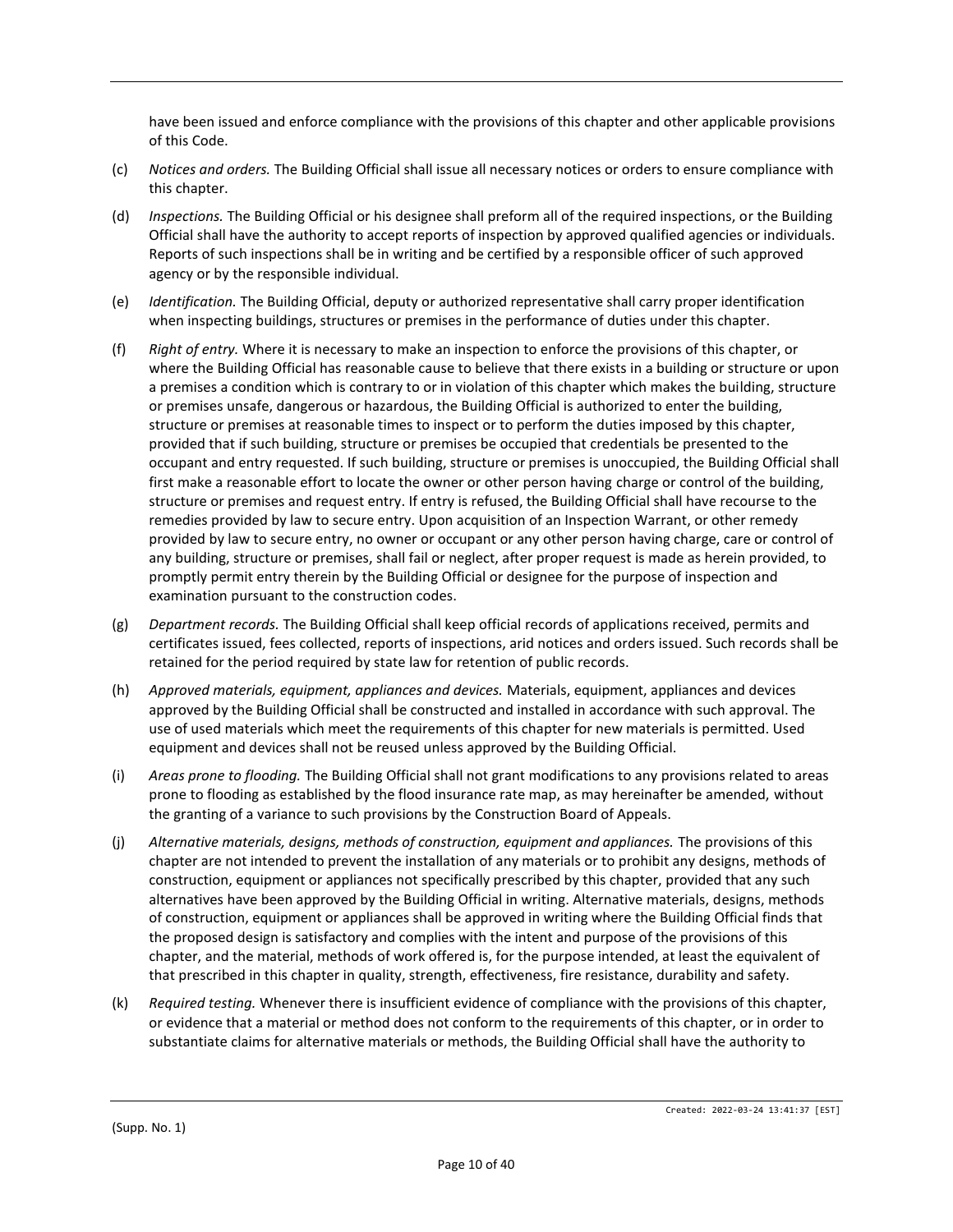require tests as evidence of compliance to be made at no expense to the city. Such tests shall be paid for by the person seeking to rely on such alternative materials or methods.

- (l) *Test methods.* Test methods shall be as specified in this chapter or by other recognized test standards. In the absence of recognized and accepted test methods, the Building Official shall approve the testing procedures.
- (m) *Testing agency.* All tests shall be performed by an agency approved by the Building Official.
- (n) *Test reports.* The Building Official shall retain reports of tests for the period required for retention of public records.
- (o) The Building Official shall be authorized to cause charges to be brought for violations of this chapter against any person found to be installing, or known to have installed, electrical, plumbing, mechanical, gas or other facilities that require a person to have a State of Georgia license in order to undertake such installation, without being a valid holder of said license.
- (Ord. No. 2017-03-03, § 7-61, 3-19-2018)

### **Sec. 7-62. Stop work order.**

- (a) *Authority.* Whenever the Building Official finds any work regulated by this chapter being performed in a manner contrary to the provisions of this chapter or the construction codes or in a dangerous or unsafe manner, the Building Official and/or the Community Development Director is authorized to issue a stop work order.
- (b) *Issuance.* The stop work order shall be in writing and shall be given to the owner of the property involved, or to the owner's agent, or to the person doing the work. Upon issuance of a stop work order, the cited work shall immediately cease. The stop work order shall state the reason for the order, and the conditions under which the cited work will be permitted to resume. Where an emergency exists, the Building Official shall not be required to give a written notice prior to stopping the work.
- (c) *Unlawful continuance.* Any person who shall continue any work after having been served with a stop work order, except such work as that person is directed to perform to correct a violation or an unsafe condition, or removes a lawfully placed stop work order, shall be subject to issuance of a court citation to appear in the municipal court of the city and upon conviction shall be subject to a fine and/or imprisonment in accordance with this Code. Where any offense continues from day to day, each day's continuance thereof shall be deemed a separate offense.

(Ord. No. 2017-03-03, § 7-62, 3-19-2018)

#### **Sec. 7-63. Unsafe conditions.**

- (a) *Conditions.* Structures or existing equipment that are or hereafter become unsafe, uninhabitable, or which constitute a fire hazard, or are otherwise dangerous to human life or the public welfare, shall be deemed an unsafe condition. Structures that are deemed an unsafe condition shall be taken down and removed or made safe, as the building official deems necessary unless the notice of an unsafe condition is appealed to the Board of Construction Appeals in accordance with the requirements set forth in this chapter.
- (b) *Notice.* If an unsafe condition is found, the Building Official or designee shall serve on the owner, agent or person in control of the building, structure or system found to be unsafe, a written notice that describes the condition deemed unsafe and specifies the required repairs or improvements to be made to abate the unsafe condition, or that requires the unsafe structure to be demolished within a stipulated time. Such notice shall require the person thus notified to declare immediately to the Building Official written acceptance or rejection of the terms of the notice.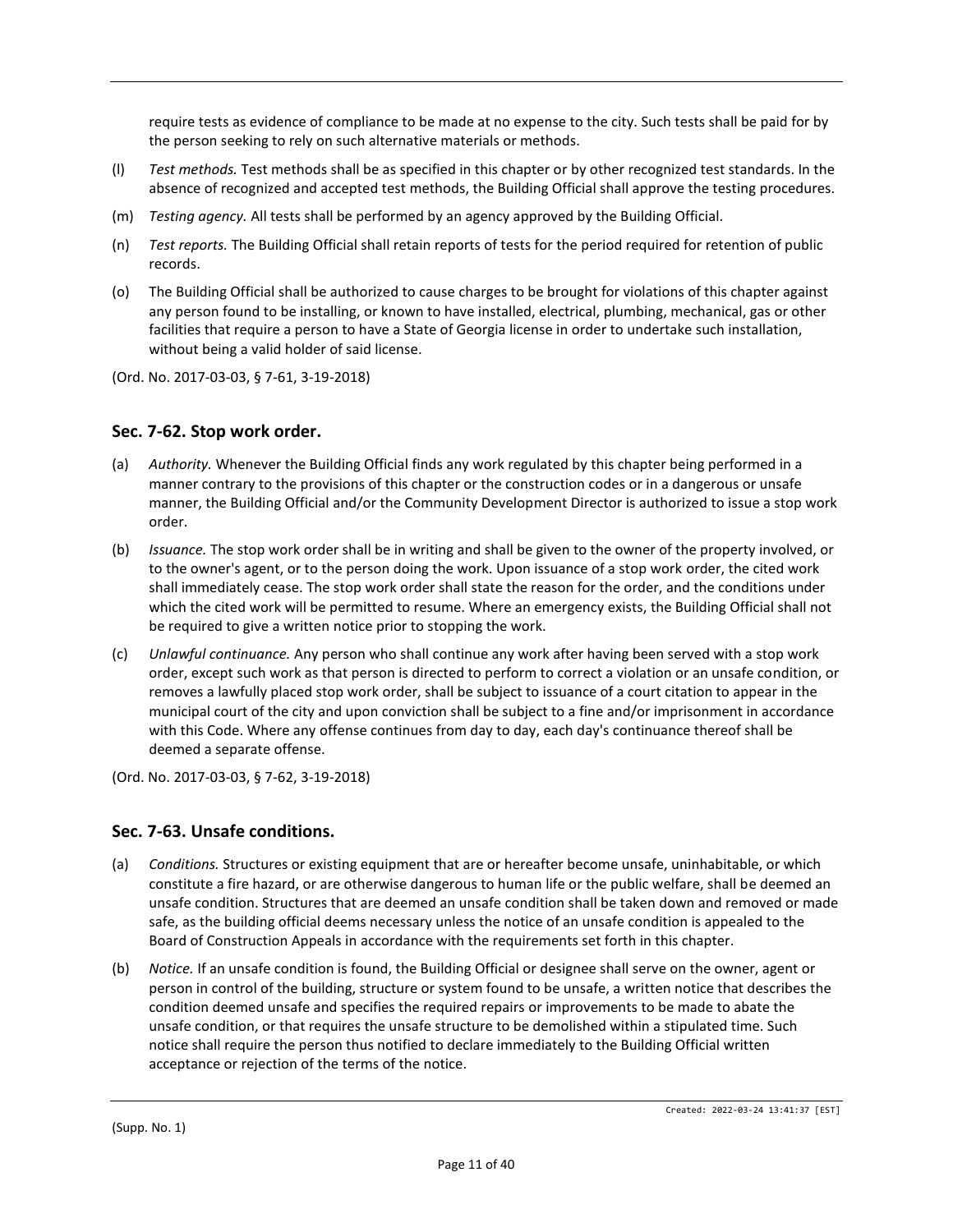- (c) *Method of service.* Such notice shall be deemed properly served if a copy thereof is delivered to the owner personally or sent by certified or registered mail addressed to the owner at the owner's last-known address with the return receipt requested. If the certified or registered letter is returned showing that the letter was not delivered, a copy thereof shall be posted in a conspicuous place on or about the building or structure affected by such notice. Service of such notice in the foregoing manner upon the owner's agent or upon the person responsible for the building or structure shall constitute service of notice upon the owner.
- (d) *Restoration.* The building, structure, system or equipment determined to be unsafe by the Building Official is permitted to be restored to a safe condition. To the extent that repairs, alterations, or additions are made or a change of occupancy occurs during the restoration of the building, structure, system or equipment, such repairs, alterations or additions or change of occupancy shall comply with the requirements of this chapter.

(Ord. No. 2017-03-03, § 7-63, 3-19-2018)

### **Sec. 7-64. Violations, remedies and penalties.**

- (a) *Unlawful acts.* It is unlawful for any person, firm or corporation to erect, construct, alter, extend, repair, move, remove, demolish or occupy any building, structure, system or equipment regulated by this chapter, or cause same to be done, in conflict with or in violation of any of the provisions of this chapter or other applicable provisions of this Code.
- (b) *Notice of violation.* The Building Official is authorized to serve a notice of violation or order on the person responsible for the erection, construction, alteration, extension, repair, moving, removing, demolition, or occupancy of a building or structure, system or equipment in violation of the provisions of this chapter, or in violation of a permit or Certificate of Occupancy under the provisions of this chapter. Such notice or order shall direct the discontinuance or correction of the illegal action or condition and the abatement of the violation.
- (c) *Penalties.* Any person failing to discontinue, correct or abate the violation of this chapter as ordered by the Building Official in the notice shall be subject to issuance of a court citation to appear in the municipal court of the city to answer charges of violations of this chapter and upon conviction shall be subject to a fine and/or imprisonment in accordance with this Code. Where any offense continues from day to day, each day's continuance thereof shall be deemed a separate offense.

(Ord. No. 2017-03-03, § 7-64, 3-19-2018)

#### **Secs. 7-65—7-86. Reserved.**

# *DIVISION 2. CONSTRUCTION BOARD OF APPEALS*

#### **Sec. 7-87. Membership; variances, terms of office; decision-making powers.**

- (a) *Appointment.* There is established a Construction Board of Appeals (Board), which shall consist of five members, appointed by the mayor and subject to confirmation by city council.
- (b) *Qualifications of members.* All members of the Board shall be residents of the city. All members of the Board shall have experience in the building industry. The members of the Board shall have applicable experience in drainage and structural issues in residential-home-design or construction, heating ventilation and air conditioning, electrical installations and plumbing. Members of the Board shall hold no other city office, appointed position within the city or any other city compensated position.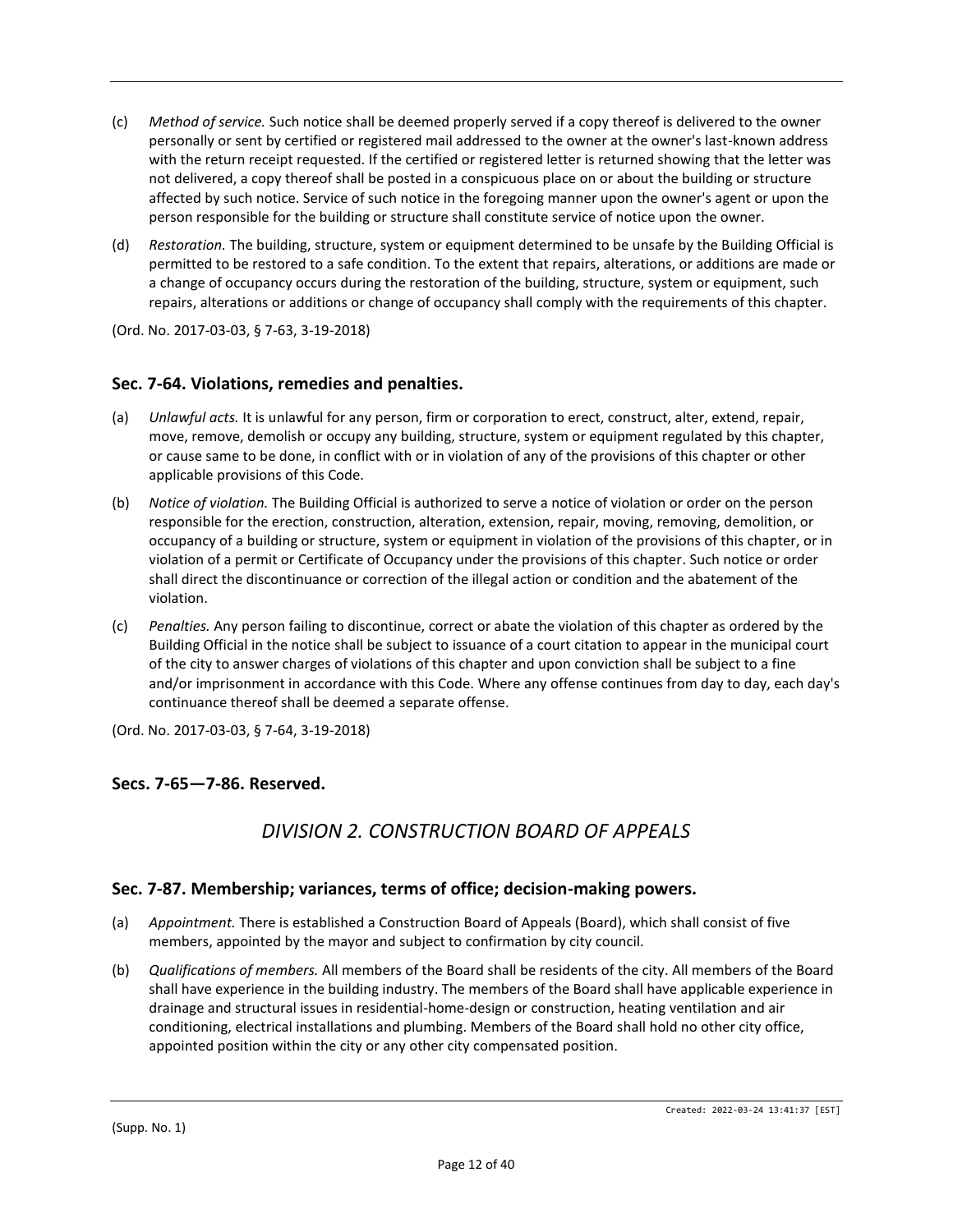- (c) *Filling board vacancies generally.* Any vacancy on the Board shall be filled in accordance with the original appointing procedure for the vacant position. Any newly appointed member shall serve for the remainder of the unexpired term.
- (d) *Initial terms of members.* The five Board members who are appointed by virtue hereof shall hold initial terms of office which shall be staggered as follows: Two initial Board members shall be designated to serve a term of two years and three initial Board members shall be designated to serve a term of four years. After expiration of any term thereafter, each Board member shall serve a term of four years.
- (e) *Terms of Board members.* Terms of each Board member shall absolutely expire on December 31 of the Board member's term, regardless whether a successor has been appointed to the Board member's position.
- (f) *Successive terms.* Members of the Board may be reappointed to successive terms, but in no event shall a member be permitted to serve more than eight consecutive years.
- (g) *Organization, officers and rules.* The Board shall elect a chair, vice-chair and secretary. The persons so elected shall serve in these capacities for a term of one year. No person may serve in any of these capacities for more than three consecutive years. The vice-chair will preside at the meetings of the Board in the chair's absence. The Board shall determine its procedural rules and regulations, and otherwise take such action as is appropriate for the management of the affairs committed to its supervision. The Board's rules and regulations shall be consistent with this chapter and necessary to carry out the provisions of this chapter.
- (h) *Quorum.* Three members of the Board shall constitute a quorum at any meeting and a vote of three voting members shall be required to enable the Board to act.
- (i) *Meeting accommodations and staff support.* The city shall provide the Board with suitable office space, meeting accommodations and clerical support, as the city shall deem appropriate and necessary.
- (j) *Compensation for Board members.* The Board members shall be volunteers and shall not be compensated, except that the city may reimburse the Board members for necessary expenses incurred by the Board members in the performances of their official duties.
- (k) *Removal at will.* The mayor and city council shall have authority to remove any member of the Construction Board of Appeals, at will, without cause.
- (l) *Powers and duties.* The Board shall have the following powers:
	- (1) To hear appeals of decisions and interpretations of the Building Official;
	- (2) To hear appeals of the Building Official's decision related to the use of alternative materials, designs, methods of construction, equipment and appliances;
	- (3) To hear appeals of the Building Official's decision related to unsafe conditions as regulated in section 7- 63;
- (m) *Application forms; filing of applications; application fees.* Applications for appeals and variances shall be filed on forms provided by the city and shall not be considered authorized or accepted unless complete in all respects, including the payment of any application fees. Application fees shall be established by the city council.
- (n) *Appeals of the Building Official's decisions.*
	- (1) Notice of appeal of a decision by the Building Official to the Board shall be in writing and filed with the director within 30 calendar days after the Building Official's decision is rendered. Appeals shall be on a form provided by the director.
	- (2) An appeal shall be sustained only upon an express written finding by the Board that the Building Official's action was based on an erroneous finding of a material fact, or that the Building Official acted in an arbitrary manner. In exercising its powers, the Board may reverse or affirm, wholly or partly, or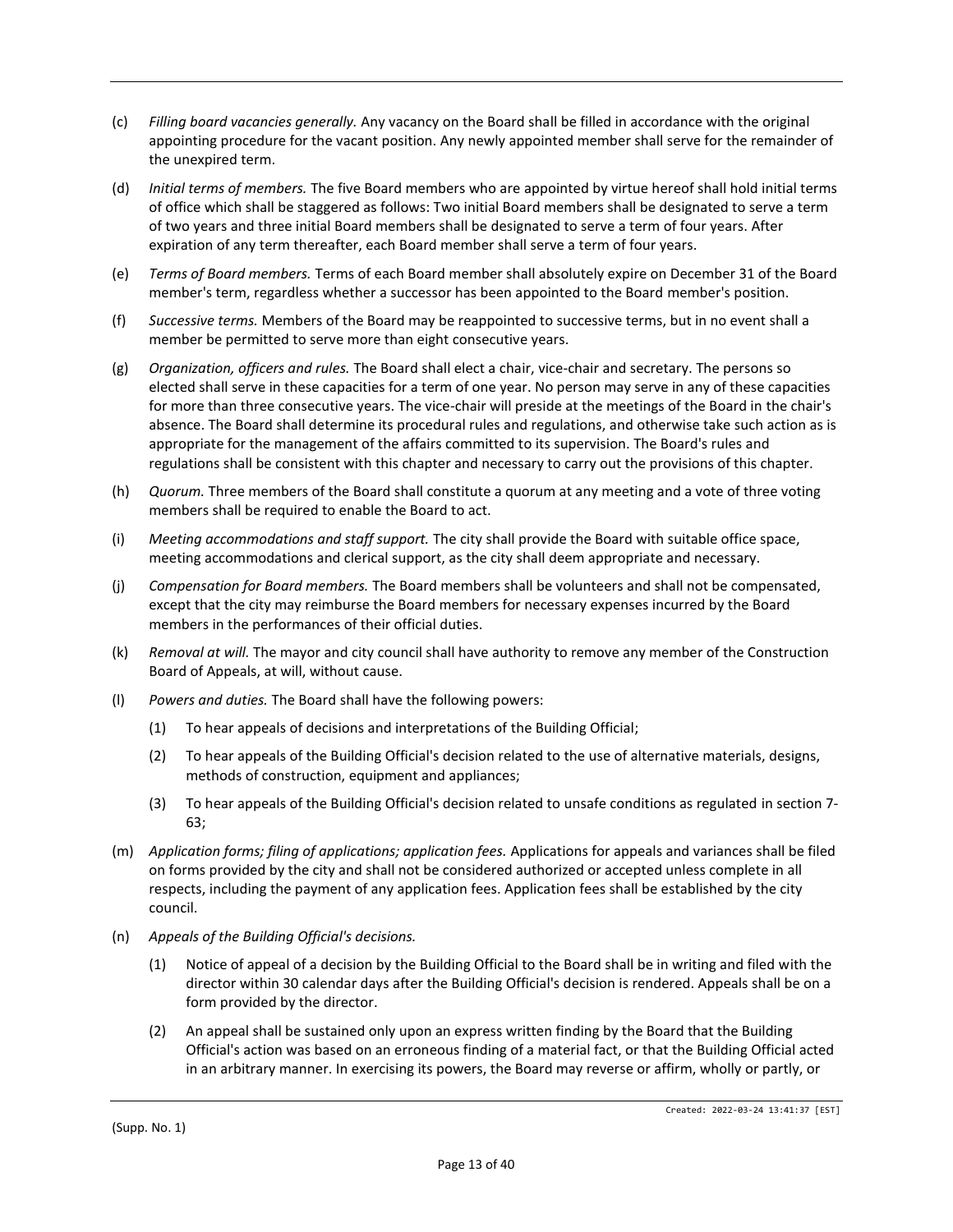may modify the order, requirement, decision or determination appealed from, and to that end shall have all the powers of the Building Official from whom the appeal was taken and may issue or direct the issuance of a permit, provided all requirements imposed by all applicable laws are met. The Board may also remand any appeal for the receipt of additional information.

- (3) In the case of a building, structure or service system which, in the opinion of the Building Official, constitutes an unsafe condition as that term is used in section 7-63, the Building Official may, in the decision or order, limit the time for the filing of such appeals to not less than two days and the director may request expedited review by the Board of the appeal.
- (4) If the Building Official's decisions results in a revocation or denial of the issuance of any permit or certificate authorized by this chapter, the affected applicant or permittee may request, and shall be allowed, to meet with the director within two business days after the initial issuance of such order or decision. At such meeting the affected applicant or permittee shall be allowed to present any evidence or testimony to the director that the applicant deems appropriate. If such a meeting is not requested or the director does not alter the decision to revoke or deny the issuance of any permit or certificate, then the director's decision becomes final. During the pendency of any subsequent appeal to the Board, the notice of appeal shall not stay enforcement of the director's decision and the applicant or permittee may not take any action, perform any act or occupy any structure that contradicts the director's revocation or denial decision in this regard.
- (o) *Procedures of the Board.*
	- (1) *Hearings open to public.* All hearings of the Board shall be open to the public and the agenda shall be made available at least two business days prior to the meeting of the Board. Matters not placed on the agenda in compliance with this section shall not be heard by the Board, except for appeals involving a structure or service system that, in the opinion of the director, is unsafe, unsanitary or uninhabitable. The Board shall meet at least once a year and whenever an action is requested before the board, though not more often than every 30 days.
	- (2) *Decisions.* The Board shall, in every case of an appeal of a decision or interpretation of the director or a variance request, reach a final decision within 30 calendar days from the date of the final hearing. Each decision of the Board shall be in writing and shall include the basis for the decision. Every decision shall be promptly file-stamped in the office of the development department and shall be available for public inspection. A copy of the decision shall be delivered by mail at the address in the notice of appeal or application for variance to the person who filed the appeal or request for a variance.
- (p) *Appeals from decisions of the Construction Board of Appeals.*
	- (1) *Method of appeal.* Any person aggrieved by a final decision of the Board may seek review of such decision by petitioning the superior court of the county for a writ of certiorari in accordance with state law.
	- (2) *Notice to Board.* In any such petition, the Board shall be designated the respondent in certiorari and the city, along with any other party required by law to be named, shall be named as the defendants in certiorari. The city clerk and the secretary of the Board shall be authorized to acknowledge service of a copy of the petition and writ for the Board as respondent. Service upon the city as defendant shall be as otherwise provided by state law.

(Ord. No. 2017-03-03, § 7-87, 3-19-2018)

## **Secs. 7-88—7-117. Reserved.**

# *DIVISION 3. PERMITS, PLANS AND OTHER CONSTRUCTION DOCUMENTS*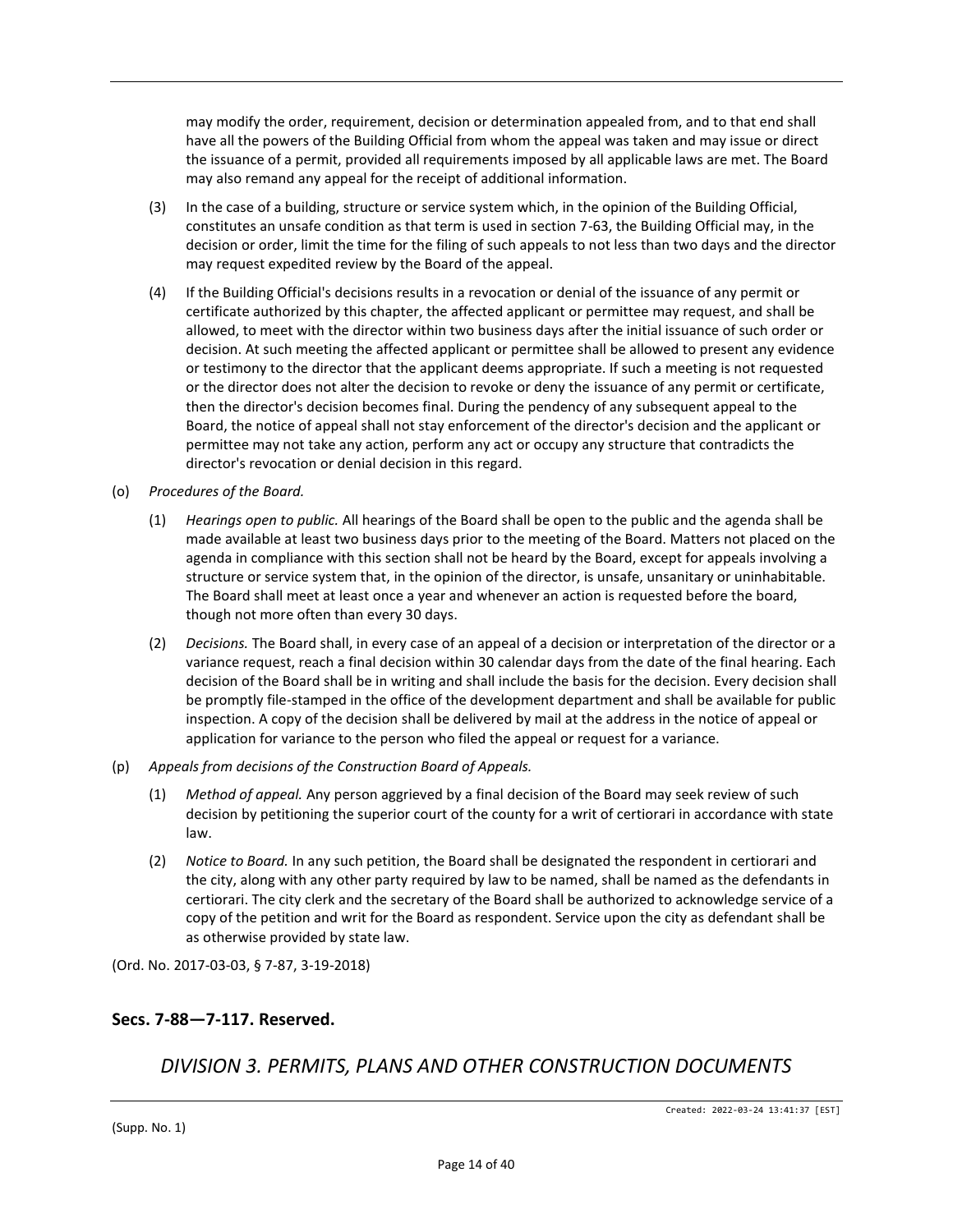### **Sec. 7-118. Permits.**

- (a) *Permit required.* A permit shall be obtained before beginning construction, erection, alteration or repair to a building or structure, mechanical system, gas system, plumbing system, electrical system, and energy conservation system, other than ordinary repairs. Permits shall be obtained at least eight hours before beginning work. Permits for emergency work shall be obtained within 24 hours after work is commenced.
- (b) *Exception to permit required.* Ordinary repairs to a single-family residential building or structure for which the wholesale cost does not exceed \$1,000.00 shall not be required to obtain a permit.
- (c) *Work commencing before permit issuance.* In addition to any other remedies provided by law, any person, contractor or company commencing any work on a building or structure, mechanical, gas, plumbing, or electrical system before obtaining the required permit shall be subject to a penalty of 100 percent of the usual permit fee in addition to the required permit fee as well as a Stop Work Order.
- (d) *Work exempt from permit.* Exemptions from the permit requirements of this section shall not be deemed to grant authorization for any work to be done in any manner in violation of the provisions of this chapter or any other laws or ordinances of the city. Permits shall not be required for the following:
	- (1) *Building.*
		- a. Fences not over eight feet (2440 mm) high.
		- b. Retaining walls which are not over four feet (1219 mm) in height measured from the bottom of the footing to the top of the wall, unless supporting a surcharge or impounding Class I, II or III-A liquids.
		- c. Water tanks supported directly upon grade if the capacity does not exceed 5,000 gallons (18,927 L) and the ratio of height to diameter or width does not exceed two to one.
		- d. Painting, papering, tiling, carpeting, cabinets, counter tops, if plumbing is not affected, and similar finish work for which the wholesale cost does not exceed \$3,000.00, where there has been no change in occupant or occupancy.
		- e. Temporary motion picture, television and theater stage sets and scenery.
		- f. Prefabricated swimming pools that are less than 24 inches (610 mm) deep and are installed entirely above ground.
		- g. Swings and other playground equipment accessory to one- and two-family dwellings.
		- h. Window awnings supported by an exterior wall.
		- i. Movable cases, counters and partitions not over five feet, nine inches (1,753 mm) in height.
	- (2) *Electrical.*
		- a. *Repairs and maintenance.* Ordinary repairs, including the replacement of lamps or the connection of approved portable electrical equipment to approved permanently installed receptacles.
		- b. *Radio and television transmitting stations.* Electrical equipment used for radio and television transmissions, but permits are required for equipment and wiring for power supply, the installation of towers and antennas.
		- c. *Temporary testing systems.* The installation of any temporary system required for the testing or servicing of electrical equipment or apparatus.
	- (3) *Gas.*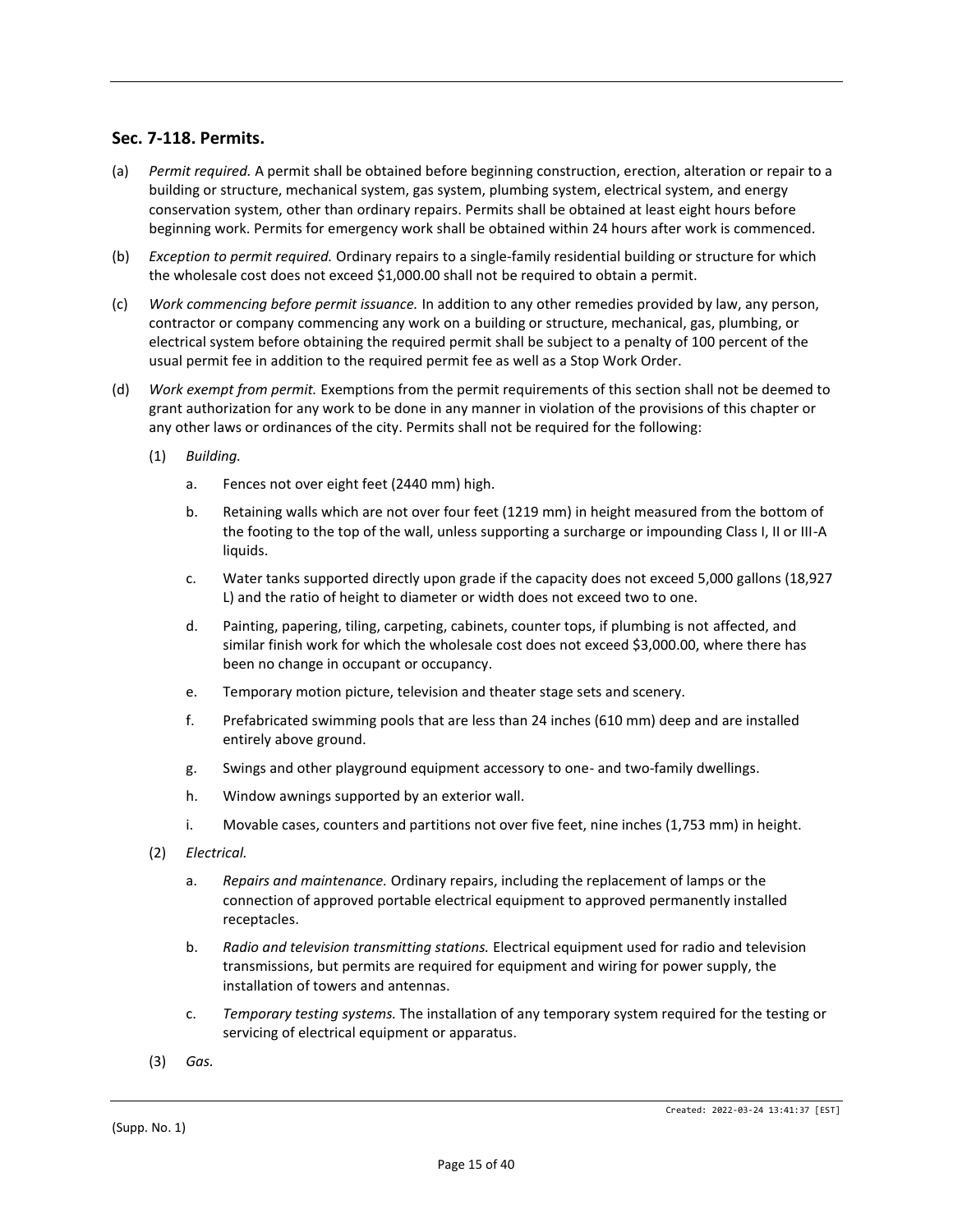- a. Portable heating appliances.
- b. Replacement of any minor component of equipment that does not alter approval of equipment or make such equipment unsafe.
- (4) *Mechanical.*
	- a. Portable heating appliances.
	- b. Portable ventilation equipment.
	- c. Portable cooling unit.
	- d. Steam, hot or chilled water piping within any heating or cooling equipment regulated by this chapter.
	- e. Replacement of any part which does not alter its approval or make it unsafe.
	- f. Portable evaporative cooler.
	- g. Self-contained refrigeration system containing ten pounds (4.54 kg) or less of refrigerant and actuated by motors of one horsepower (746 W) or less.
- (5) *Plumbing.*
	- a. The stopping of leaks in drains, water, soil, waste or vent pipe; provided, however, that if any concealed trap, drainpipe, water, soil, waste or vent pipe becomes defective and it becomes necessary to remove and replace the same with new material, such work shall be considered new work and a permit shall be obtained and inspection made as provided in this chapter.
	- b. The clearing of stoppages or the repairing of leaks in pipe, valves or fixtures, and the removal and reinstallation of water closets, provided such repairs do not involve or require the replacement or rearrangement of valves, pipes or fixtures.
- (e) *Application for permit.* To obtain a permit, the applicant shall first file an application therefor in writing on a form furnished by the development department for that purpose. Such application shall:
	- (1) Identify and describe the work to be covered by the permit for which application is made.
	- (2) Describe the land on which the proposed work is to be done by street address, legal description or similar description that will readily identify and definitely locate the proposed building or structure or work.
	- (3) Indicate the use and occupancy for which the proposed work is intended.
	- (4) Be accompanied by construction plans and documents and any other information that the Building Official may require to ascertain whether the proposed building meets the requirements of this chapter.
	- (5) State the valuation of the proposed work.
	- (6) Contain the full names, addresses and telephone numbers of the applicant/contractor and the property owner and shall be signed by the applicant/contractor and the property owner.
	- (7) The Building Official may require any additional information to be provided so that an understanding of all work to be performed can be ascertained from the permit application.
- (f) *Action on application.*
	- (1) The Building Official shall examine or cause to be examined all applications for permits and amendments thereto within a reasonable time after filing but no later than 60 calendar days after the filing of a complete application in conformity with this section. If the application or the construction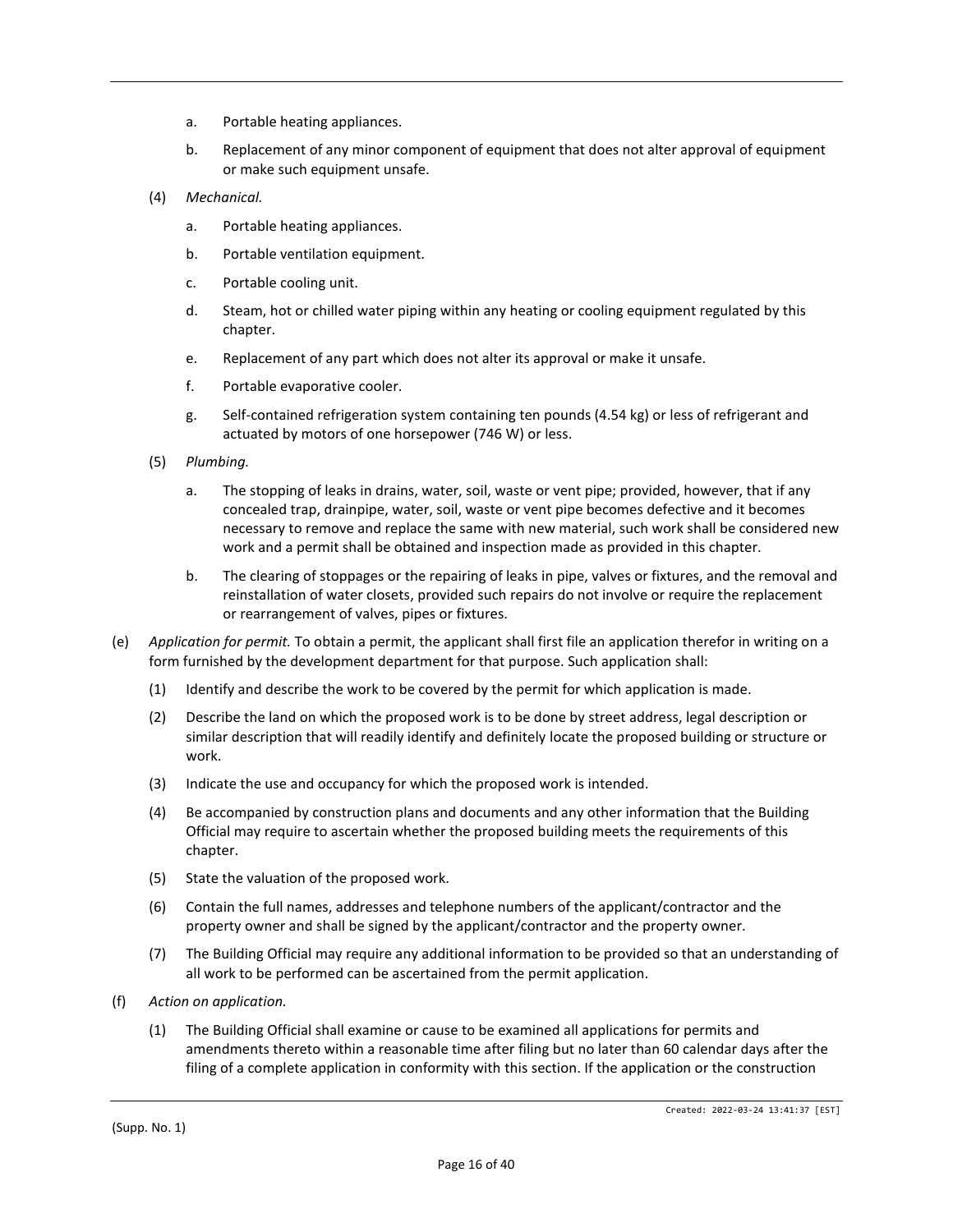plans or documents do not conform to the requirements of this chapter, the Building Official shall reject such application in writing, stating the reasons therefor. If the Building Official is satisfied that the proposed work conforms to the requirements of this chapter, the Building Official shall issue a permit therefor as soon as practicable.

- (2) Special Foundation Permit. When application for permit to erect or enlarge a building has been filed, and pending issuance of such permit, the Building Official may, at his discretion, issue a special permit for the foundation only. The holder of such a special permit is proceeding at his own risk and without assurance that a permit for the remainder of the work would be granted nor that corrections will not be required in order to meet the provisions of the construction codes.
- (3) Public Right-of-Way. A permit shall not be given by the Building Official for the construction of any building, or for the alteration of any building where said building is to be changed and such change will affect the exterior walls, bays, balconies or other appendages or projections fronting on any street, alley or public lane, or for the placing on any lot or premises of any building or structure removed from another lot or premises, unless the applicant has made application with the Director of Public Works or otherwise properly designated right-of-way controlling authority for the lines of the public street on which he proposes to build, erect or locate said building; and it shall be the duty of the Building Official to see that the street lines are not encroached upon.
- (g) *Time limitation of application.* An application for a permit for any proposed work shall be deemed to have been abandoned 180 days after the date of filing, unless a permit has been issued. The building official is authorized to grant up to three written extensions of time for additional periods not exceeding 90 days each before such application is declared abandoned. The extension shall be requested in writing and justifiable cause demonstrated.
- (h) *Validity of permit.* The issuance or granting of a permit shall not be construed to be a permit for, or an approval of, any violation of any provisions of this chapter, of any local, state or federal law or any provision of this Code. Permits presuming to give authority to violate or cancel the provisions of this chapter or other provisions of this Code shall not be valid and are void. The issuance of a permit based on construction plans and documents and other data shall not prevent the building official from requiring the correction of errors in the construction plans and documents and other data. The building official is also authorized to prevent occupancy or use of a building or structure where there exists any violation of this chapter or of any other provisions of the Code, or where there exists a hazard to the health, safety and welfare of the public or the occupants of the building or structure.
- (i) *Expiration of permit.* Every permit issued shall become invalid and of no force and effect if the work on the site authorized by such permit is not commenced within 180 days of the issuance of the permit or if no city inspection has been performed within one year after its issuance, or if the work authorized on the site by such permit has been commenced and has been suspended or abandoned or no further city inspection has been performed for a period of 180 days after the work has commenced. The building official is authorized to grant, in writing, one written extension of the permit for a period of not more than 180 days. The extension shall be requested in writing and justifiable cause demonstrated.
- (j) *Suspension or revocation.* The Building Official is authorized to suspend or revoke a permit issued under the provisions of this chapter if the permit is issued in error or on the basis of incorrect, inaccurate or incomplete information, or in violation of any applicable provision of this Code.
- (k) *Contractor change, reissuing of permit.*
	- (1) No permit shall be reissued on any work or job site for which a permit already exists except after notification in writing from the owner of the change in contractor and that the new contractor is authorized by the owner to re-permit the work. Re-issuance of a permit shall make the new contractor responsible for the complete job or system and all work or code deficiencies, if any, as built, erected or installed by the previous or former contractor.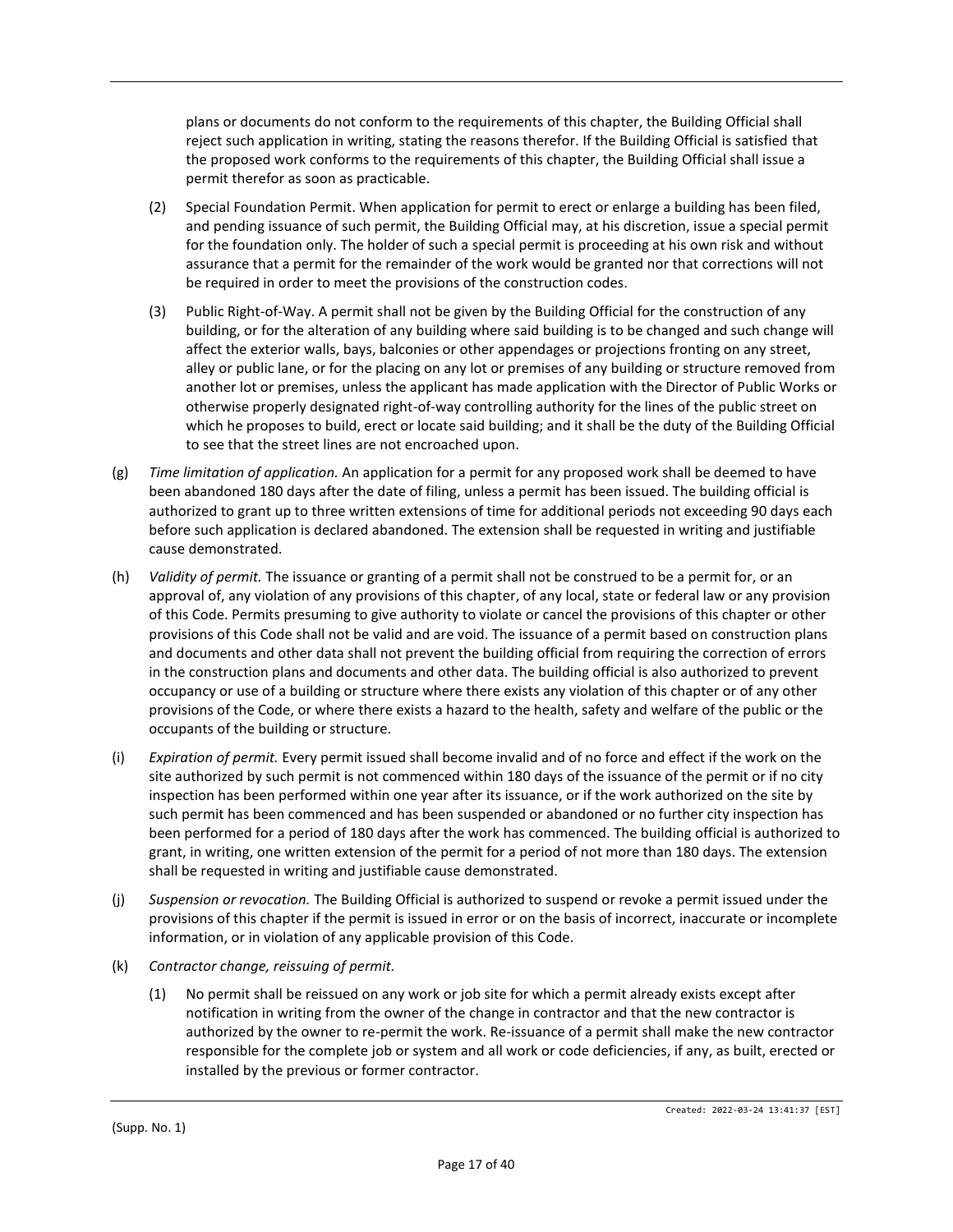- (2) The contractor who re-permits the work or job shall pay a re-permit fee in the amount established by action of the city council.
- (l) *Placement of building permit, inspections card, and construction plans.* The building permit or copy, inspections card, and construction plans shall be kept on the site of the work until completion of the work. The inspections card shall be posted within 36 to 48 inches above grade facing the street or in a window of the structure under construction in a manner where it is visible from the street and if outside, in a weatherproof cover. The construction plans shall be kept on the construction site in a manner that they can be produced upon demand by the Building Official.
- (m) *Contractor Responsibilities.* It shall be the duty of every contractor who shall make contracts for the installation or repairs of buildings, structures, electrical, gas, mechanical, sprinkler or plumbing systems, for which a permit is required, to comply with state or local rules and regulations concerning licensing which the applicable governing authority may have adopted. In such case that the State of Georgia requires a contractor to have obtained a state license before they are permitted to perform work, the contractor shall supply the City with their license number before receiving a permit for work to be performed.
- (n) *Permit issued on basis of affidavit.* Whenever a permit is issued in reliance upon an affidavit or whenever the work to be covered by a permit involves installation under conditions which, in the opinion of the Building Official, are hazardous or complex, the Building Official shall require that the architect or engineer who signed the affidavit or prepared the drawings or computations shall supervise such work. In addition, they shall be responsible for conformity with the permit, provide copies of inspection reports as inspections are performed, and upon completion make and file with the Building Official written affidavit that the work has been done in conformity with the reviewed plans and with the structural provisions of the construction codes. In the event such architect or engineer is not available, the owner shall employ in his place a competent person or agency whose qualifications are reviewed by the Building Official.
- (o) *Plans.* When the Building Official issues a permit, he shall certify, in writing or by stamp, both sets of plans "reviewed for code compliance." One set of drawings so reviewed shall be retained by the Building Official and the other set shall be returned to the applicant. The permitted drawings shall be kept at the site of work and shall be open to inspection by the Building Official or his authorized representative.
- (Ord. No. 2017-03-03, § 7-118, 3-19-2018)

## **Sec. 7-119. Construction plans and documents.**

- (a) *Submittal of plans and documents.*
	- (1) Construction plans and documents, special inspection and structural observation programs, and other data shall be submitted in one or more sets with each application for a permit. The construction plans and documents shall be prepared by a registered design professional. When the building official is unable to make a determination as to the grant or denial of a permit based upon the plans submitted with a permit application, the Building Official is authorized to require additional construction plans and documents to be prepared by the applicant or a registered design professional.
	- (2) The Building Official is authorized to waive in writing the submission of construction plans and documents and other data required to be prepared by a registered design professional if it is found that the nature of the work applied for is such that reviewing of construction plans and documents is not necessary to obtain compliance with this chapter. In addition, construction plans and documents for single-family residential construction do not have to be prepared by a registered design professional unless required by the Building Official in writing.
- (b) *Information on construction plans and documents.* Construction plans and documents shall be dimensioned and drawn upon suitable material. Electronic media construction plans and documents are permitted to be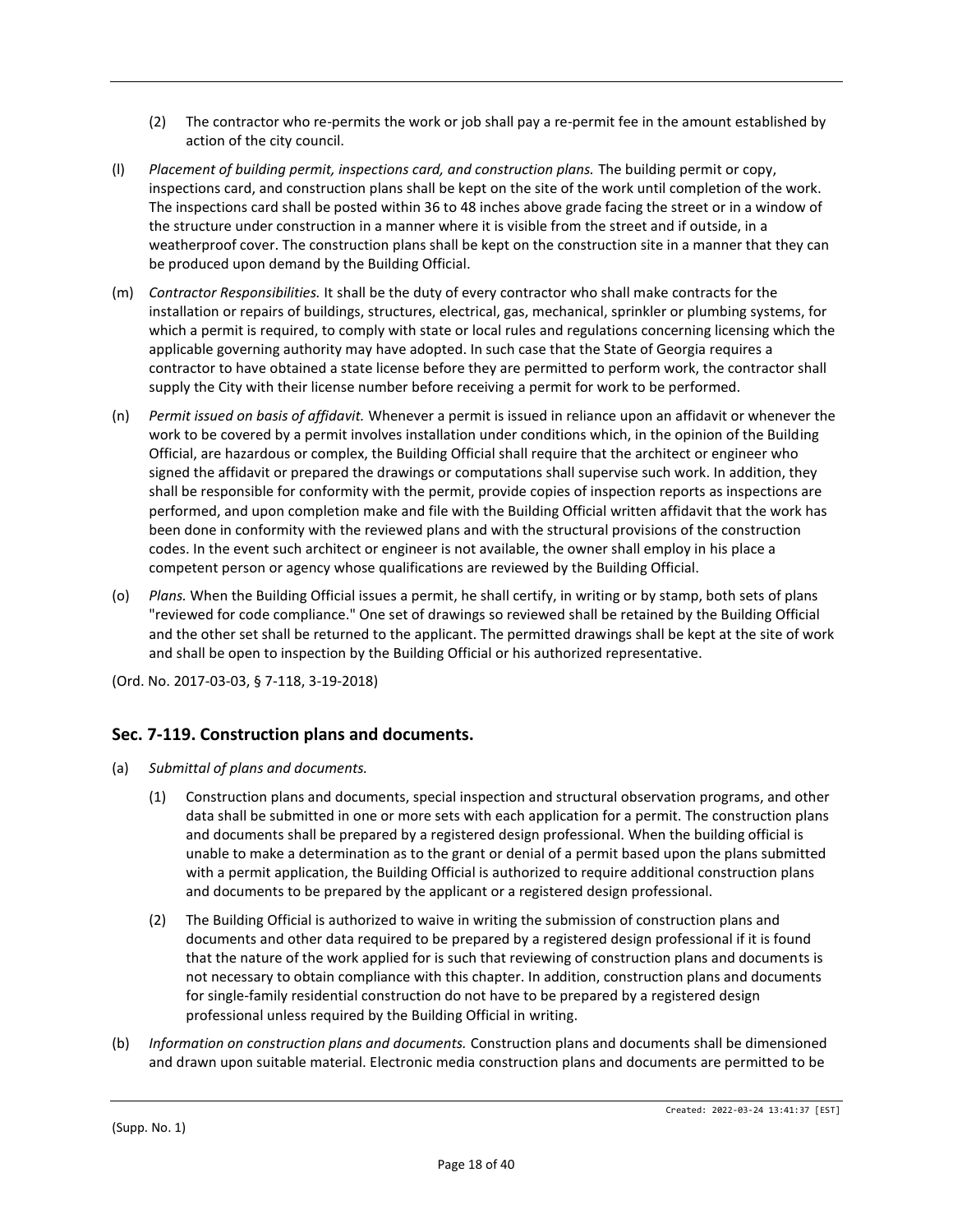submitted when approved by the Building Official. Construction plans and documents shall be of sufficient clarity to indicate the location, nature and extent of the work proposed and show in detail that it will conform to the provisions of this Code and all other applicable laws and regulations.

- (c) *Fire protection system shop drawings.* Shop drawings for the fire protection systems shall be submitted to indicate conformance with this chapter and the construction plans and documents and shall be approved by the Building Official prior to the start of system installation. Shop drawings shall contain all information as required by the referenced installation standards in chapter 9 of the International Building Code.
- (d) *Manufacturer's installation instructions for installation.* Manufacturer's installation instructions, as required by the International Codes, shall be available on the job site at the time of inspection.
- (e) *Exterior wall envelope.* Construction plans and documents for all buildings shall describe the exterior wall envelope in sufficient detail to determine compliance with this chapter. The construction plans and documents shall provide details of the exterior wall envelope as required, including flashing, intersections with dissimilar materials, corners, end details, control joints, intersections at roof, eaves, or parapets, means of drainage, water resistive membrane, and details around openings. The construction plans and documents shall include manufacturing installation instructions that provide supporting documentation that the proposed penetration and opening details described in the construction plans and documents maintain the weather resistance of the exterior wall envelope. The supporting documentation shall fully describe the exterior wall system that was tested, where applicable, as well as the test procedure used.
- (f) *Means of Egress.* The construction documents shall show in sufficient detail the location, construction, size and character of all portions of the means of egress including the path of the exit discharge to the public way in compliance with the provisions of this Code. In other than multifamily residential occupancies, the construction documents shall designate thee number of occupants to be accommodated on every floor, and in all rooms and spaces.
- (g) *Site plan.* The construction plans and documents submitted with the application for a building permit shall be accompanied by a site plan approved by the development department showing to scale the size and location of new construction and existing structures on the site, distances from lot lines, the established street grades and the proposed finished grades, and, as applicable, flood hazard areas, floodways, and design flood elevations. The site plan shall be drawn in accordance with an accurate boundary line survey. In the case of demolition, the site plan shall show the construction to be demolished and the location and size of existing structures and construction that are to remain on the site or lot. The Building Official is authorized to waive or modify in writing the requirement for a site plan when application for permit is for alteration or repair or when otherwise warranted.
- (h) *Examination of construction plans and documents.*
	- (1) The Building Official shall examine or cause to be examined the accompanying construction plans and documents and shall ascertain by such examination whether the proposed construction indicated and described is in compliance with the requirements of this chapter and other pertinent provisions of this Code.
	- (2) *Affidavits.* The building official may accept a sworn affidavit from a registered architect or engineer stating that the plans submitted conform to the construction codes. For buildings and structures the affidavit shall state that the plans conform to the laws as to egress, type of construction, and general arrangement and if accompanied by drawings showing the structural design, and by a statement that the plans and design conform to the requirements of the construction codes as to strength, stresses, strains, loads, and stability. The building official may, without any examination or inspection, accept such affidavit, provided the architect or engineer who made such affidavit agrees to submit to the building official, copies of inspection reports as inspections are performed, and, upon completion of the structure, electrical, gas, mechanical, or plumbing systems, a certification that the structure, electrical, gas, mechanical, or plumbing system has been erected in accordance with the requirements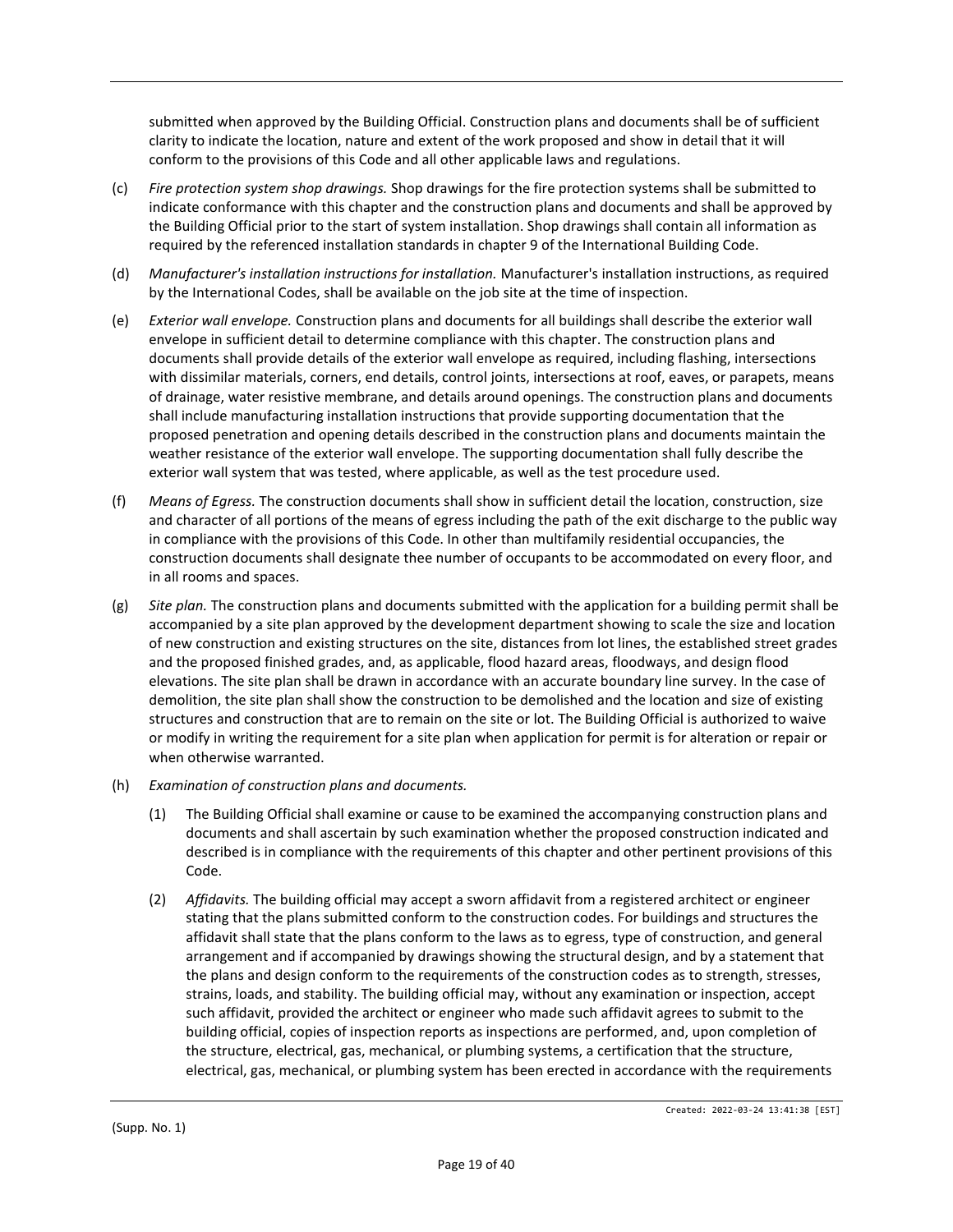of the construction codes. Where the building official relies upon such affidavit, the architect or engineer shall assume full responsibility for the compliance with all provisions of the construction codes and other pertinent laws or ordinances.

- (i) *Approval of construction plans and documents.* When a permit is issued, the construction plans and documents shall be approved, in writing or by stamp, as being in compliance with this chapter. However, the approval of construction plans and documents and other data shall not prevent the Building Official from requiring the correction of errors in the construction plans and documents and other data. One set of construction plans and documents so reviewed shall be retained by the Building Official. The other set shall be returned to the applicant, shall be kept at the site of work and shall be open to inspection by the building official.
- (j) *Previous approvals.* The enactment of the ordinance from which this division is derived shall not require changes in the construction plans and documents, construction or designated occupancy of a structure for which a lawful permit has been issued prior to enactment of the ordinance from which this division is derived and the construction of which has been pursued and not abandoned within 180 days after the effective date of the ordinance from which this division is derived.
- (k) *Phased approval.* The Building Official is authorized to issue a permit for the construction of foundations or any other part of a building or structure before the construction plans and documents for the whole building or structure have been submitted, provided that construction plans and documents and adequate information and detailed statements have been filed complying with pertinent requirements of this chapter. The holder of such permit for the foundation or other parts of a building or structure shall proceed at the holder's own risk with the approved part of the building construction operation and without any assurance that a permit for the entire structure will be granted in the future.
- (l) *Design professional in responsible charge.*
	- (1) When it is required and requested by the Building Official that construction plans and documents be prepared by a registered design professional, the building official shall be authorized to require the owner to engage and designate on the building permit application a registered design professional who shall act as the registered design professional in responsible charge. If the circumstances require, the owner shall designate a substitute registered design professional in responsible charge who shall perform the duties required of the original registered design professional in responsible charge. The owner shall notify the Building Official in writing if the registered design professional in responsible charge is changed or is unable to continue to perform the duties required by this Code.
	- (2) The registered design professional in responsible charge shall be responsible for reviewing and coordinating submittal plans and documents prepared by others, including phased and deferred submittal items, for compatibility with the design of the building.
- (m) *Deferred submittals.* For the purposes of this section, deferred submittals are defined as those portions of the design that are not submitted at the time of the application and that are to be submitted to the Building Official within a specified period.
	- (1) Deferral of any submittal items shall require prior approval by the Building Official. The registered design professional in responsible charge shall list the deferred submittals on the construction plans and documents for review by the Building Official.
	- (2) Submittal construction plans and documents for deferred submittal items shall be submitted to the registered design professional in responsible charge who shall review them and forward them to the Building Official with a notation indicating that the deferred submittal documents have been reviewed and that they have been found to be in general conformance with the design of the building. The deferred submittal items shall not be installed until their design and submittal plans and documents have been approved by the Building Official in writing.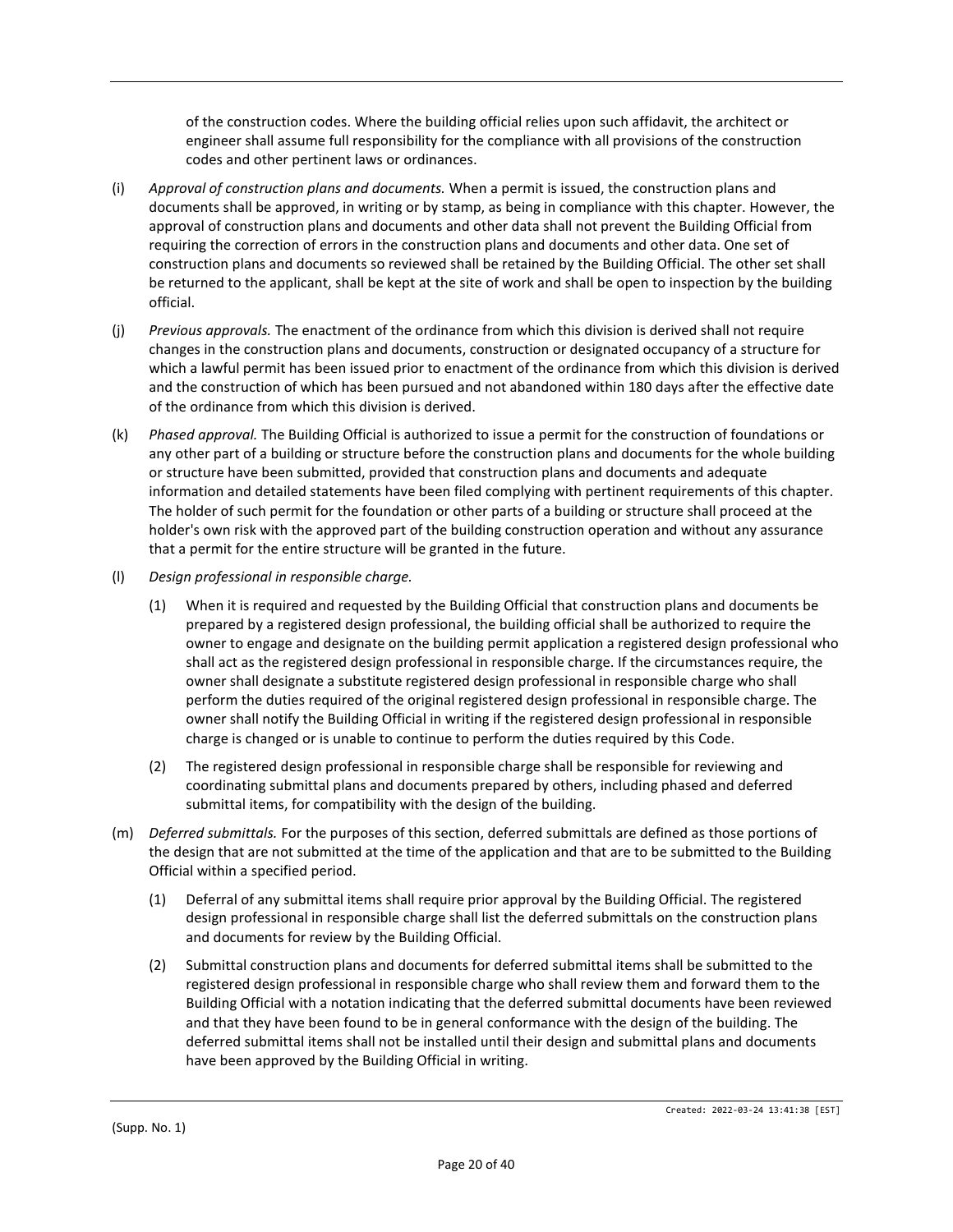- (n) *Amended construction plans and documents.* Work shall be installed in accordance with the reviewed construction plans and documents, and any changes made during construction that are not in compliance with the approved construction plans and documents shall be resubmitted by the holder of the building permit for approval as an amended set of construction plans and documents.
- (o) *Retention of construction plans and documents.* One set of approved construction plans and documents shall be retained by the Building Official for a period of not less than 180 days from date of completion of the permitted work or as required by state or local laws.
- (p) *Structural and Fire Resistance Integrity.* Plans for all buildings shall indicate how required structural and fire resistance integrity will be maintained where a penetration of a required fire resistance-rated wall, floor, or partition will be made for electrical, gas, mechanical, plumbing, signal and communication conduits, pipes, and systems and also indicate in sufficient detail how the fire integrity will be maintained where required fire resistance-rated floors intersect the exterior walls.
- (q) *Hazardous occupancies.* The building official may require the following:
	- (1) *General site plan.* A general site plan drawn at a legible scale which shall include, but not be limited to, the location of all buildings, exterior storage facilities, permanent access ways, evacuation routes, parking lots, internal roads, chemical loading areas, equipment cleaning areas, storm and sanitary sewer accesses, emergency equipment, and adjacent property uses. The exterior storage areas shall be identified with the hazard classes and the maximum quantities per hazard class of hazardous materials stored.
	- (2) *Building floor plan.* A building floor plan drawn to a legible scale, which shall include, but not be limited to, all hazardous materials storage facilities within the building and shall indicate rooms, doorways, corridors, exits, fire-rated assemblies with their hourly rating, location of liquid tight rooms, and evacuation routes. Each hazardous materials storage facility shall be identified on the plan with the hazard classes and quantity range per hazard class or the hazardous materials stored.

(Ord. No. 2017-03-03, § 7-119, 3-19-2018)

## **Sec. 7-120. Permit fees; revocation.**

- (a) *Payment of fees.* A permit shall not be valid until the fees prescribed by the city council have been paid. No amendment to a permit shall be released to the applicant until the additional permit fee, if any, has been paid.
- (b) *Schedule of permit fees.* Permit fees for buildings, structures, mechanical, gas, plumbing and electrical systems shall be determined by the city council. The schedule of fees approved by the city council shall be maintained by the city clerk and the director shall also retain a copy available for public inspection.
- (c) *Related fees.* The payment of the fee for the construction, alteration, removal or demolition for work done in connection with or concurrently with the work authorized by a building permit shall not relieve the applicant or holder of the permit from the payment of other fees that are prescribed by law.
- (d) *Refunds.* The city council is authorized to adopt a written refund policy that applies to the refund of permit fees authorized by this chapter.
- (e) *Work commencing before permit issuance.* Any person who commences any work on a building, structure, electrical, gas, mechanical, or plumbing, etc., system before obtaining the necessary permits, shall be subject to a penalty of 100 percent of the usual permit fee in addition to the required permit fees.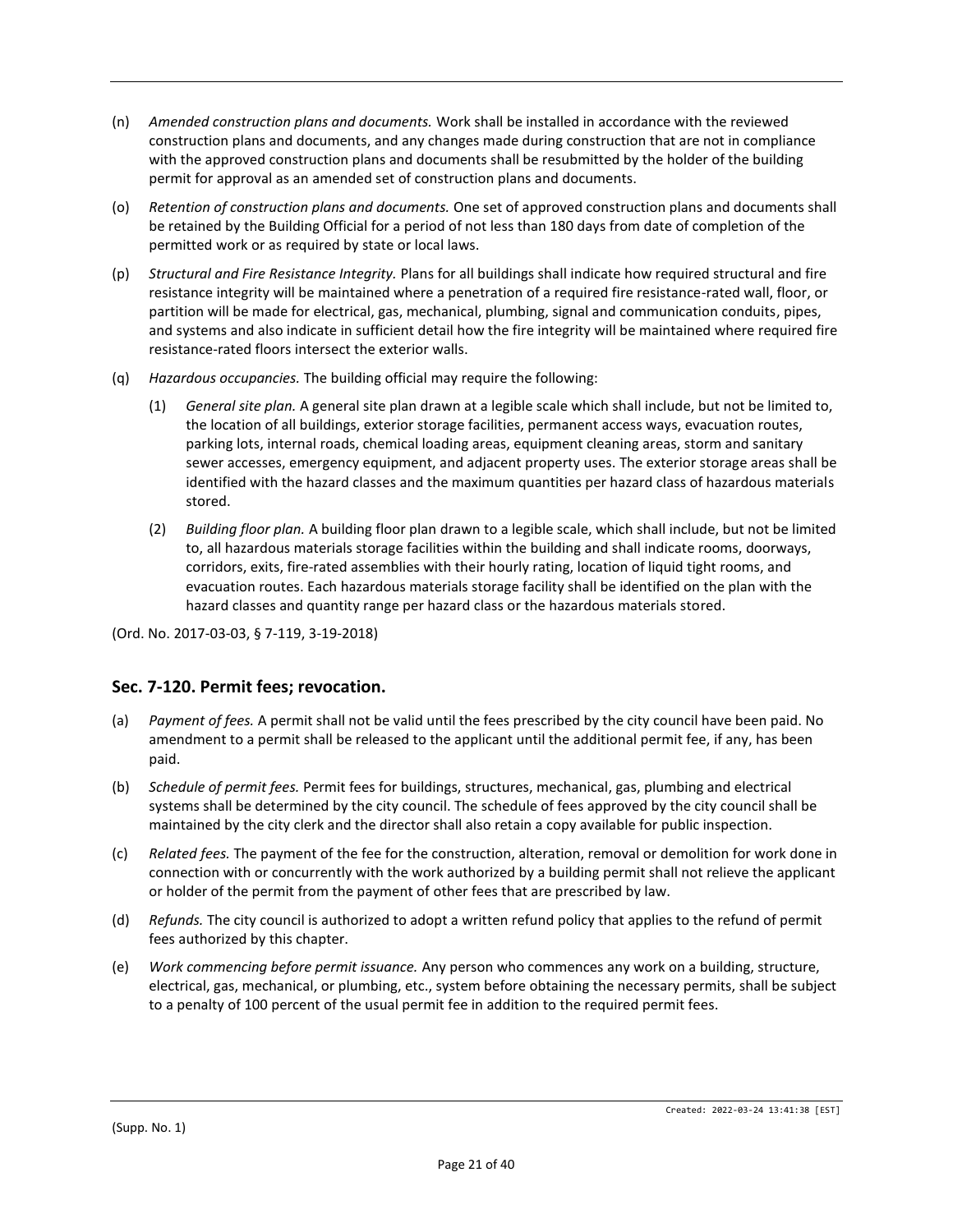- (f) *Accounting.* The Building Official shall keep a permanent and accurate accounting of all permit fees and other money collected, the names of all persons upon whose account the same was paid, along with the date and amount thereof.
- (g) *Valuations.* Building permit valuations will be based on current ICC building valuations for the size and type of construction unless otherwise stated within the fee schedule adopted by resolution of the mayor and council.
- (h) *Revocation of certificates.* A certificate of occupancy, certificate of completion and/or certificate of change of tenant issued pursuant to any provision of this chapter shall be suspended or revoked by the director, and considered void, if:
	- (1) The application for a certificate of occupancy contains false or misleading information, or if the applicant omitted material facts in the application;
	- (2) Changes or alterations in the type of permitted use or occupancy occur without approval required by this Code;
	- (3) Changes or violations of the conditions of the certificate occur without approval required by this Code;
	- (4) Alterations, additions or improvements to the building, structure or systems occur without approval or without obtaining all necessary permits required by this Code;
	- (5) The premises covered by the certificate are found to be in violation of any applicable provision of this Code, state or federal law or codes;
	- (6) The establishment is a threat or nuisance to public health, safety or welfare.
- (i) No certificate of occupancy, certificate of completion and/or certificate of change of tenant shall be issued pursuant to any provision of this chapter to any applicant, business or legally or organizationally related entity if within 12 months immediately preceding the filing of any application under this chapter the same applicant, business or legally or organizationally related entity requesting a certificate has been denied a certificate or had a certificate revoked for any location based in whole or in part upon having furnished fraudulent or untruthful information in any application or having omitted any material facts in any application.
- (Ord. No. 2017-03-03, § 7-120, 3-19-2018)

#### **Sec. 7-121. Demolition permits.**

- (a) A demolition site plan shall be submitted as part of the permit application package. The demolition site plan shall depict the trees, structures, and impervious surfaces to be removed; location and size of all trees greater than six inches DBH; construction exits; tree-save areas; and best management practices for erosion control. Additionally, no demolition permit for a single-family detached residence shall be issued in a residential zoning district unless the applicant includes the original threshold elevation, if any, measured and certified by a licensed surveyor or engineer.
- (b) Only dead, diseased, or hazardous trees, as determined by a certified arborist, may be removed pursuant to a demolition permit.
- (c) An excavation site plan shall be submitted as part of the demolition permit application package when the purpose of the excavation is to locate current sewer lines in conjunction with an application for a variance from the front-door threshold elevation pursuant to this Code. The excavation site plan shall depict the boundaries of areas to be excavated, locations of storage areas for excavated materials, the location of structures and impervious surfaces, the location and size of all trees greater than six inches DBH in the footprint of the planned excavation, tree-save areas and best management practices for erosion control.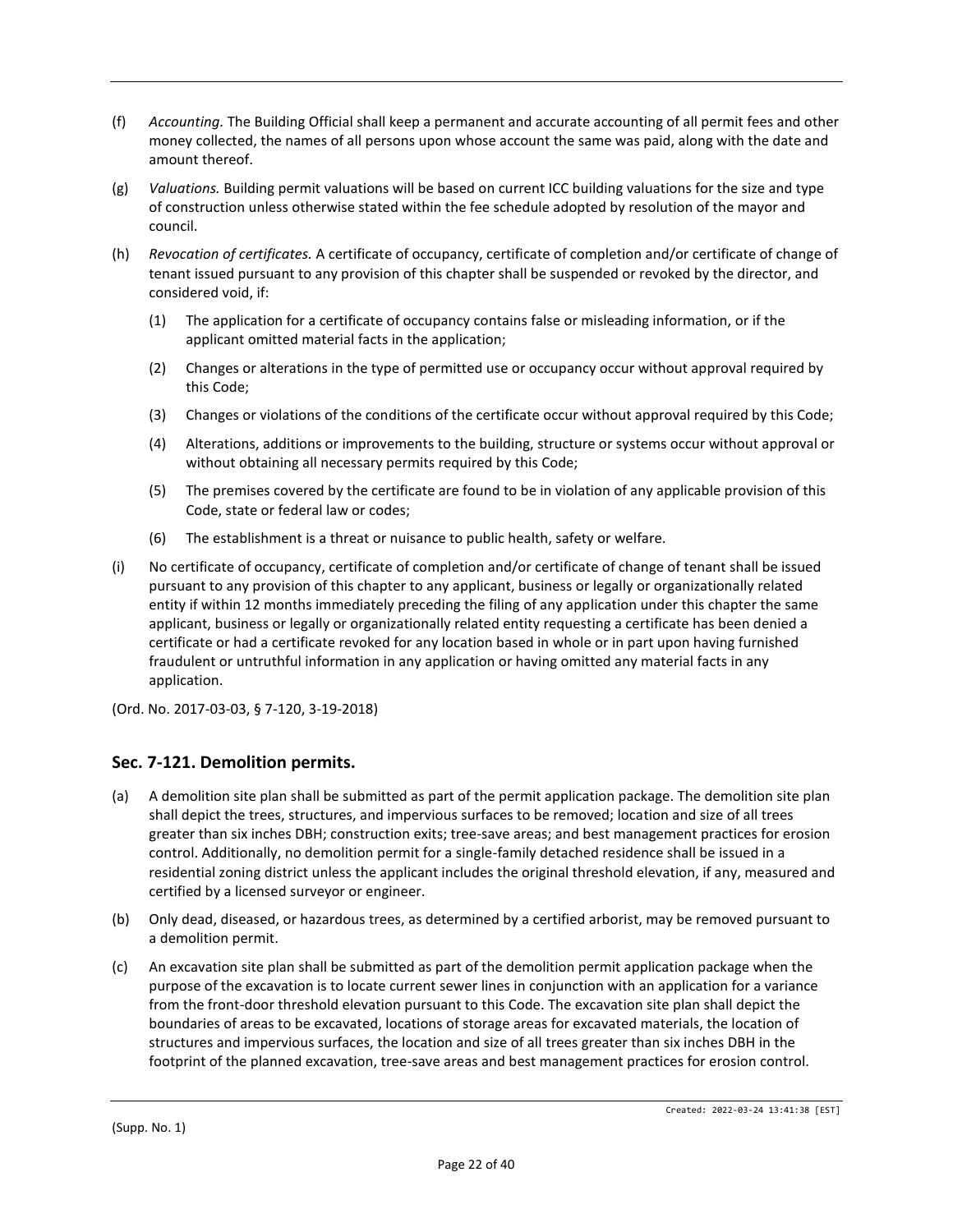(Ord. No. 2017-03-03, § 7-121, 3-19-2018)

#### **Sec. 7-122. Temporary structures and uses.**

- (a) *Generally.* The Building Official is authorized to issue a permit for temporary structures and temporary uses. Such permits shall be limited as to time of service, but shall not be permitted for more than 180 days. The Building Official is authorized to grant one written extension of 90 days. The request for extension shall be in writing and shall specify the justifiable cause.
- (b) *Conformance.* Temporary structures and uses shall conform to the structural strength, fire safety, means of egress, accessibility, light, ventilation and sanitary requirements of this chapter as necessary to ensure the public health, safety and general welfare.
- (c) *Temporary power.* The Building Official is authorized to give permission to temporarily supply and use power in part of an electric installation before such installation has been fully completed and the final certificate of completion or occupancy has been issued. The part covered by the temporary certificate shall comply with the requirements specified for temporary lighting, heat or power in the National Electrical Code, as adopted in article II of this chapter.
- (d) *Termination of approval.* The Building Official is authorized to terminate such permit for a temporary structure or use and to order the temporary structure or use to be discontinued for violation of the Code or applicable state or federal law.

(Ord. No. 2017-03-03, § 7-122, 3-19-2018)

#### **Secs. 7-123—7-142. Reserved.**

# *DIVISION 4. CERTIFICATE OF OCCUPANCY OR TENANCY*

#### **Sec. 7-143. Certificates of occupancy, tenancy.**

- (a) *Required.* No building or structure or portion thereof shall be occupied or a change made in the type of occupancy or the nature of the use of an existing building or part thereof until after an appropriate certificate as required by this section has been issued.
- (b) *Certificate of occupancy.*
	- (1) *Issuance.* A certificate of occupancy shall not be issued by the Building Official until the building, structure and intended use complies with all applicable requirements of the zoning ordinance, all construction is complete and all required final building, plumbing, mechanical, gas, electric, fire, health, vegetation protection and site drainage inspections have been performed and approved.
	- (2) *Scope.* The certificate of occupancy certifies that all final inspections have been completed and the structure has been erected, to the best of the inspector's knowledge, in compliance with applicable Code requirements at the time of the issuance of the certificate. However, issuance of a certificate of occupancy shall not excuse the builder, contractor, tenant, or property owner from liability for any violation of the Code or any other applicable laws. Occupancy shall be limited to the area or portion of a building or structure defined by the building permit for which the certificate of occupancy is issued.
- (c) *Temporary certificate of occupancy.*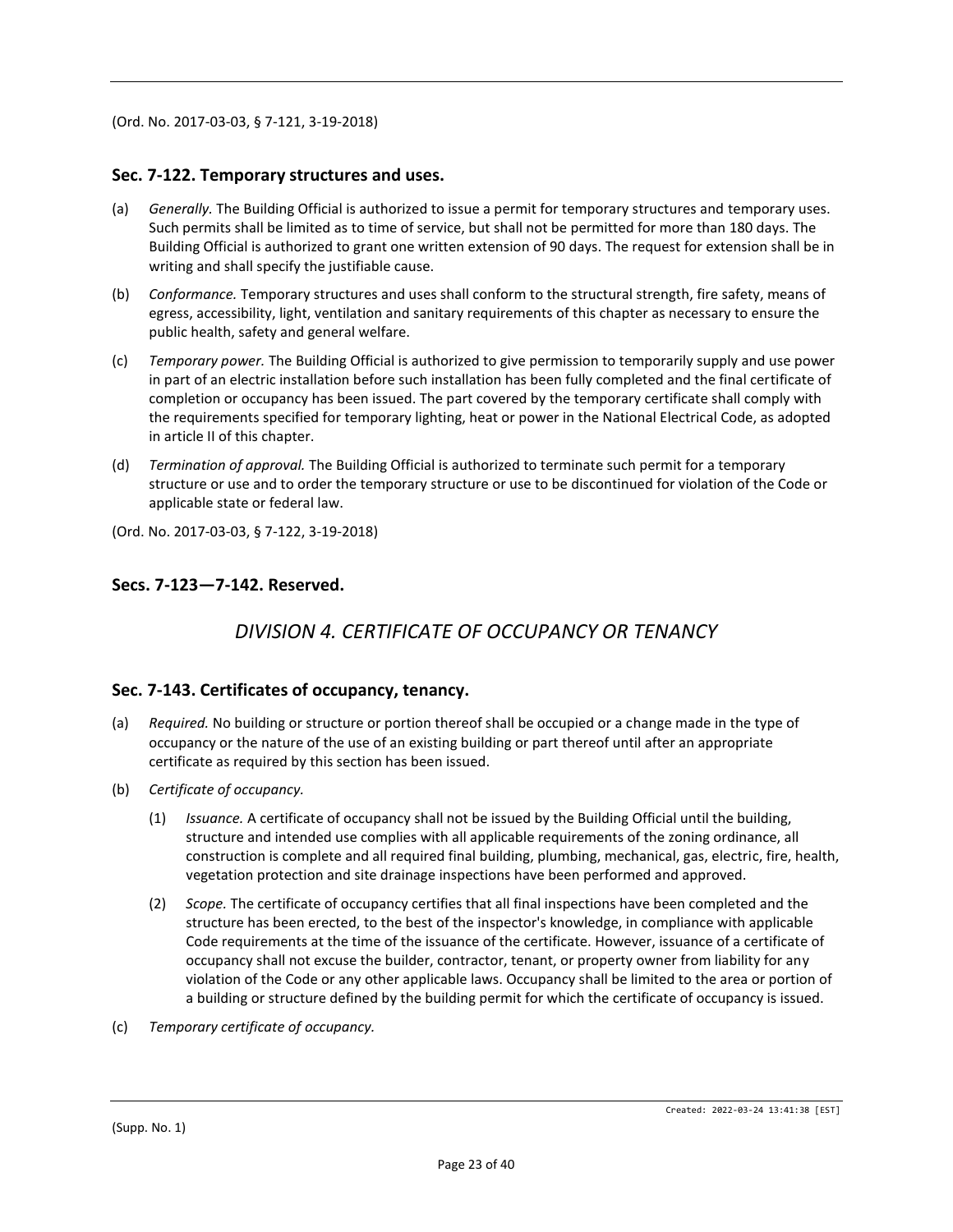- (1) *Scope.* A temporary certificate of occupancy may be issued for nonresidential buildings or portions thereof, before the completion of the entire work covered by the permit, for a specified period of time when it has been determined by the Building Official or designee that no outstanding Code violations or deficiencies exist and the building may be safely occupied for the use and time requested. A request for a temporary certificate of occupancy shall be made on such form as prescribed by the Building Official.
- (2) *Issuance.* A temporary certificate of occupancy shall be issued for stated purposes only when construction has not been fully completed and all final inspections have not been performed for a set time period as determined by the Building Official.
- (3) *Revocation.* A temporary certificate of occupancy may be revoked, in writing, at the option of the Building Official for any and/or all of the following reasons:
	- a. Violation of any building, plumbing, mechanical, electrical, fire safety or site development codes or regulations.
	- b. Failure to complete any stage of construction and/or site improvements required by the Building Official in a timely manner.
	- c. Unauthorized occupancy or use of any part or portion of the building or structure other than the area or portion for which a temporary certificate of occupancy has been granted.
	- d. Incorrect information supplied by the permit holder.
	- e. Any other conditions that may affect the health, safety and welfare of persons or property.
- (d) *Certificate of completion.* A certificate of completion shall be issued upon satisfactory completion of a building, structure, and/or plumbing, mechanical, gas or electrical system, when a certificate of occupancy is not required. The certificate of completion does not grant authority to occupy a building or structure or change the type of occupancy or nature of use prior to the issuance of a certificate of occupancy.
- (e) *Certificate of change of tenant.*
	- (1) *Scope.* A certificate of change of tenant shall be required whenever there is a change of tenant occupancy in any nonresidential building, structure or use and no construction, alterations, improvements or repairs to the building, structure, plumbing, mechanical, gas or electrical systems have been or are to be made. The new tenant or building owner shall be required to submit current asbuilt floor and fixture plans for review and complete a repair/improvement declaration. Upon approval and payment of a change of tenant fee and satisfactory inspection to determine compliance with the submitted and approved floor and fixture plan, repair/improvement declaration, and applicable sections of this chapter, a certificate of change of tenant shall be issued.
	- (2) *Permits required.* If the change of tenant involves any construction, alterations, improvements or repairs to the building, plumbing, mechanical, gas or electrical systems, all necessary permits required by this chapter shall be obtained by licensed qualified contractors and all necessary inspections shall be performed by the building official before a change of tenant, or if required, a new certificate of occupancy is issued.
- (f) *Contents of certificates.* Certificates shall contain the following:
	- (1) The building permit number (or in the case of a certificate of completion, the appropriate trade permit number).
	- (2) The address of the structure.
	- (3) The name and address of the owner.
	- (4) A description of that portion of the structure for which the certificate is issued.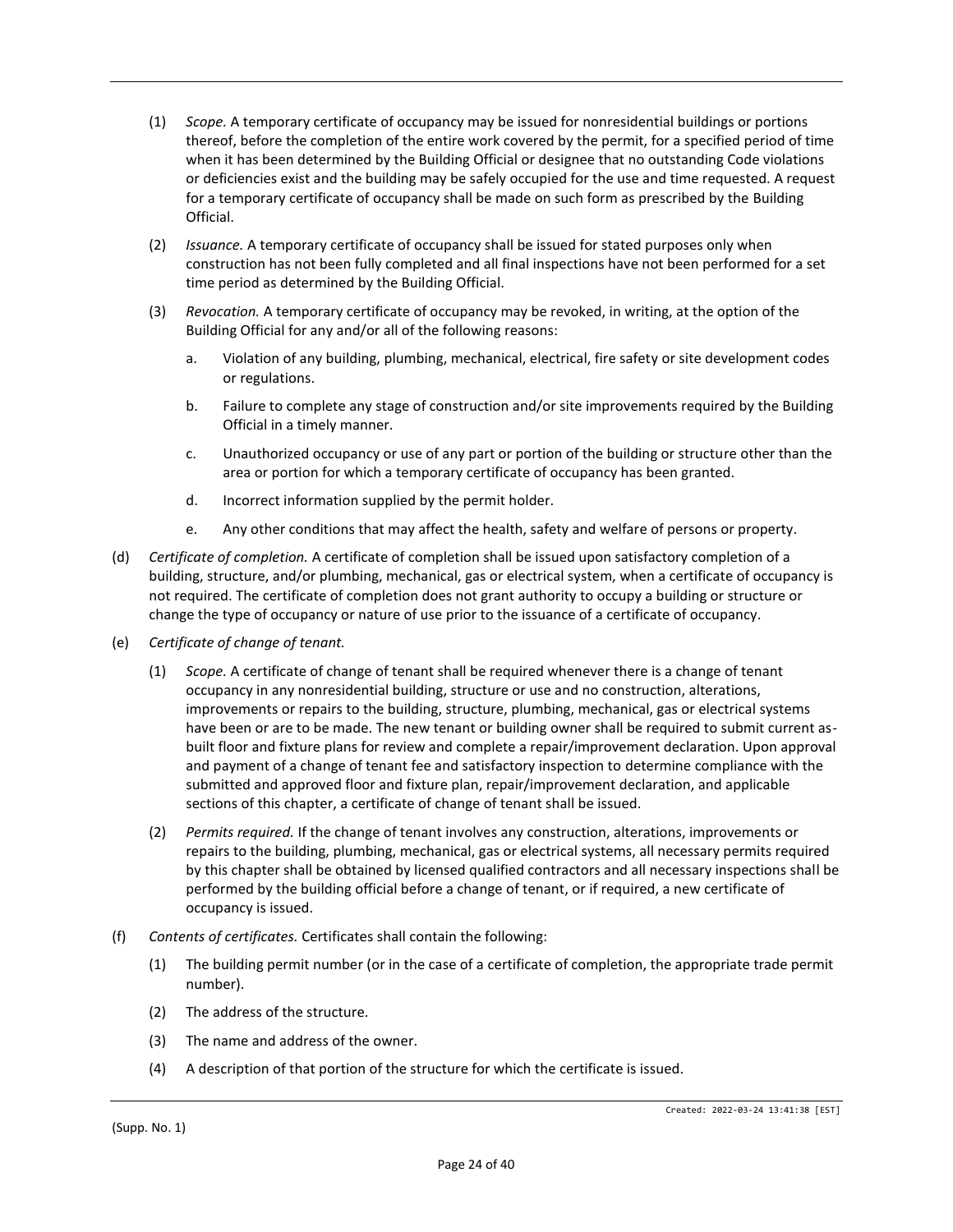- (5) A statement that the described portion of the structure has been inspected for compliance with the requirements of this chapter.
- (6) The name of the Building Official.
- (7) The edition of the code under which the permit was issued.
- (8) If nonresidential, the use and occupancy, in accordance with the provisions of chapter 3 of the International Building Code.
- (9) If nonresidential, the type of construction, as defined in chapter 6 of the International Building Code.
- (10) If nonresidential, the design occupant load.
- (11) If an automatic sprinkler is provided, whether the sprinkler system is required.
- (12) Any special stipulations and conditions of the building permit.
- (g) *Revocation of certificates.* The building official or designee may revoke certificates of occupancy, certificates of completion, and certificates of change of tenant issued under provisions of this chapter, where it is shown that there have been either one or more of the following:
	- (1) Changes or alterations in construction, type of permitted use or occupancy without written approval by the Building Official or designee.
	- (2) Changes or violations of the conditions of the certificate without written approval by the Building Official or designee.
	- (3) Alterations, additions, or improvements to the building, structure, or systems without permits and inspections required by this chapter.
	- (4) Violation of any zoning, building, plumbing, mechanical, electrical, fire safety or site development codes or regulations.
	- (5) Any condition that may affect the building, structure or service system which, in the opinion of the director, renders the building, structure or service system unsafe, dangerous or uninhabitable.
	- (6) After a certificate has been revoked, a valid certificate shall not be issued until all violations, changes, alterations, additions or improvements meet all requirements of this chapter as determined by the Building Official.
- (h) *Posting Floor Loads.*
	- (1) *Occupancy.* An existing or new building shall not be occupied for any purpose which will cause the floors thereof to be loaded beyond their safe capacity. The Building Official may permit occupancy of a building for mercantile, commercial or industrial purposes, by a specific business, when he is satisfied that such capacity will not thereby be exceeded.
	- (2) *Storage and Factory-industrial occupancies.* It shall be the responsibility of the owner, agent, proprietor or occupant of Group S and Group F occupancies, or any occupancy where excessive floor loading is likely to occur, to employ a competent architect or engineer in computing the safe load capacity. All such computations shall be accompanied by a stamped and signed affidavit from the architect or engineer stating the safe, allowable floor load on each floor in pounds per square foot uniformly distributed. The computations and affidavit shall be filed as a permanent record of the building department.
	- (3) *Signs required.* In every building or part of a building used for storage, industrial, or hazardous purposes, the safe floor loads, as reviewed by the Building Official on the plan, shall be marked on plates of approved design which shall be supplied and securely affixed by the owner of the building in a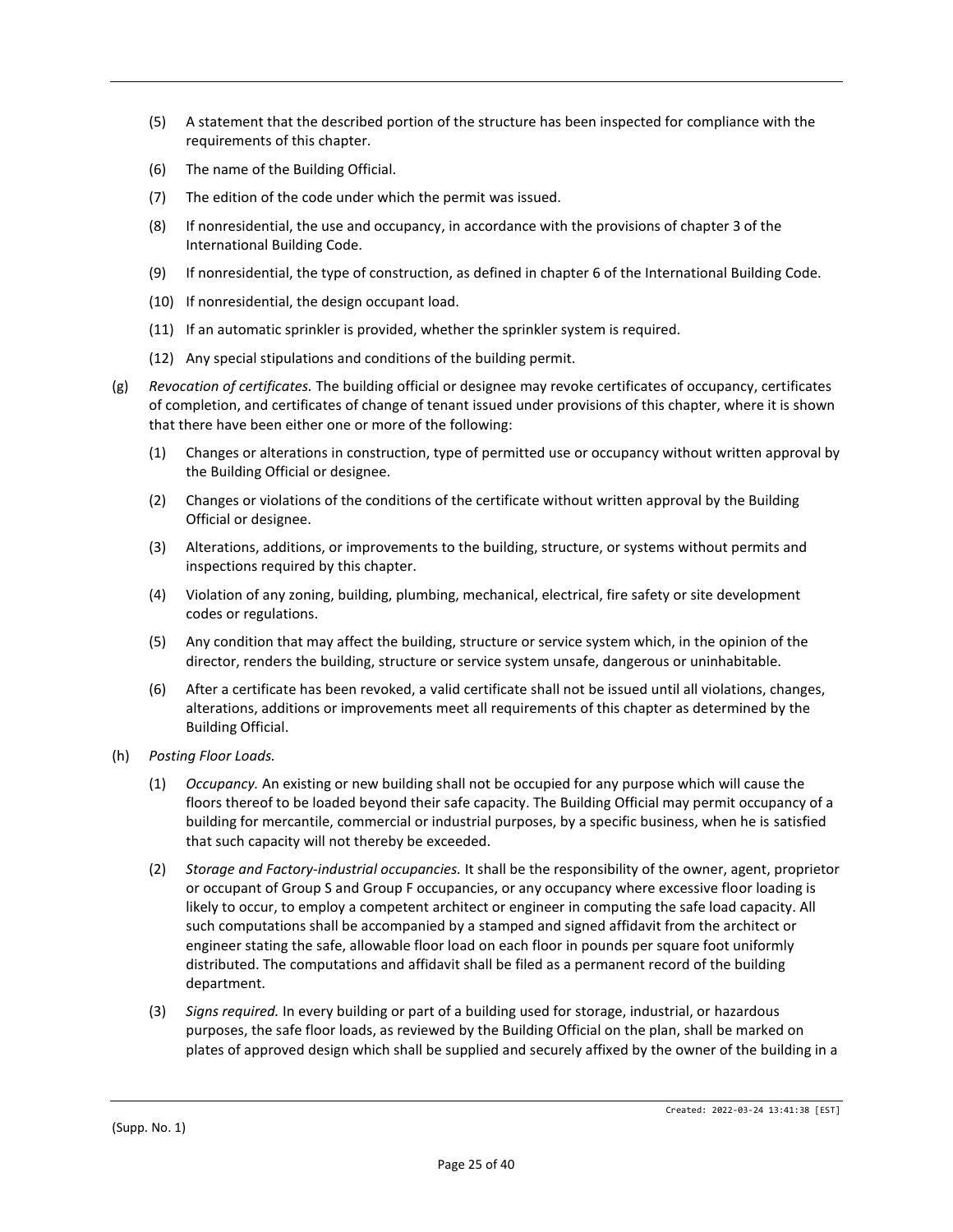conspicuous place in each story to which they relate. Such plates shall not be removed or defaced, and if lost, removed or defaced, shall be replaced by the owner of the building.

(Ord. No. 2017-03-03, § 7-143, 3-19-2018)

#### **Secs. 7-144—7-169. Reserved.**

## *DIVISION 5. INSPECTIONS*

#### **Sec. 7-170. Construction or work; approval and accessibility.**

- (a) *Generally.* Construction or work for which a permit is required shall be subject to inspection by the Building Official and such construction or work shall remain accessible and exposed for inspection purposes until approved. Approval as a result of an inspection shall not be construed to be an approval of a violation of the provisions of this chapter or of other applicable provisions of the Code. Inspections presuming to give authority to violate or cancel the provisions of this chapter or of other provisions of the Code shall not be valid. It shall be the duty of the permit applicant to cause the work to remain accessible and exposed for inspection purposes. Neither the Building Official nor the city shall be liable for any expense entailed in the removal or replacement of any material required to allow inspection.
- (b) *Preliminary inspection.* Before issuing a permit, the Building Official is authorized to examine, or cause to be examined, buildings, structures, systems and sites for which an application has been filed.
- (c) *Required inspections.* The Building Official, upon notification, shall make the inspections set forth as follows:
	- (1) *Building.*
		- a. *Foundation and slab inspection.* To be made after trenches are excavated, forms are erected, and reinforcement is installed but before concrete is put in place. The appropriate silt and erosion control measures must be in place and functional.
		- b. *Damproofing inspection.* To be made prior to backfill of crawl space or basement foundation walls.
		- c. *Pre-cladding/sheathing inspection.* To be made after the roof, wall bracing, are installed and prior to placement of exterior cladding. Rough inspections on trades need not be complete for precladding inspection.
		- d. *Roof felt and sheathing inspection.* To be performed after roof felt is installed and prior to covering exterior wall sheathing with felt paper, house wrap or siding as follows: For existing homes having the roof replaced, the inspection shall consist of: Valley flashing consisting of either:
			- 1. Metal flashing at least 24 inches wide having no less than 12 inches on either side of the valley;
			- 2. Self-sealing flashing shall be installed at least 36 inches wide having no less than 18 inches on either side of the valley; or
			- 3. Roll roofing shall be installed at least 36 inches wide having no less than 18 inches on either side of the valley.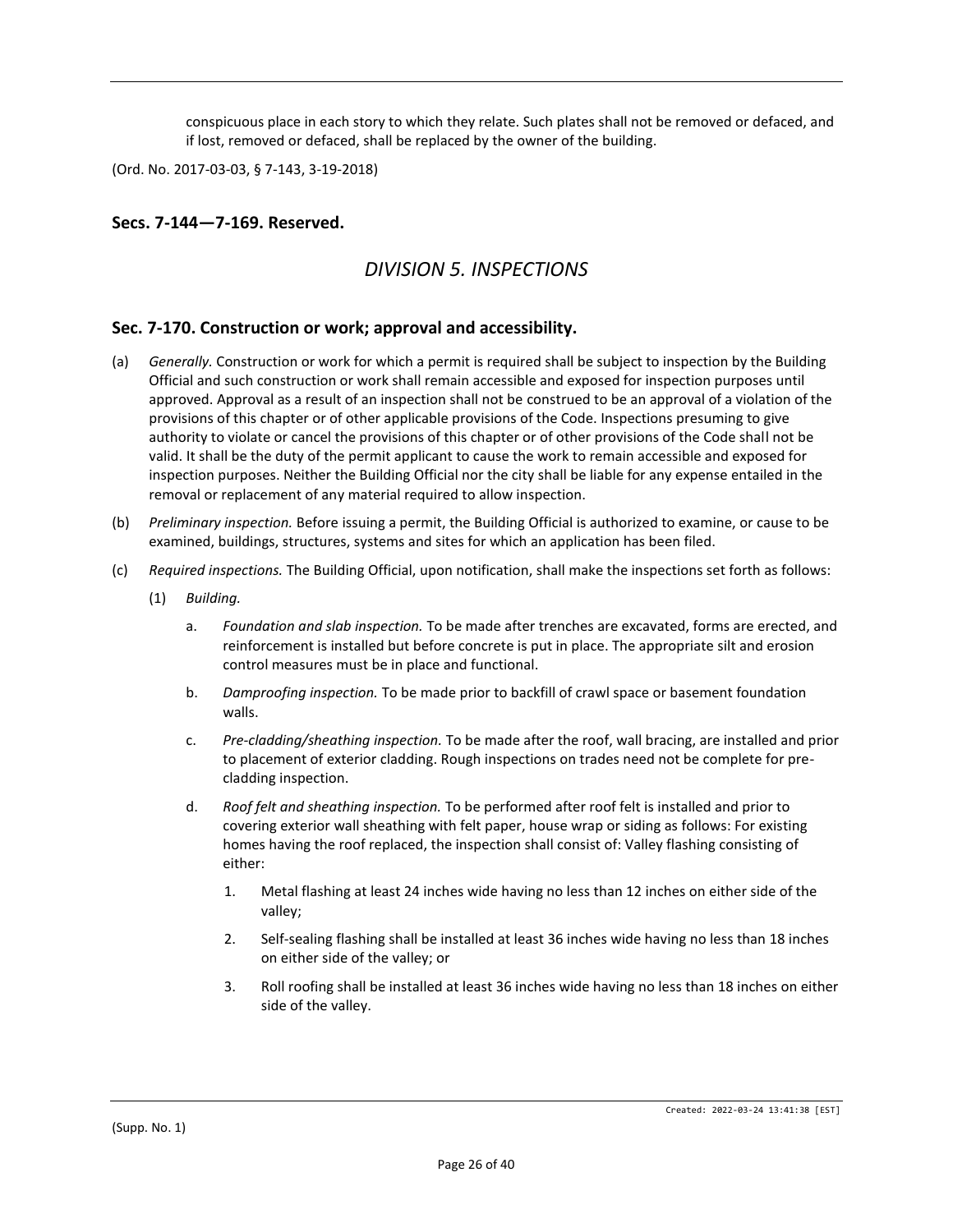- e. *Frame (rough) inspection.* To be made after wiring, piping, chimneys, duct and vents to be concealed are in place and all fire blocking is in place this inspection occurs before any insulation or wall coverings are installed.
- f. *Final inspection.* To be made after the building or structure is completed in compliance with this Code prior to issuance of the certificate of occupancy.
- (2) *Electrical.*
	- a. *Underground and slab inspection.* To be made after trenches or ditches are excavated, forms are erected, conduit or cable are installed, and before any backfill or concrete is put in place.
	- b. *Rough-in inspection.* To be made after the roof, framing, fire blocking, bracing, and wiring are in place and prior to the installation of insulation and wall and ceiling membranes.
	- c. *Temporary Power Inspection.* Temporary approval for connection to the utility can be granted prior to completion. The temporary connection is only valid for a period not to exceed 90 days.
	- d. *Final inspection.* To be made after the building or structure is complete, all required electrical outlets, switches and fixtures are in place and properly connected or protected, and the building or structure is ready for occupancy.
- (3) *Plumbing.*
	- a. *Underground and slab inspection.* To be made after trenches or ditches are excavated, forms are erected, piping installed and before any backfill or concrete is put in place. The appropriate silt and erosion control measures must be in place and functional.
	- b. *Rough-in inspection.* To be made after the roof, framing, fire blocking and bracing are in place and all water, soil, waste and vent piping is complete and prior to the installation of wall and ceiling membranes.
	- c. *Final inspection.* To be made after the building is complete, and all plumbing fixtures and appliances are in place and properly connected, and the structure is ready for occupancy.
	- d. *Testing.* Plumbing work and systems shall be tested as required in section 312 of the International Plumbing Code. Tests shall be made by the permit holder and observed by the Building Official.
- (4) *Mechanical.*
	- a. *Underground and slab inspection.* To be made after trenches or ditches are excavated, forms are erected, underground duct and fuel piping is installed and before any backfill and concrete is put in place.
	- b. *Rough-in inspection.* To be made after the roof, framing, fire blocking and bracing are in place and all duct and fuel piping to be concealed are complete and prior to the installation of wall and ceiling membranes.
	- c. No mechanical equipment or ductwork is allowed to be installed in any building that is not adequately sealed from the weather. Any ductwork or equipment contaminated by stormwater must be replaced to prevent a potential mold issue or health hazard, as recommended by the DCA Mold Task Force.
	- d. *Final inspection.* To be made after the building is complete, the mechanical system and appliances are in place and properly connected and the structure is ready for occupancy.
- (5) *Gas.*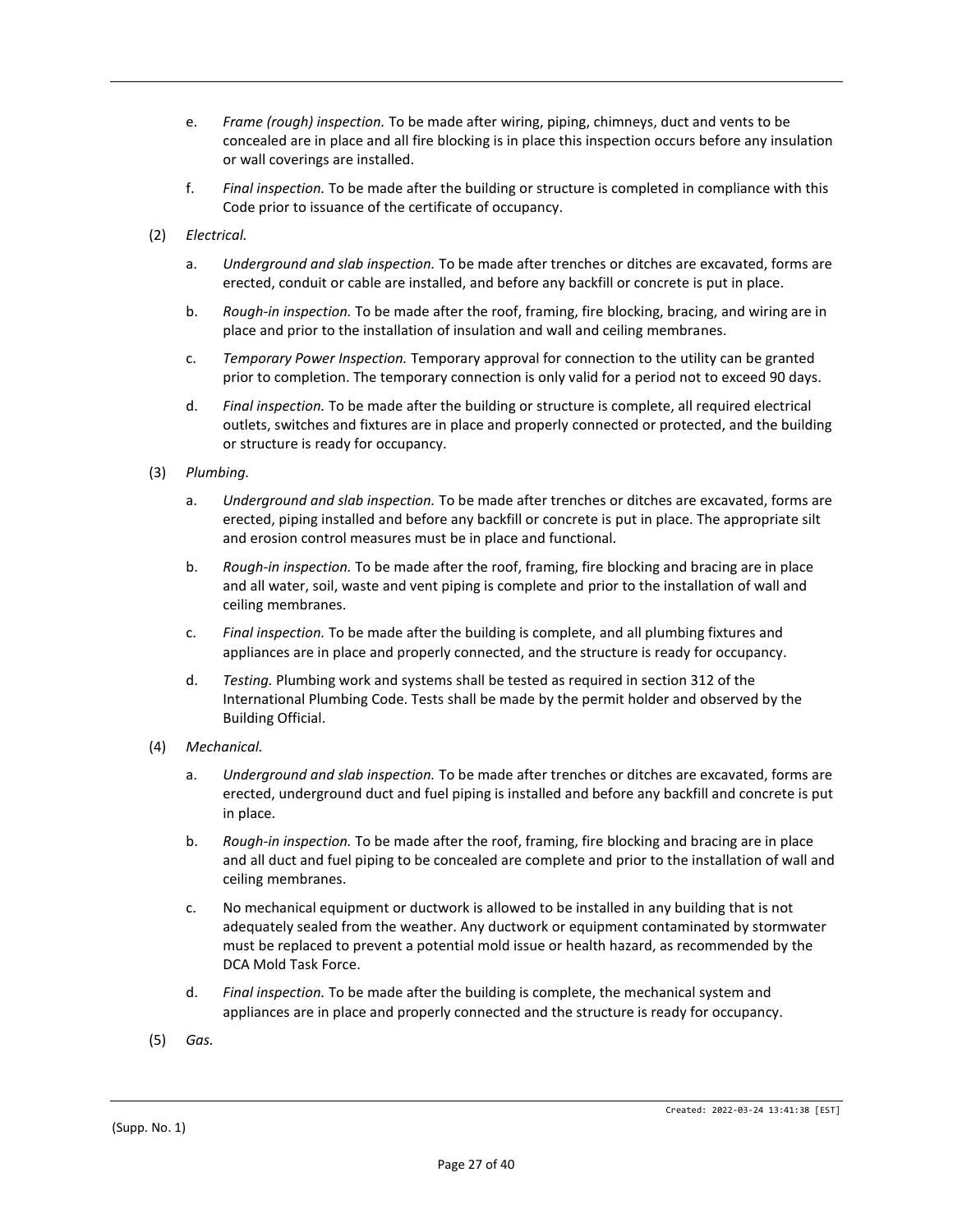- a. *Rough-in inspection.* To be made after all piping authorized by the permit has been installed and before any such piping has been covered and concealed or any fixtures or appliances have been connected.
- b. *Final piping inspection.* To be made after all piping authorized by the permit has been installed, after all portions which are to be covered or concealed by wall and ceiling membranes, plastering, stone or brickwork have been so concealed, and before any fixtures or gas appliances have been connected. Log lighters shall be permitted separately and inspected.
- c. *Testing.* This inspection shall include a gas pressure test.
- d. *Final inspection.* To be made on all new gas work authorized by the permit and such portions of existing systems as may be affected by the new work or any changes, to ensure compliance with the requirements of this chapter and to ensure that the installation and construction of the gas system is in accordance with reviewed plans.
- (6) *Energy.*
	- a. *Insulation inspection.* To be made after all rough inspections are complete and approved and before exterior wall insulation is concealed by wall board to check installation of the exterior insulation envelope and to inspect that all holes and cracks through the structure envelope have been sealed in an appropriate manner as to restrict air passage.
	- b. *Final inspection.* To be made after the building is completed and ready for occupancy. To verify installation and R-value of ceiling and floor insulation. To verify correct SEER ratings on appliances. Verification of compliance with all state amendments for the energy code in regard to sealing and compliance certificates where applicable and properly posted.
- (d) *Residential floodplain inspections.* For construction permitted in areas prone to flooding as established by table R301.2(1) of the International Residential Building Code, upon placement of the lowest floor, including basement, and prior to further vertical construction, the building official shall require submission of a certification of the elevation of the lowest floor, including basement, prepared by a registered professional engineer or land surveyor, as required in section R327 of the International Residential Building Code.
- (e) *Fire-resistant penetrations.* Protection of joints and penetrations in fire-resistance-rated assemblies shall not be concealed from view until inspected and approved.
- (f) *Other inspections.* In addition to any other inspections, the Building Official is authorized to make or require other inspections of any construction work to ascertain compliance with the provisions of this chapter and other applicable provisions of the code that are enforced by the city.
- (g) *Residential fire-resistance-rated construction inspections.* Where fire-resistance-rated construction is required between dwelling units or due to the location on the property, the Building Official shall require an inspection of such construction after all lathing and/or wallboard is in place, but before any plaster is applied, or before wallboard joints and fasteners are taped and finished.
- (h) *Inspection agencies.* The Building Official is authorized to request and accept reports of approved inspection agencies, provided such agencies satisfy the requirements of this chapter.
- (i) *Pre-qualified alternate registered engineer inspections.*
	- (1) When it is evident that the city cannot provide an inspection service of construction covered by this chapter within two business days of receiving a valid written request for an inspection, then, in lieu of an inspection by inspections personnel employed by the city, any person, firm, or corporation engaged in a construction project which requires an inspection, shall have the option of retaining, at their own expense, a pre-qualified alternate registered professional engineer who holds a certificate of registration issued under chapter 15 of title 43 of the Official Code of Georgia Annotated, and who is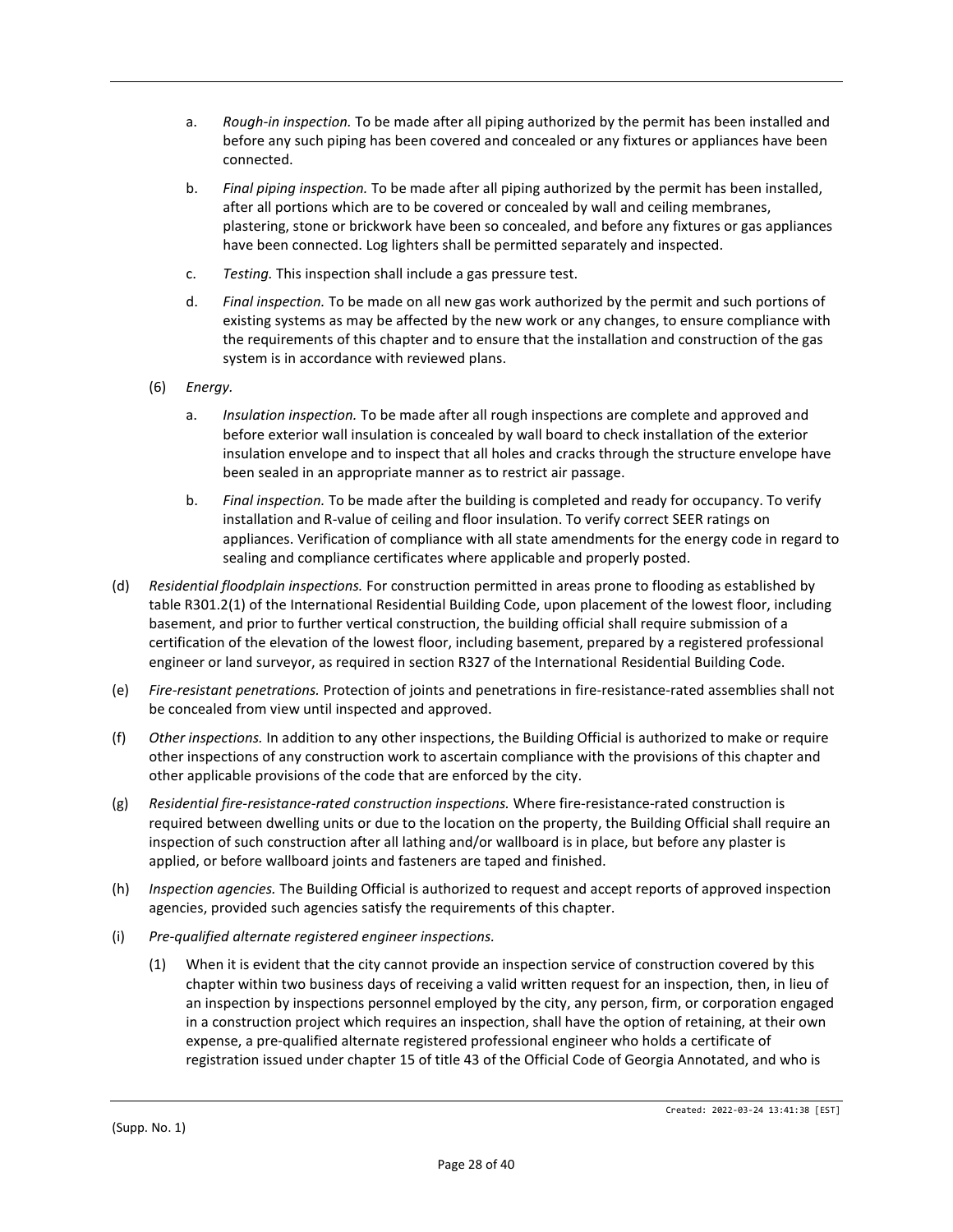not an employee or otherwise affiliated with or financially interested in such person, firm, or corporation, to provide the required inspection. Pre-qualified alternate registered professional engineers shall conduct inspections in accordance with all applicable provisions of this Code and state law, including, but not limited to, O.C.G.A. § 8-2-26, as amended.

- (2) The city shall provide for the pre-qualification of alternate registered engineers who may perform inspections pursuant to this section. A pre-qualified alternate registered engineer inspector who personally makes the inspection, shall hold, in addition to the certificate registration required under chapter 15 of the International Code Council/ICC and of title 43 of the Official Code of Georgia Annotated, a certification that matches his area of expertise. Pre-qualified alternate registered engineers may provide inspections in their scope of expertise providing they hold the aforementioned certifications that match their expertise. In lieu of personally holding an International Code Council certification, a registered engineer may employ technicians who hold the required appropriate International Code Council certifications to actually make the inspections. These employees shall also be pre-qualified by the city. Inspection reports submitted to the city shall contain both the certified technician's signature and the signature and seal of the pre-qualified alternate registered engineer and their dates of certification.
- (3) Pre-qualified alternate registered engineer inspections and reports shall be accepted only from persons or firms who have been pre-qualified by the Building Official. The requirements, procedures, application forms and report forms shall be as required by the Building Official.
- (j) *Inspections requests.* It shall be the duty of the holder of the permit or their duly authorized agent to notify the building official when work is ready for inspection. It shall be the duty of the permit holder to provide safe access to and a safe means for inspection of such work for any inspections that are required by this chapter.
- (k) *Approval required.* Work shall not be done beyond the point indicated in each successive inspection without first obtaining the approval of the Building Official. The Building Official, upon notification, shall make the requested inspections and shall either indicate the portion of the construction that is satisfactory as completed or shall notify the permit holder or an agent of the permit holder wherein the same fails to comply with this Code. Any portions that do not comply shall be corrected and such portion shall not be covered or concealed until authorized by the Building Official.
- (l) *Re-inspection fee.* Re-inspection fees shall be required in accordance with the fee schedule as adopted by the city council when work performed is required to be re-inspected due to the following reasons:
	- (1) The re-inspection is not approved due to a failure to correct a previously noted code violation on a prior inspection;
	- (2) The job is not ready for inspection when an inspection is requested and performed;
	- (3) The building or structure is not accessible and inspection cannot be performed;
	- (4) Work to be inspected has been covered or concealed and proper inspection cannot be performed; or
	- (5) Prior issuance of a stop work order requires re-inspection.
- (m) *Right-of-entry.* Inspections required under the provisions of this chapter shall be made by the Building Official or designee. Upon presentation of proper credentials, the Building Official or designee may enter the premises between 8:00 a.m. and 7:00 p.m. to perform any duty imposed by this chapter, provided that the building official or designee has consent to enter the premises or has obtained and presents an inspection warrant as described in this chapter.
- (n) *Manufacturers and Fabricators.* When deemed necessary by the Building Official, he shall make, or cause to be made, an inspection of materials or assemblies at the point of manufacture or fabrication. A record shall be made of every such examination and inspection and of all violations of the construction codes.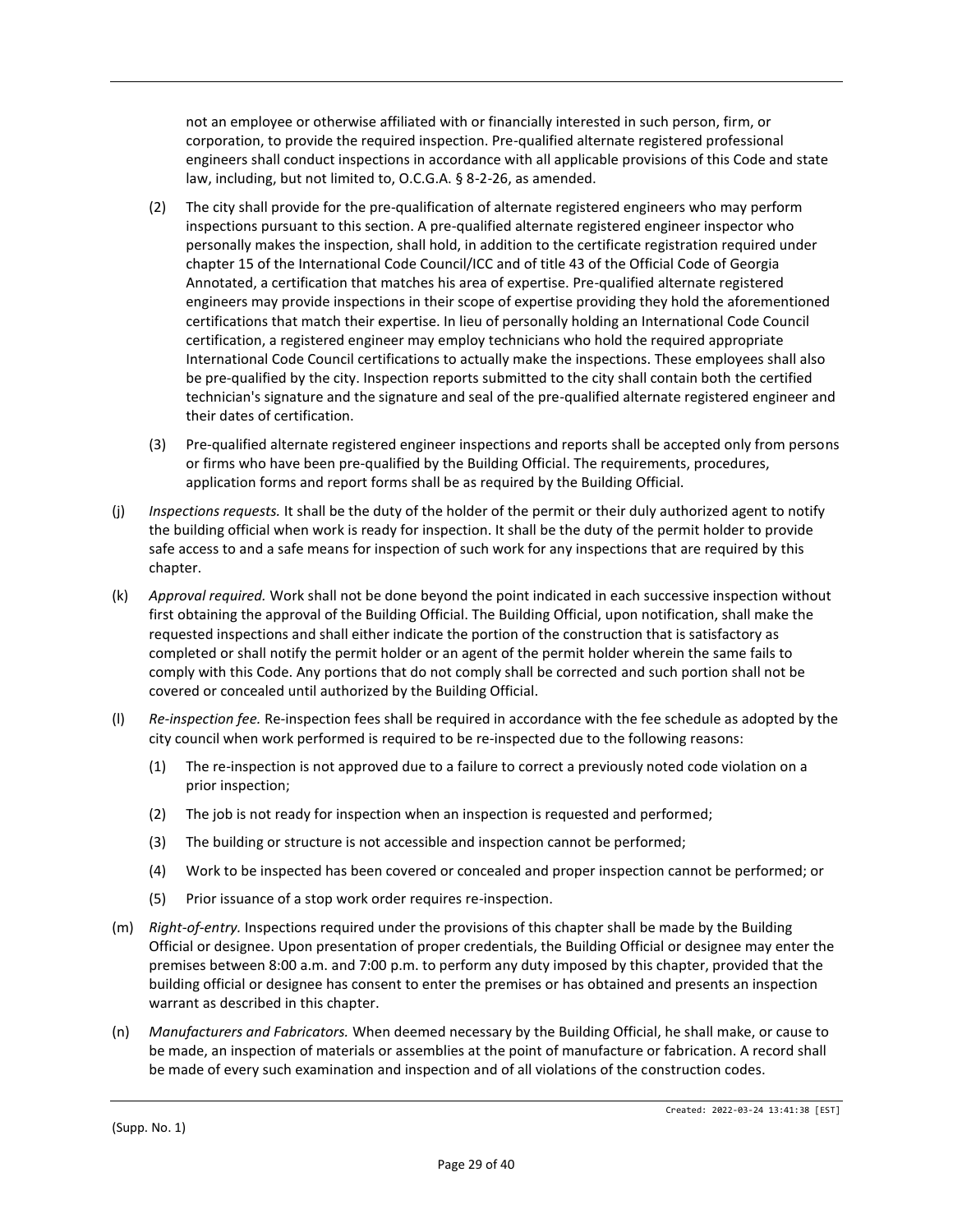- (o) *Inspections prior to issuance of certificate of occupancy or completion.* The Building Official shall inspect, or cause to be inspected, at various intervals all construction or work for which a permit is required, and a final inspection shall be made of every building, structure, electrical, gas, mechanical or plumbing system upon completion, prior to issuance of the certificate of occupancy or completion.
- (p) *Posting of permit.* Work requiring a permit shall not commence until the permit holder or his agent posts the permit card in a conspicuous place on the premises. The permit shall be protected from the weather and located in such position as to permit the Building Official or representative to conveniently make required entries thereon. This permit card shall be maintained in such position by the permit holder until the certificate of occupancy or completion is issued by the Building Official.
- (Ord. No. 2017-03-03, § 7-170, 3-19-2018)

#### **Sec. 7-171. Inspection warrants.**

- (a) The Building Official, in addition to other procedures provided by law, may obtain an inspection warrant under the conditions specified in this section. The warrant shall authorize the Building Official to conduct a search or inspection of property without the consent of the person whose property is to be searched or inspected, under the conditions set out in this section.
- (b) Inspection warrants may be issued by any judge of the municipal court when the issuing judge is satisfied that all of the following conditions are met:
	- (1) The person seeking the warrant must establish under oath or affirmation that the property to be inspected is to be inspected as a part of a legally authorized program of inspection which includes that property, or that there is probable cause for believing that there is a condition, object, activity, or circumstance which legally justifies such an inspection of that property;
	- (2) The issuing judge determines that the issuance of the warrant is authorized by this division and all other applicable law;
	- (3) The warrant is attached to the affidavit required to be made in order to obtain the warrant;
	- (4) The warrant describes, either directly or by reference to the affidavit, the property upon which the inspection is to occur and is sufficiently accurate that the executor of the warrant and the owner or possessor of the property can reasonably determine from it the property for which the warrant authorizes a search or inspection;
	- (5) The warrant indicates the conditions, objects, activities, or circumstances which the search or inspection is intended to check or reveal; and
	- (6) The warrant refers, in general terms, to the provisions of the Code or state law sought to be enforced.

(Ord. No. 2017-03-03, § 7-171, 3-19-2018)

#### **Secs. 7-172—7-195. Reserved.**

## *DIVISION 6. ADDITIONAL RESTRICTIONS REGARDING CONSTRUCTION*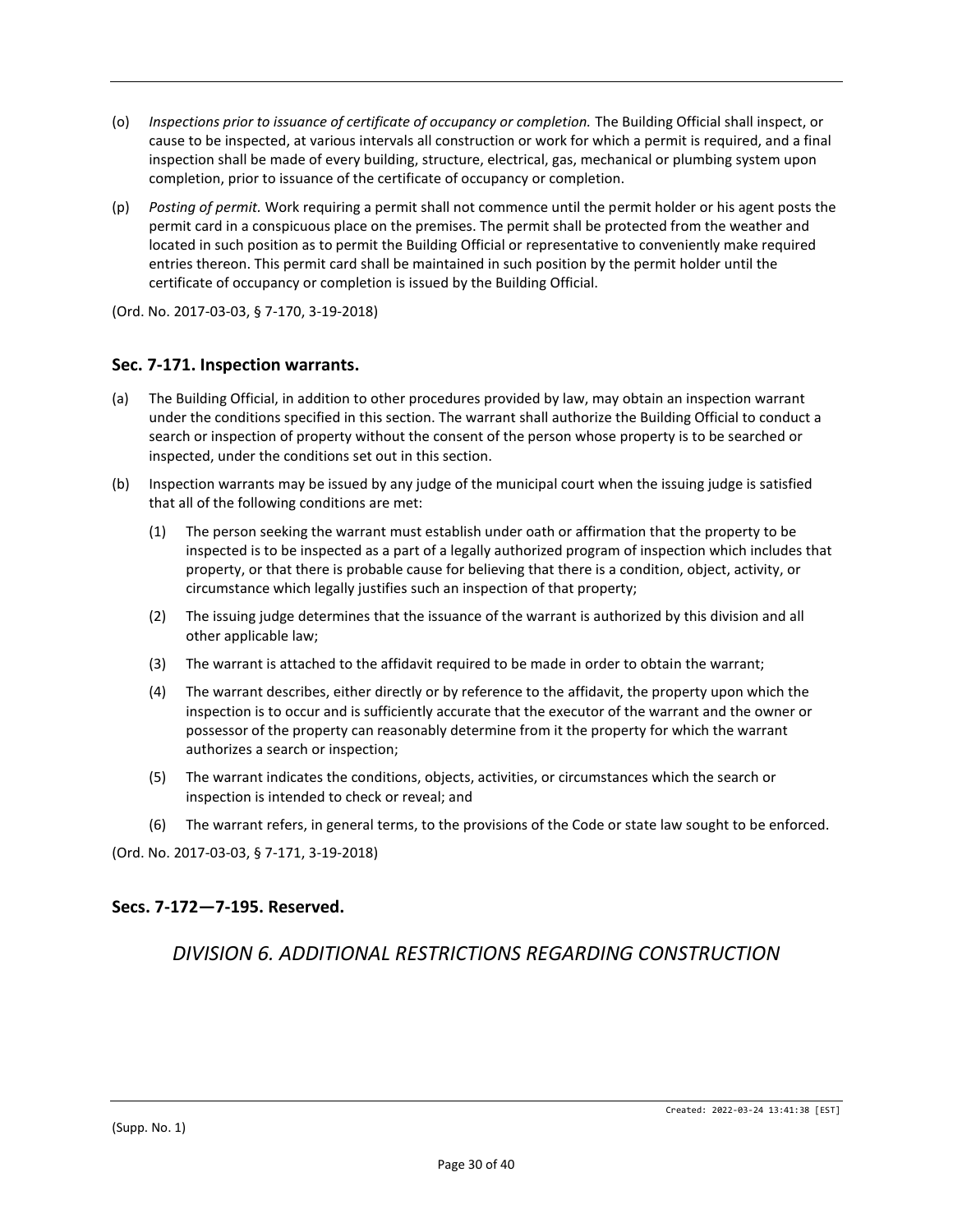## **Sec. 7-196. Requirements for construction.**

- (a) A permit application for a building permit shall include a site plan. The site plan shall delineate the proposed grading for the entire site, the stormwater control measures proposed to protect adjacent properties, erosion control, water quality measures, and include a tree survey and a tree protection plan.
- (b) An applicant shall also indicate on the site plan the location of the following construction-related items:
	- (1) Dumpsters or other onsite disposal equipment;
	- (2) Portable toilets;
	- (3) Onsite parking for construction vehicles;
	- (4) Construction material staging and storage; and
	- (5) Borrow or stockpile areas.
- (c) Construction activity and deliveries shall be limited to:

| Monday—Friday | 7:00 a.m. to 7:00 p.m. |
|---------------|------------------------|
| Saturday      | 8:00 a.m. to 5:00 p.m. |

There shall be no construction activity or deliveries on Sundays, New Year's Day, Thanksgiving Day, Christmas Day, Memorial Day, July fourth or Labor Day unless such activity arises from an emergency which puts the site or neighboring property owners and their property at risk of harm or loss.

- (d) Dumpsters or any onsite waste disposal equipment may not be located on the street. If adequate traffic controls can be implemented, the director or designee may approve the placement of dumpsters and onsite waste disposal equipment on a street so long as the street has a paved width greater than 24 feet.
- (e) Portable toilets shall be located off of the right-of-way and at least 15 feet from any side property line.
- (f) Wherever possible, temporary parking shall be provided onsite and not on the street.
- (g) The distance between a retaining wall and the side property line on all single-family detached residential lots shall be equal to at least half of the distance between the side property line and the required setback line. Unless a variance is obtained pursuant to the provisions of the zoning ordinance, newly constructed retaining walls shall not be higher than four feet. However, existing retaining walls may be repaired and replaced so long as the height of the repaired or replaced wall does not increase in height over the original height of the wall.
- (h) Existing drainage patterns located along property lines shall not be adversely affected by construction of a building or any associated site work.
- (i) The applicant for construction on any lot shall be responsible for ensuring that all existing sewer services and taps from the buildings to the street shall be inspected and verified to be in proper condition prior to connection.

(Ord. No. 2017-03-03, § 7-196, 3-19-2018)

#### **Sec. 7-197. Utility service connections.**

(a) *Connection of service utilities.* No person shall make connections from a utility, source of energy, fuel or power to any building or system that is regulated by this chapter for which a permit is required, until approved by the Building Official.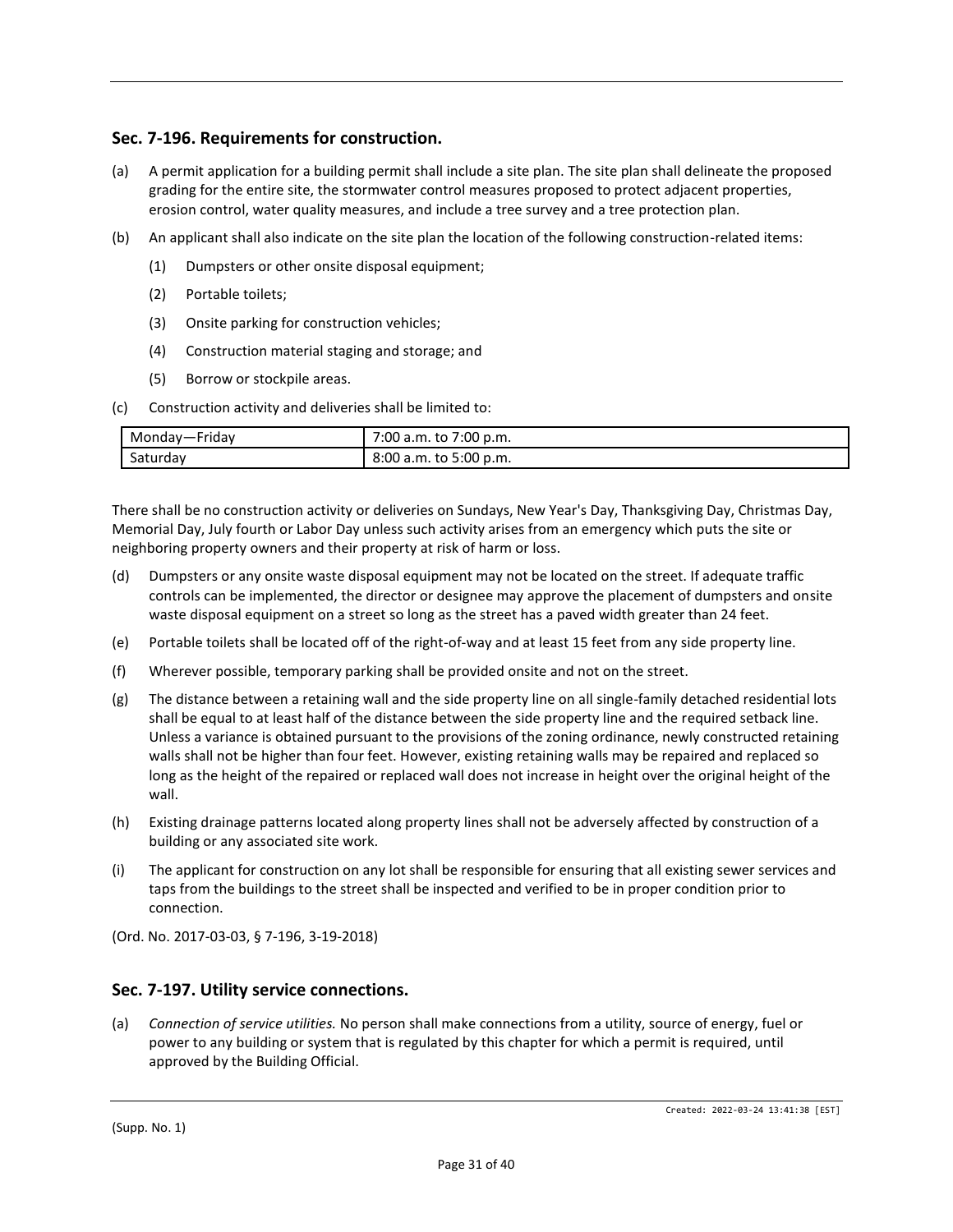- (b) *Permanent electrical service connection.* Permanent electrical service connection and meter shall not be authorized until all required final building, plumbing, mechanical, gas, electrical, drainage, vegetation, fire and health inspections have been performed and approved by the appropriate city or state department or official, as applicable.
- (c) *Permanent gas service connection.* Permanent gas service connection and meter shall not be authorized until the gas supply house line has been tested, inspected and approved and all appliance and equipment connections have been inspected and approved.
- (d) *Temporary electrical and gas service connections.* Temporary electrical and gas service and meter connections may be authorized for a specified period of time when the system has been inspected and found to be safe for the connections and use authorized. Such temporary service connections shall be authorized only for the following reasons:
	- (1) Testing of appliances and equipment.
	- (2) To provide heat during the winter months to prevent freeze damage to water systems and equipment and, including, but not limited to, installation of wallpaper or painting.
	- (3) Temporary occupancy of the building or structure only for the training of employees or stocking of merchandise.
	- (4) Single-tenant occupancy buildings and multi-tenant occupancy buildings for which temporary service connections have been authorized shall not be allowed access by the general public for business activity other than those allowed in subsections (d)(1) through (3) of this section.
	- (5) Application for temporary service connections and meters shall be made on such forms as prescribed by the director.
- (e) *Authority to disconnect utility services.* The Building Official shall have the authority to authorize disconnection of utility service to the building, structure or system regulated by this chapter in case of an emergency, where necessary, to eliminate an immediate danger to life or property or when such temporary connection has been made without the approval required by this section. The Building Official shall notify the serving utility, and where possible, the owner and occupant of the building, structure or service system shall be notified of the decision to disconnect utility service prior to taking such action. If not notified prior to disconnecting, the owner or occupant of the building, structure or service system shall be notified in writing, as soon as practical thereafter.
- (f) *Connection after order to disconnect.* No person shall make connections from any energy, fuel, power supply or water distribution system or supply energy, fuel or water to any equipment regulated by this chapter that has been disconnected or ordered to be disconnected by the Building Official or the use of which has been ordered to be discontinued by the Building Official until the Building Official authorizes the reconnection and use of such equipment.

(Ord. No. 2017-03-03, § 7-197, 3-19-2018)

## **Secs. 7-198 7-210. Reserved.**

# *ARTICLE IV. TRENCHING*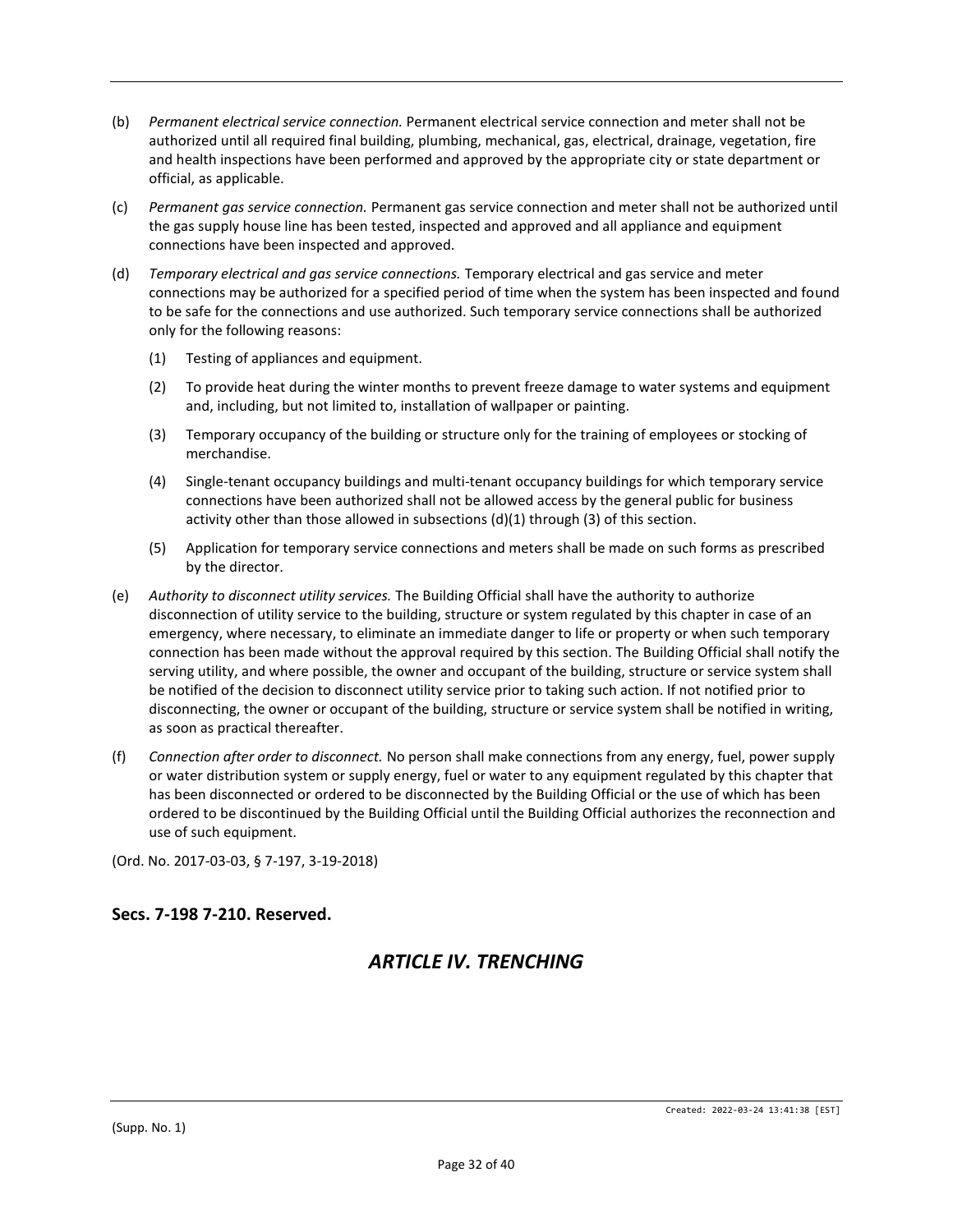#### **Sec. 7-211. Definitions.**

The following words, terms and phrases, when used in this article, shall have the meanings ascribed to them in this section, except when the context clearly indicates a different meaning:

*Excavation* means any manmade cavity or depression in the earth's surface, including its sides, walls or faces, formed by earth removal and producing unsupported earth conditions as results of the excavation. If installed forms or similar structures reduce the depth to width relationship, an excavation may become a trench.

*OSHA* means the U.S. Department of Labor, Occupational Safety and Health Administration, or successor agency.

*Supervisory Personnel* means any person who has the responsibility for layout, oversight, superintending, directing or controlling an excavation or trench.

*Trench* means a narrow excavation made below the surface of the ground. In general, the depth is greater than the width, but the width of the trench is not greater than 15 feet.

(Ord. No. 2017-03-03, § 7-211, 3-19-2018)

#### **Sec. 7-212. Prohibition.**

No individual, partnership, corporation, or other entity of any kind whatsoever shall engage in any excavation or trenching except in the compliance with the provisions of this article and in compliance with applicable laws of the State of Georgia or the United States or any rules and regulations of the U.S. Department of Labor, Occupational Safety and Health Administration, or any other state or federal governmental entity or department promulgating rules and regulations applicable to excavating and trenching.

(Ord. No. 2017-03-03, § 7-212, 3-19-2018)

#### **Sec. 7-213. Adoption of federal regulations.**

All safety and health regulations adopted by OSHA in regards to excavating and trenching operations, particularly Part 1926, subpart P-Excavations, Trenching, and Shoring, sections 1926.650, 1926.651, 1926.652 and 1926.653 of the Code of Federal Regulations (29 CFR 650 et seq.), as the same now exist or may be hereafter amended are adopted as a part of this article the same as if quoted verbatim herein.

(Ord. No. 2017-03-03, § 7-213, 3-19-2018)

#### **Sec. 7-214. Certificate required.**

- (a) No equipment operator or supervisory personnel shall participate in any excavation or trenching or in any way work in an excavation or trench unless such person holds a valid certificate evidencing satisfactory completion of a required educational program on safe trench/excavation practices. No other person shall participate in or work in any excavation or trenching site unless a certificate holder is present at the excavation or trench site where work is being performed.
- (b) In the event any person who holds a valid certificate from the City is found to be in violation of the safety standards or requirements on any job site, the certificate may be revoked after notice and hearing as herein provided. In the event of revocation, the certificate may be reissued one time upon repeat by the person of the educational program required for issuance of the initial certificate.

(Ord. No. 2017-03-03, § 7-214, 3-19-2018)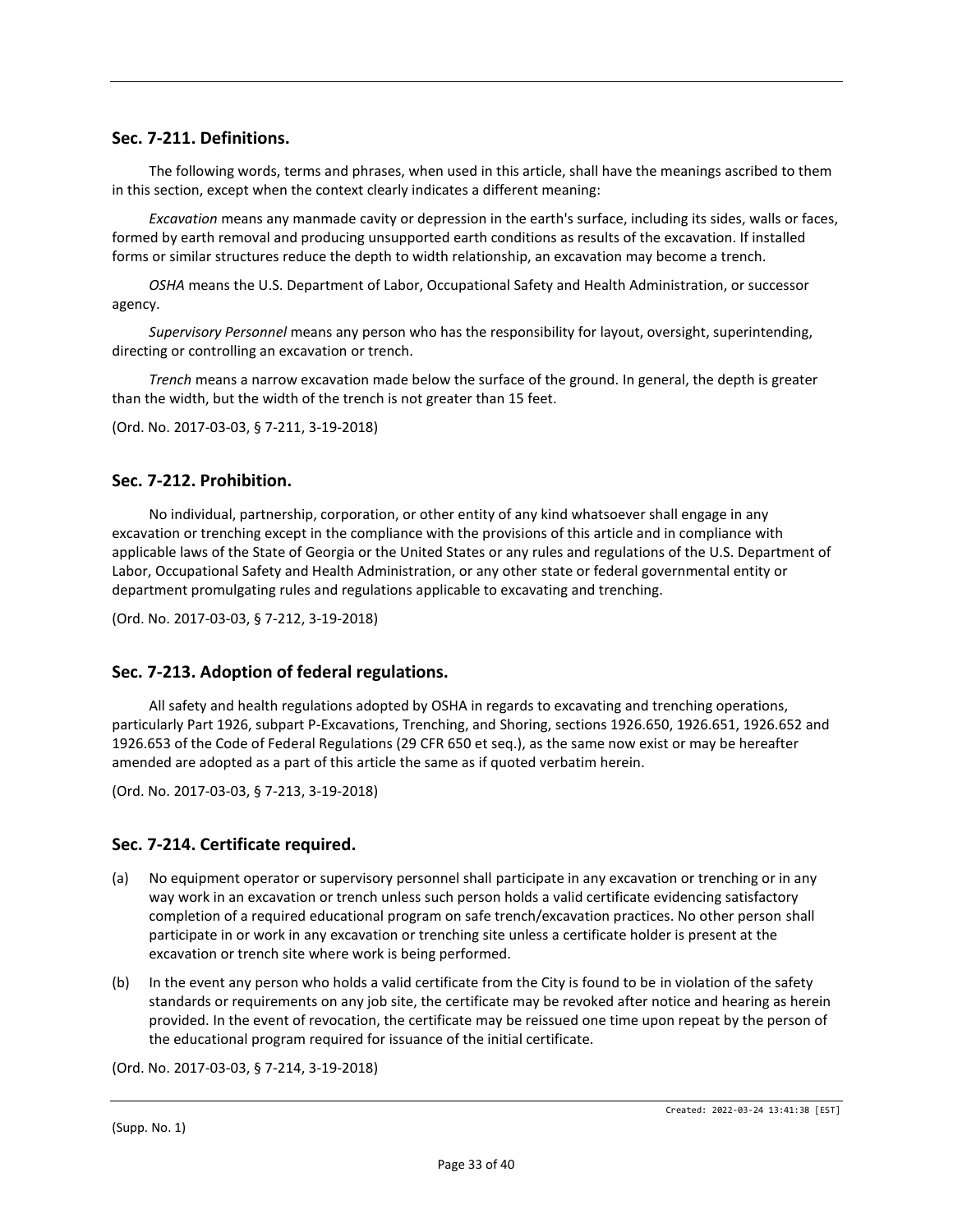## **Sec. 7-215. Permit required.**

- (a) No excavation or trenching shall be performed until a permit or authorization for same has been obtained from the city. Any applicant will be required to acknowledge receipt and understanding of safety requirements before any permit will be issued. All such permits shall be conspicuously posted upon the job site.
- (b) No permit or authorization shall be issued unless an authorized agent of the applicant holds a certificate.

(Ord. No. 2017-03-03, § 7-215, 3-19-2018)

### **Sec. 7-216. Inspection.**

The city shall periodically inspect trench/excavation sites. Such inspectors shall, among other things, verify the presence of the required permit, verify existence of required certificates and verify compliance to OSHA safety standards herein adopted. The inspectors may operate pursuant to a contract between the city and a third-party entity.

(Ord. No. 2017-03-03, § 7-216, 3-19-2018)

#### **Sec. 7-217. Violations.**

Violations of this article shall be punished as provided in this Code.

(Ord. No. 2017-03-03, § 7-217, 3-19-2018)

#### **Sec. 7-218. Appeals.**

An individual, partnership, corporation or other entity whose permit has been suspended or revoked may appeal in a manner consistent with this chapter.

(Ord. No. 2017-03-03, § 7-218, 3-19-2018)

#### **Secs. 7-219—7-230. Reserved.**

## *ARTICLE V. UNSAFE BUILDINGS*

#### **Sec. 7-231. Finding of existence of nuisances.**

(a) The governing authority of the City finds and declares that within the city limits there is the existence or occupancy of dwellings or other buildings or structures which are unfit for human habitation or for commercial, industrial, or business occupancy or use and not in compliance with applicable state minimum standard codes as adopted by ordinance or operation of law or any optional building, fire, life safety, or other codes relative to the safe use of real property and real property improvements adopted by ordinance in the City or general nuisance law and which constitute a hazard to the health, safety, and welfare of the people of the City and the State, and that public necessity exists for the repair, closing, or demolition of such dwellings, buildings, or structures.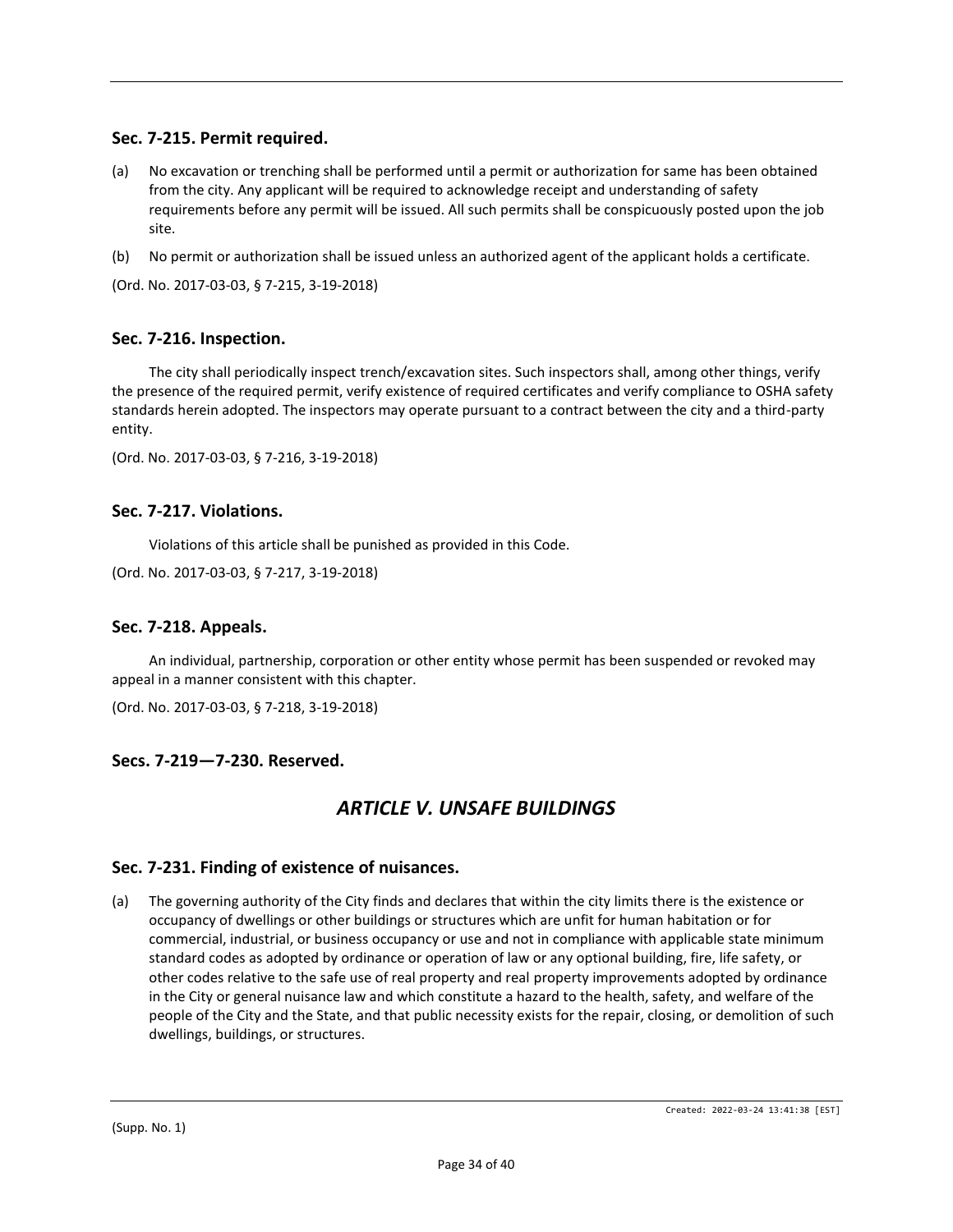- (b) It is further found and declared that in the City where there is in existence a condition or use of real estate which renders adjacent real estate unsafe or inimical to safe human habitation, such use is dangerous and injurious to the health, safety, and welfare of the people of the city, and a public necessity exists for the repair of such condition or the cessation of such use which renders the adjacent real estate unsafe or inimical to safe human habitation. The governing authority of the City finds that there exist in the City dwellings, buildings, or structures which are unfit for human habitation or for commercial, industrial, or business uses due to dilapidation and which are not in compliance with applicable codes; which have defects increasing the hazards of fire, accidents, or other calamities; which lack adequate ventilation, light, or sanitary facilities; or other conditions exist, rendering such dwellings, buildings, or structures unsafe or unsanitary, or dangerous or detrimental to the health, safety, or welfare, or otherwise inimical to the welfare of the residents of the City; or vacant, dilapidated dwellings, buildings, or structures in which drug crimes are being committed, and private property exists, constituting an endangerment to the public health or safety as a result of unsanitary or unsafe conditions to those persons residing or working in the vicinity of the property.
- (c) It is the intention of the governing authority that this article shall comply with and does comply with O.C.G.A. § 41-2-9(b) as a finding that conditions as set out in O.C.G.A. § 41-2-7 exist within the City.

(Ord. No. 2017-03-03, § 7-231, 3-19-2018)

### **Sec. 7-232. Continued use of other laws and ordinances.**

It is the intent of the Mayor and City Council that nothing in this article shall be construed to abrogate or impair the powers of the courts or of any department of the City to enforce any provisions of any local enabling act, charter, or ordinance or regulation nor to prevent or punish violations thereof; and the powers conferred by this article shall be in addition to and supplemental to the powers conferred by any other law or ordinance, legislation, or regulation.

(Ord. No. 2017-03-03, § 7-232, 3-19-2018)

#### **Sec. 7-233. Definitions.**

The following words, terms and phrases, when used in this article, shall have the meanings ascribed to them in this section, except where the context clearly indicates a different meaning:

*Applicable codes* means:

- (1) Any optional housing or abatement standard provided in O.C.G.A. § 8-2-1 et seq. as adopted by ordinance or operation of law, or general nuisance law, relative to the safe use of real property;
- (2) Any fire or life safety code as provided for in O.C.G.A. § 25-2-1 et seq; and
- (3) Any minimum standard codes provided in O.C.G.A. § 8-2-1 et seq., provided that such building or minimum standard codes for real property improvements shall be deemed to mean those building or minimum standard codes in existence at the time such real property improvements were constructed unless otherwise provided by law.

*Closing* means causing a dwelling, building, or structure to be vacated and secured against unauthorized entry.

*Drug crime* means an act which is a violation of O.C.G.A. § 16-13-20 et seq., known as the Georgia Controlled Substances Act.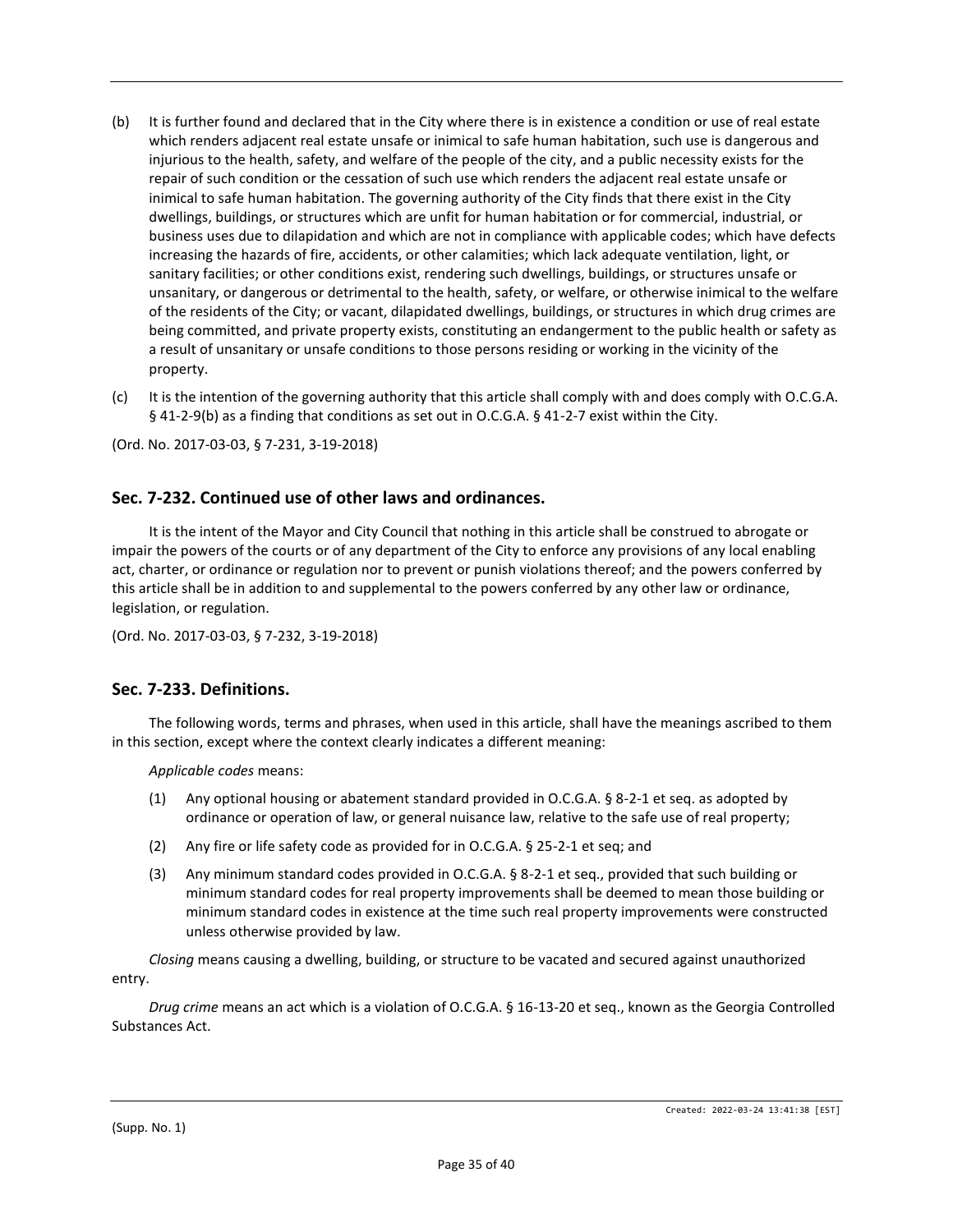*Dwelling, building,* or*structure* means any building or structure or part thereof used and occupied for human habitation or commercial, industrial, or business uses, or intended to be so used, and includes any outhouses, improvements, and appurtenances belonging thereto or usually enjoyed therewith and also includes any building or structure of any design. The term "dwelling, building, or structure" shall not mean or include any farm, any building or structure located on a farm, or any agricultural facility or other building or structure used for the production, growing, raising, harvesting, storage, or processing of crops, livestock, poultry, or other farm products.

*Governing authority* means the Mayor and Council of the City of Stonecrest, Georgia.

*Municipality* means any incorporated city within the State of Georgia.

*Owner* means the holder of the title in fee simple and every mortgagee of record.

*Parties in interest* means:

- (1) Persons in possession of said property and premises;
- (2) Persons having of record in the County in which the dwelling, building, or structure is located any vested right, title, or interest in or lien upon such dwelling, building, or structure or the lot, tract, or parcel of real property upon which the public health hazard or general nuisance exists based upon a 50-year title examination conducted in accordance with the title standards of the State Bar of Georgia;
- (3) Persons having paid an occupational tax to the Governing Authority for a location or office at the subject building or structure; or
- (4) Persons having filed a property tax return with the Governing Authority as to the subject property, building, or structure.

*Public authority* means any member of a Governing Authority, any housing authority office, or any office who is in charge of any department or branch of the government of the municipality, county, or state relating to health, fire, or building regulations or to other activities concerning dwellings, buildings, or structures in the county or municipality.

*Public officer* means the officer or officers who are authorized by O.C.G.A. § § 41-2-7, 41-2-8 and 41-2-9 through 41-2-17 and by this article adopted under O.C.G.A. § § 41-2-7, 41-2-8, and 41-2-9 through 41-2-17 to exercise the powers prescribed by this article or any agent of such officer or officers.

*Repair* means altering or improving a dwelling, building, or structure so as to bring the structure into compliance with the applicable codes in the jurisdiction where the property is located and the cleaning or removal of debris, trash, and other materials present and accumulated which create a health or safety hazard in or about any dwelling, building, or structure.

*Resident* means any person residing in the jurisdiction where the property is located on or after the date on which the alleged nuisance arose.

(Ord. No. 2017-03-03, § 7-233, 3-19-2018)

## **Sec. 7-234. Duties of owners; appointment of public officer; procedures for having premises declared unsafe or unhealthful.**

(a) It is the duty of the owner of every dwelling, building, structure, or property within the City to construct and maintain such dwelling, building, structure, or property in conformance with applicable codes in force within the City, or such ordinances which regulate and prohibit activities on property and which declare it to be a public nuisance to construct or maintain any dwelling, building, structure or property in violation of such codes or ordinances.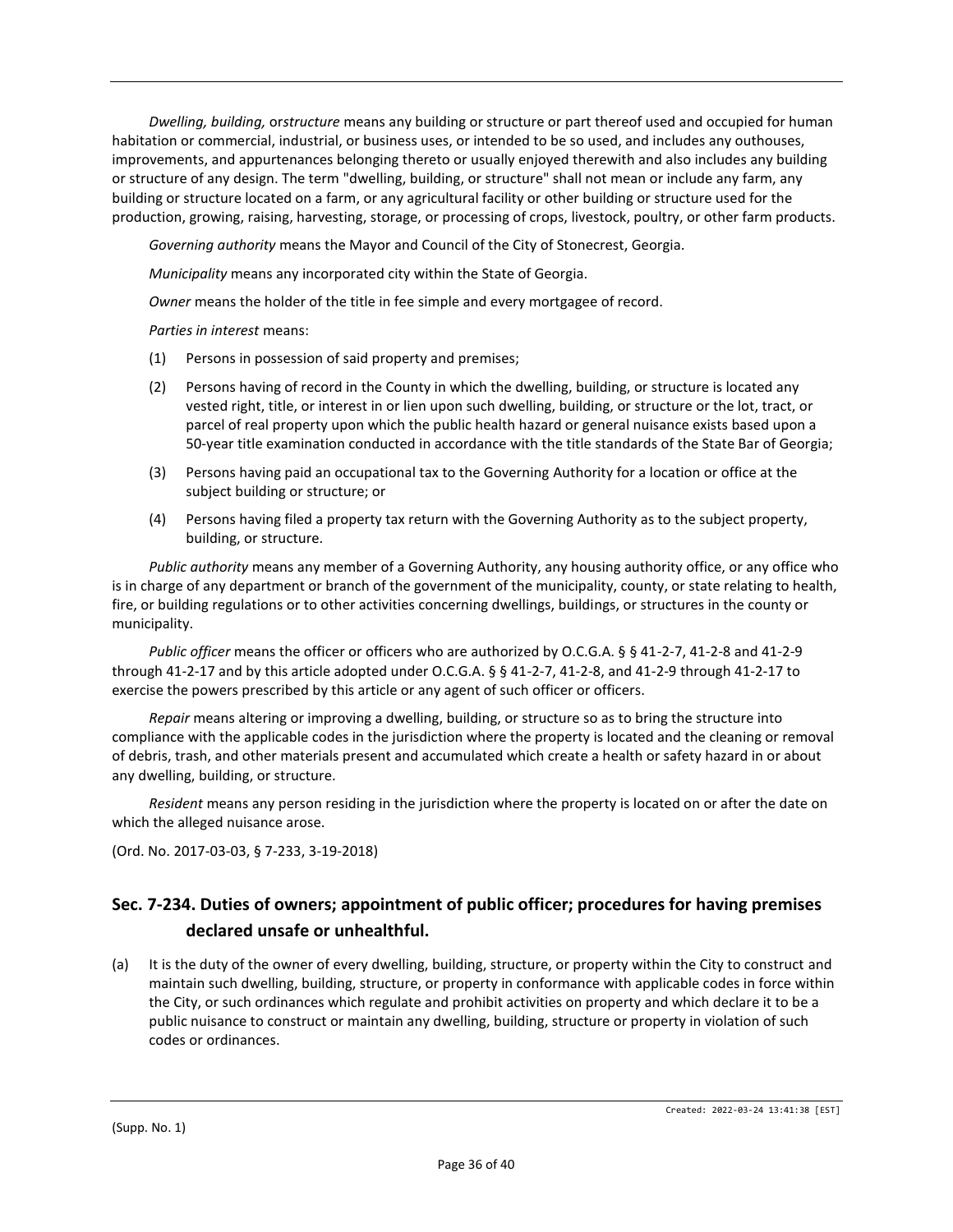- (b) The City Manager shall appoint or designate the City Code Enforcement Officer, City Fire Marshal (if applicable), City Fire Chief (if applicable), City Police Chief, Building Inspector, and their designees as public officers to exercise the powers prescribed by this article.
- (c) Whenever a request is filed with the Public Officer by a Public Authority or by at least five residents of the City charging that any dwelling, building, or structure is unfit for human habitation or for commercial, industrial or business use and not in compliance with applicable codes: is vacant and being used in connection with the commission of drug crimes: or constitutes an endangerment to the public health or safety as a result of unsanitary or unsafe conditions, the Public Officer shall make an investigation or inspection of the specific dwelling, building, structure, or property. If the Officer's investigation or inspection identifies that any dwelling, building, structure, or property is unfit for human habitation or for commercial, industrial, or business use and not in compliance with applicable codes; is vacant and being used in connection with the commission of drug crimes; or constitutes an endangerment to the public health or safety as a result of unsanitary or unsafe conditions, the Public Officer may issue a complaint in rem against the lot, tract, or parcel of real property on which such dwelling, building, or structure is situated or where such public health hazard or general nuisance exists and shall cause summons and a copy of the complaint to be served on the owner and parties in interest in such dwelling, building, or structure. The complaint shall identify the subject real property by appropriate street address and official tax map reference: identify the owner and the parties in interest; state with particularity the factual basis for the action; and contain a statement of the action sought by the Public Officer to abate the alleged nuisance. The summons shall notify the owner and parties in interest that a hearing will be held before the Stonecrest Municipal Court, at a date and time certain. Such hearing shall be held not less than 15 days nor more than 45 days after the filing of said complaint in court. The owner and parties in interest shall have the right to file an answer to the complaint and to appear in person or by attorney and offer testimony at the time and place fixed for hearing.
- (d) If, after such notice and hearing, the Court determines that the dwelling, building, or structure in question is unfit for human habitation or is unfit for its current commercial, industrial, or business use and not in compliance with applicable codes; is vacant and being used in connection with the commission of drug crimes; or constitutes an endangerment to the public health or safety as a result of unsanitary or unsafe conditions, the Court shall state in writing findings of fact in support of such determination and shall issue and cause to be served upon the owner and any parties in interest that have answered the complaint or appeared at the hearing, an order:
	- (1) If the repair, alteration, or improvement of the said dwelling, building, or structure can be made at a reasonable cost in relation to the present value of the dwelling, building, or structure, requiring the owner, within the time specified in the order, to repair, alter, or improve such dwelling, building, or structure so as to bring it into full compliance with the applicable codes relevant to the cited violation and, if applicable, to secure the structure so that it cannot be used in connection with the commission of drug crimes; or
	- (2) If the repair, alteration, or improvement of the said dwelling, building, or structure, in order to bring it into full compliance with applicable codes relevant to the cited violations, cannot be made at a reasonable cost in relation to the present value of the dwelling, building, or structure, requiring the owner, within the time specified in the order, to demolish and remove such dwelling, building. or structure and all debris from the property.

For the purposes of this article, the court shall make its determination of reasonable cost in relation to the present value of the dwelling, building or structure without consideration of the value of the land on which the structure is situated; provided, however, that costs of the preparation necessary to repair, alter, or improve a structure may be considered, Income and financial status of the owner shall not be factor in the court's determination. The present value of the structure and the costs of repair, alteration, or improvement may be established by affidavits of real estate appraisers with a state appraiser classification as provided in O.C.G.A. title 41, chapter 39A, qualified building contractors, or qualified building inspectors without actual testimony presented. Costs of repair,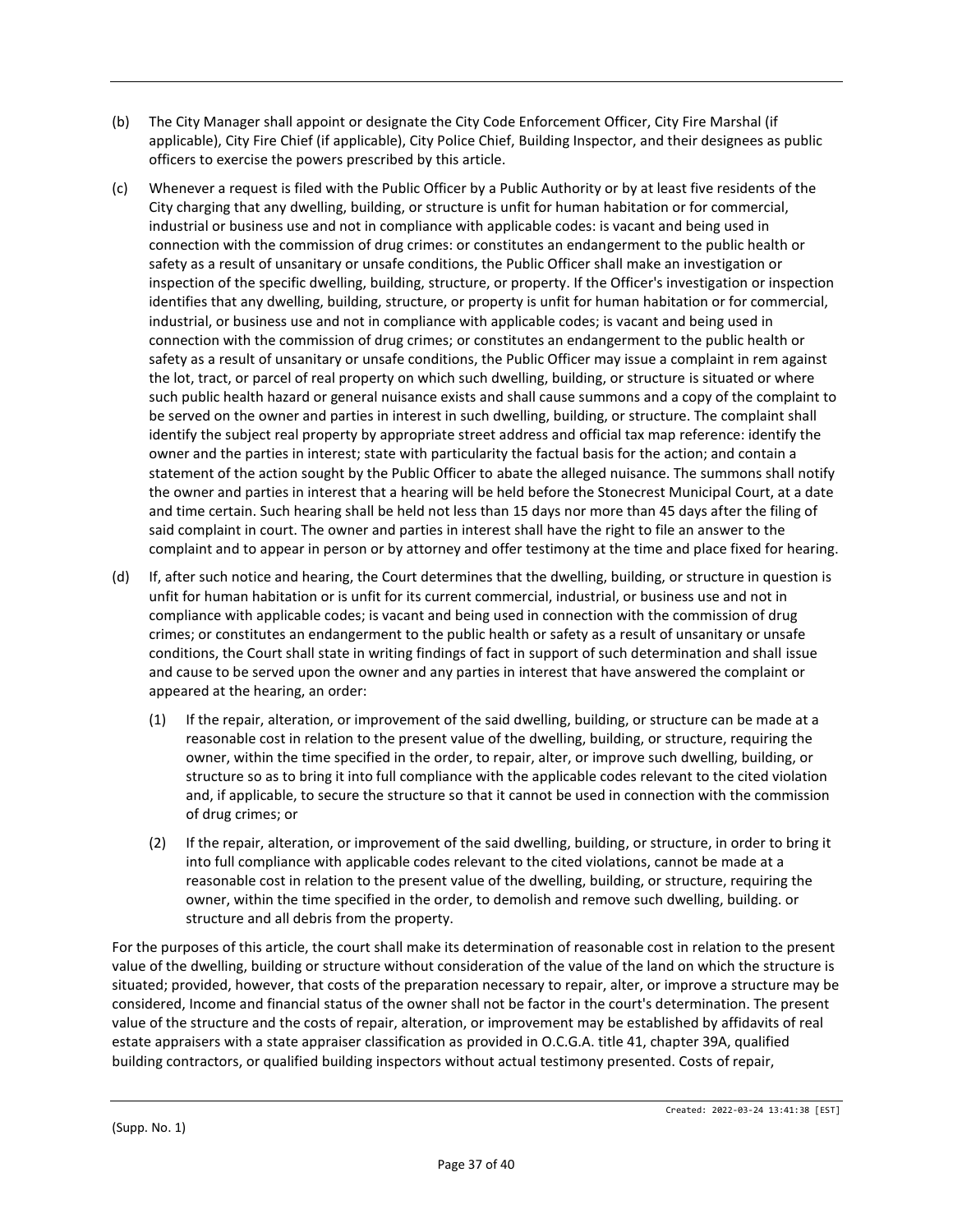alteration, or improvement of the structure shall be the cost necessary to bring the structure into compliance with the applicable codes relevant to the cited violations in force in the jurisdiction.

(e) If the owner fails to comply with an order to repair or demolish the dwelling, building, or structure, the Public Officer may cause such dwelling, building, or structure, to be repaired, altered, improved, vacated and closed, or demolished. The Public Officer shall cause to be posted on the main entrance of the building, dwelling, or structure a placard with the following words:

"This building is unfit for human habitation or commercial, industrial, or business use and does not comply with the applicable codes or has been ordered secured to prevent its use in connection with drug crimes or constitutes an endangerment to the public health or safety as a result of unsanitary or unsafe conditions. The use or occupation of this building is prohibited and unlawful."

- (f) If the Public Officer has the structure demolished, reasonable effort shall be made to salvage reusable materials for credit against the cost of demolition. The proceeds of any monies received from the sale of salvaged materials shall be used or applied against the cost of the demolition and removal of the structure, and proper records shall be kept showing application of sales proceeds. Any such sale of salvaged materials may be made without the necessity of public advertisement and bid. The Public Officer and the City are relieved of any and all liability resulting from or occasioned by the sale of any such salvaged materials, including, without limitation, defects in such salvaged materials.
- (g) The amount of the cost of demolition, including all court costs, appraisal fees, administrative costs incurred by the tax commissioner, and all other costs necessarily associated with the abatement action, including restoration to grade of the real property after demolition, shall be a lien against the real property upon which such cost was incurred.
- (h) Process for administering, collecting or waiving lien.
	- (1) The lien provided for in subsection (g) of this section shall attach to the real property upon the filing of a certified copy of the order requiring repair, closure or demolition in the office of the clerk of Superior Court in DeKalb County and shall relate back to the date of the filing of the lis pendens notice required under O.C.G.A. § 41-2-12(g). The Clerk of Superior Court shall record and index such certified copy of the order in the deed records of DeKalb County and enter the lien on the general execution docket. The lien shall be superior to all other liens on the property, except liens for taxes to which the lien shall be inferior, and shall continue in force until paid. After filing a certified copy of the order with the Clerk of Superior Court, the public officer shall forward a copy of the order and a final statement of costs to the county tax commissioner. It shall be the duty of the county tax commissioner to collect the amount of the lien in conjunction with the collection of ad valorem taxes on the property and to collect the amount of the lien as if it were a real property ad valorem tax, using all methods available for collecting real property ad valorem tax, including specifically O.C.G.A. § § 48-4-1-48-4-81; provided, however, that the limitation of O.C.G.A. § 48-4-78 which requires 12 months of delinquency before commencing a tax foreclosure, shall not apply. The tax commissioner shall remit the amount collected to the governing authority of the City. Thirty days after imposition of the lien, the unpaid lien amount shall bear interest and penalties in the same amount as applicable to interest and penalties on unpaid real property ad valorem taxes.
	- (2) The tax commissioner shall collect and retain an amount equal to the cost of administering a lien authorized by O.C.G.A. § 41-2-7 et seq. unless such costs are waived by resolution of the County. Any such amount collected and retained for administration shall be deposited in the general fund of the County to pay the cost of administering the lien.
	- (3) The City may waive and release any such lien imposed on property upon the owner of such property entering into a contract with the municipality agreeing to a timetable for rehabilitation of the real property of the dwelling, building, or structure on the property and demonstrating the financial means to accomplish such rehabilitation.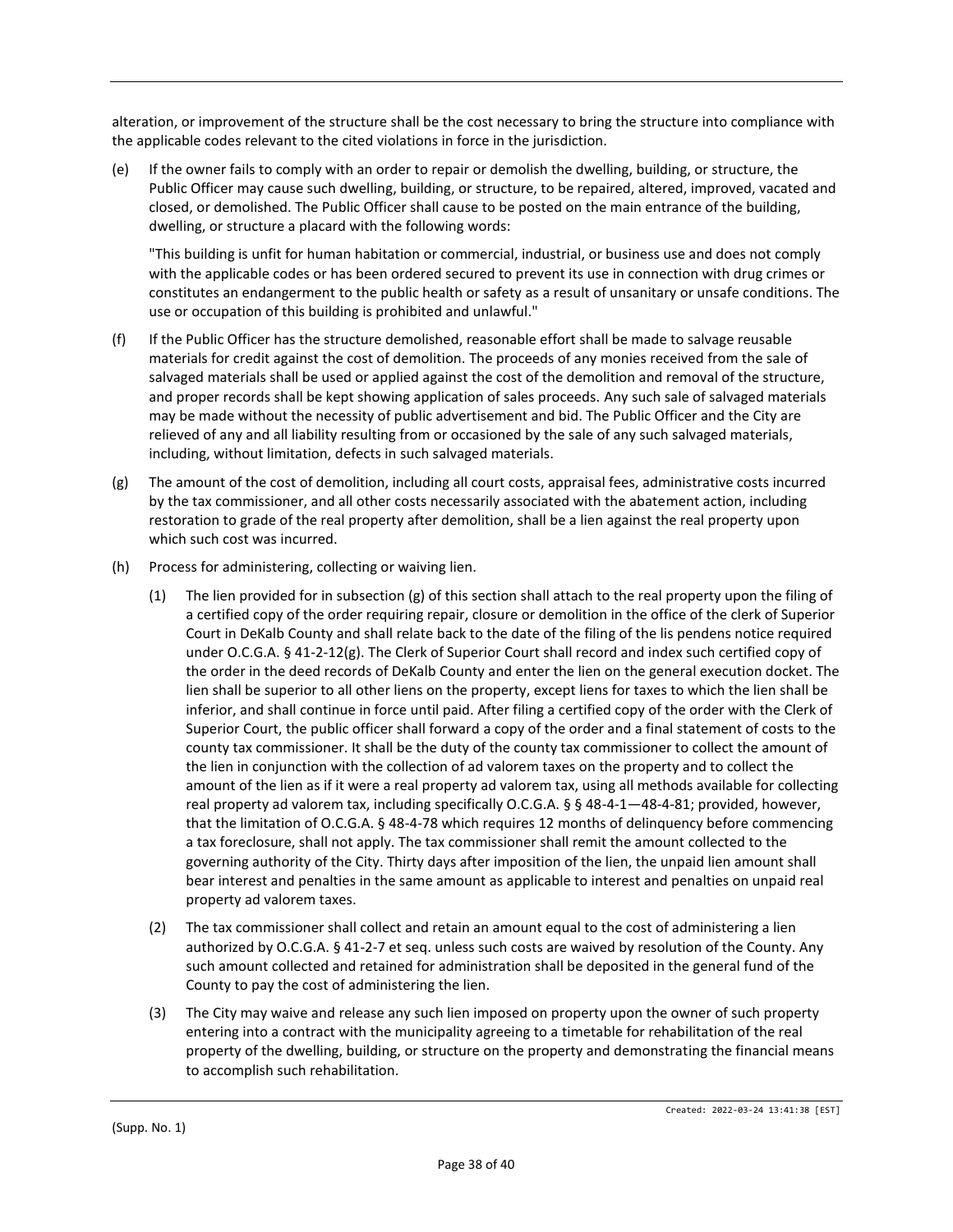- (i) Where the abatement action does not commence in the Superior Court, review of a court order requiring the repair, alteration, improvement, or demolition of a dwelling, building, or structure shall be by direct appeal to the Superior Court under O.C.G.A. § 5-3-29.
- (j) The Public Officers designated herein may issue citations for violations of state minimum standard codes, optional building, fire, life safety, and other codes adopted by ordinance, and conditions creating a public health hazard or general nuisance, and may seek to enforce such citation in the Municipal Court prior to issuing a complaint in rem as provided in this article.
- (k) Nothing in this article shall be construed to impair or limit in any way the power of the city to define and declare nuisances and to cause their removal or abatement by summary proceedings or otherwise.

(Ord. No. 2017-03-03, § 7-234, 3-19-2018)

# **Sec. 7-235. Determination by public officers that dwellings, buildings or structures are vacant and sample conditions of nuisances.**

- (a) The Public Officer may determine, under existing ordinances, that a dwelling, building, or structure is unfit for human habitation or is unfit for its current commercial, industrial, or business use if he finds that conditions exist in such building, dwelling, or structure which are dangerous or injurious to the health, safety, or morals of the occupants of such dwelling, building, or structure; of the occupants of neighborhood dwelling, buildings, or structures; or of other residents of the City. Such conditions include the following (without limiting the generality of the foregoing):
	- (1) Defects therein increasing the hazards of fire, accidents or other calamities;
	- (2) Lack of adequate ventilation, light, or sanitary facilities;
	- (3) Dilapidation;
	- (4) Disrepair;
	- (5) Structural defects;
	- (6) Uncleanliness; and
	- (7) Other additional standards, which may from time to time be adopted and referenced herein by ordinance amendment.
- (b) The Public Officer may determine, under existing ordinances, that a dwelling, building or structure is vacant, dilapidated, and being used in connection with the commission of drug crimes based upon personal observation or report of a law enforcement agency and evidence of drug crimes being committed.

(Ord. No. 2017-03-03, § 7-235, 3-19-2018)

#### **Sec. 7-236. Powers of public officers.**

The Public Officers designated in this article shall have the following powers:

- (1) To investigate the dwelling conditions in the City in order to determine which dwellings, buildings, or structures therein are unfit for human habitation or are unfit for current commercial, industrial, or business use or are vacant, dilapidated, and being used in connection with the commission of drug crimes;
- (2) To administer oaths and affirmations, to examine witnesses, and to receive evidence;

(Supp. No. 1)